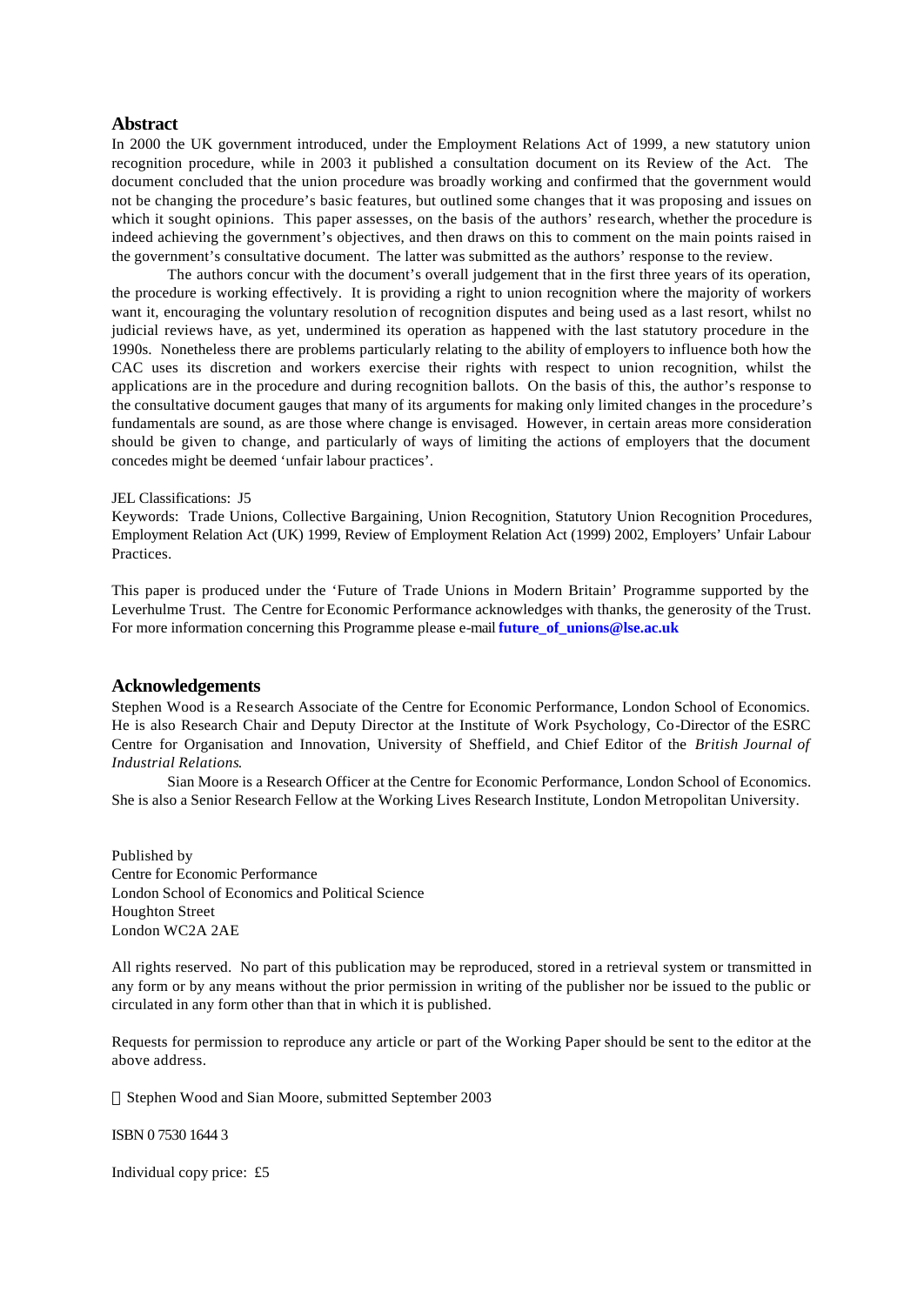# **Reviewing the Statutory Union Recognition (ERA 1999)**

# **Stephen Wood and Sian Moore**

# **September 2003**

| 1.         | Introduction                                                            | 1              |
|------------|-------------------------------------------------------------------------|----------------|
| 2.         | The Statutory Trade Union Recognition Procedure Under                   |                |
|            | the Employment Relations Act: 2000-3                                    | $\mathbf{1}$   |
| 3.         | Use of the Statutory Recognition Procedure 2000-3                       | 3              |
| 4.         | The Effectiveness of the Statutory Recognition Procedure                | $\overline{4}$ |
| 5.         | A Response to the Consultative Document on the Review of the Employment |                |
|            | <b>Relations Act</b>                                                    | 22             |
| References |                                                                         | 40             |

The Centre for Economic Performance is financed by the Economic and Social Research Council.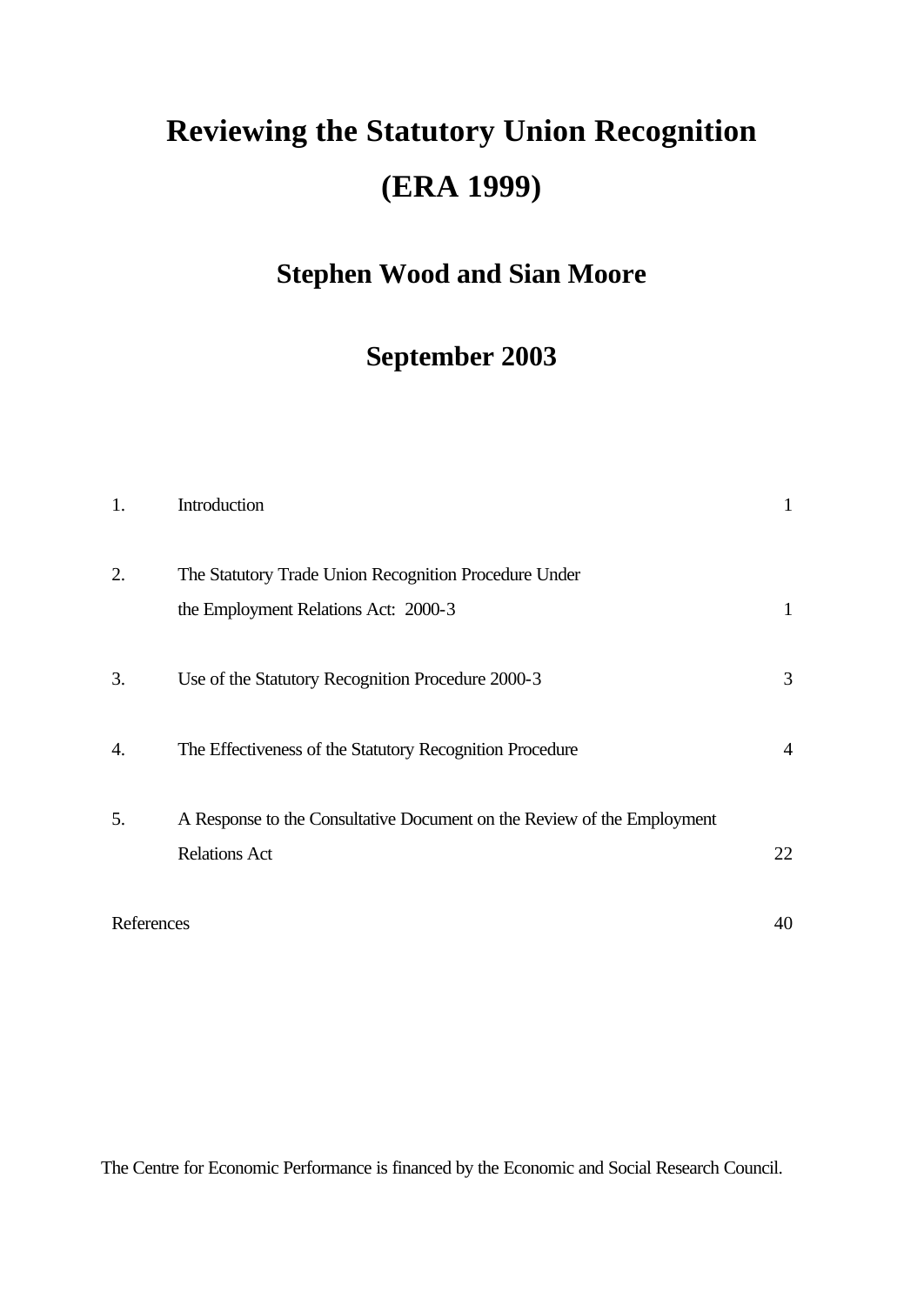#### **1. Introduction**

In February 2003, the UK Government published a consultation document on its Review of the Employment Relations Act of 1999 (DTI, 2003). It outlined the Review's findings and their proposals for reforms, which the government plans to legislate upon within this Parliament. The areas covered by the Review included statutory recognition, trade union and industrial action law, the institutional framework (e.g. The Central Arbitration Committee and The Advisory and Arbitration Service), tribunal awards for unfair dismissal, the dismissal of school staff, the National Minimum Wage, and the Partnership Fund. This discussion paper contains our response to the Review's proposals on statutory union recognition. It is limited to this as it is based upon our research on the effects of the procedure for union recognition that was introduced under the 1999 Employment Relations Act. This forms part of the Leverhulme Trust's Future of Trade Unionism in Britain programme at the Centre of Economic Performance (London School of Economics).

In this paper firstly we outline the main features of the procedure, secondly we describe its use so far, thirdly we assess, on the basis of our research, the extent to which the statutory recognition procedure is achieving its objectives; and finally, we reproduce our submission to the Review, in which we comment on all the points concerning statutory union recognition that are made in the consultative document.

# **2. The Statutory Trade Union Recognition Procedure under the Employment Relations Act: 2000-3**

In *Fairness at Work* the government presented three main objectives which it was aiming to achieve:

- (1) 'to provide for representation and recognition where a majority of the relevant workforce wants it' (Department of Trade and Industry,1998: 23);
- (2) to introduce 'a procedure which will work' (Department of Trade and Industry, 1998: 24);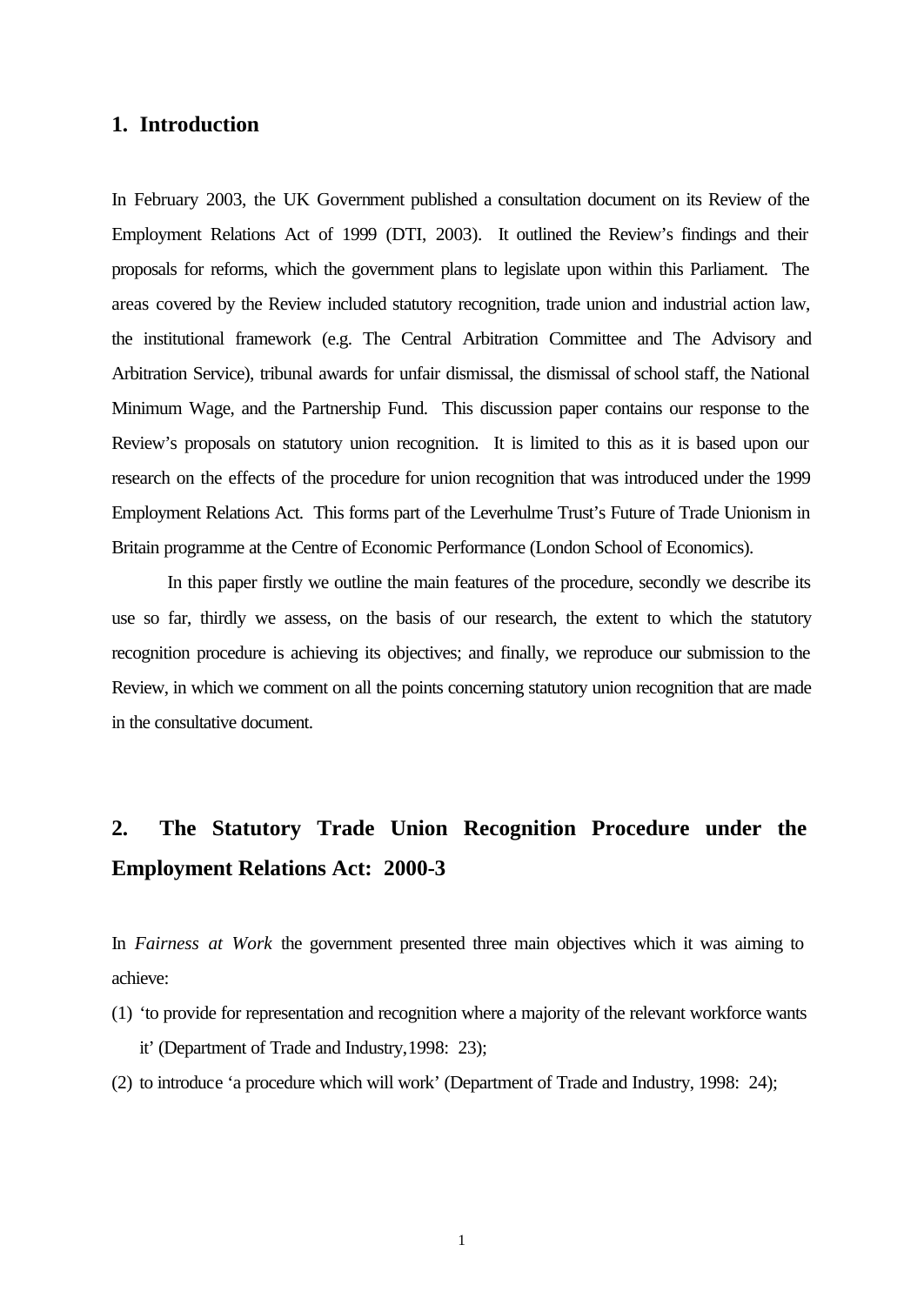(3) to 'encourage the parties to reach voluntary agreements wherever possible' (Department of Trade and Industry, 1998: 25), so that the statutory recognition procedure would only be used as a last resort, where reaching an agreement outside of the procedure 'proves impossible'.

It was thus not an explicit objective of the Labour government to promote recognition, as it was keen to emphasise choice in industrial relations and appear not to be prejudging the value of trade unions. Nonetheless, the government was concerned to design a procedure that would encourage the voluntary settlement of disputes over recognition without recourse to the legal procedure. The introduction of a statutory recognition procedure both provides trade unions with a legal route for achieving recognition and transforms any negotiations about recognition that they may have with employers, since both sides know that the union can resort to the legal machinery. It is thus possible that a statutory procedure can stimulate recognition agreements if employers become more willing to sign agreements knowing the alternative is union recognition imposed by the state.

The CAC is responsible for handling recognition claims. To trigger the new procedure, a trade union must formally approach the employer for recognition; if the employer rejects the request or fails to respond, the union may refer the case to the CAC. For such an application to be valid the application must be made in writing, the union must be independent and the employer must employ at least 21 workers. Under the ERA procedure, the criteria for the acceptance of applications are much tighter than they were in the last procedure enacted under the Employment Protection Act 1975 (see Wood, 2000 for a comparison between the two). An application can be accepted only if at least ten per cent of the workers are union members, if there is not already a collective bargaining agreement covering some or all workers in the proposed bargaining unit, and if the CAC is satisfied that a majority of the workers in the bargaining unit are likely to be in favour of recognition. The requirement to demonstrate baseline support before a claim can proceed was designed to deter insubstantial claims (DTI, 1998: 24).

Once the application has been accepted, there is a 20-day period for the employer and union to agree the bargaining unit. If the parties are unable to reach an agreement, the bargaining unit will be determined by the CAC, with the main consideration being the need for the unit to be compatible with effective management. Other factors that the CAC has to consider include the views of the employer and union, existing national and local bargaining arrangements, the desirability of avoiding small fragmented bargaining units, and the characteristics and location of workers. If the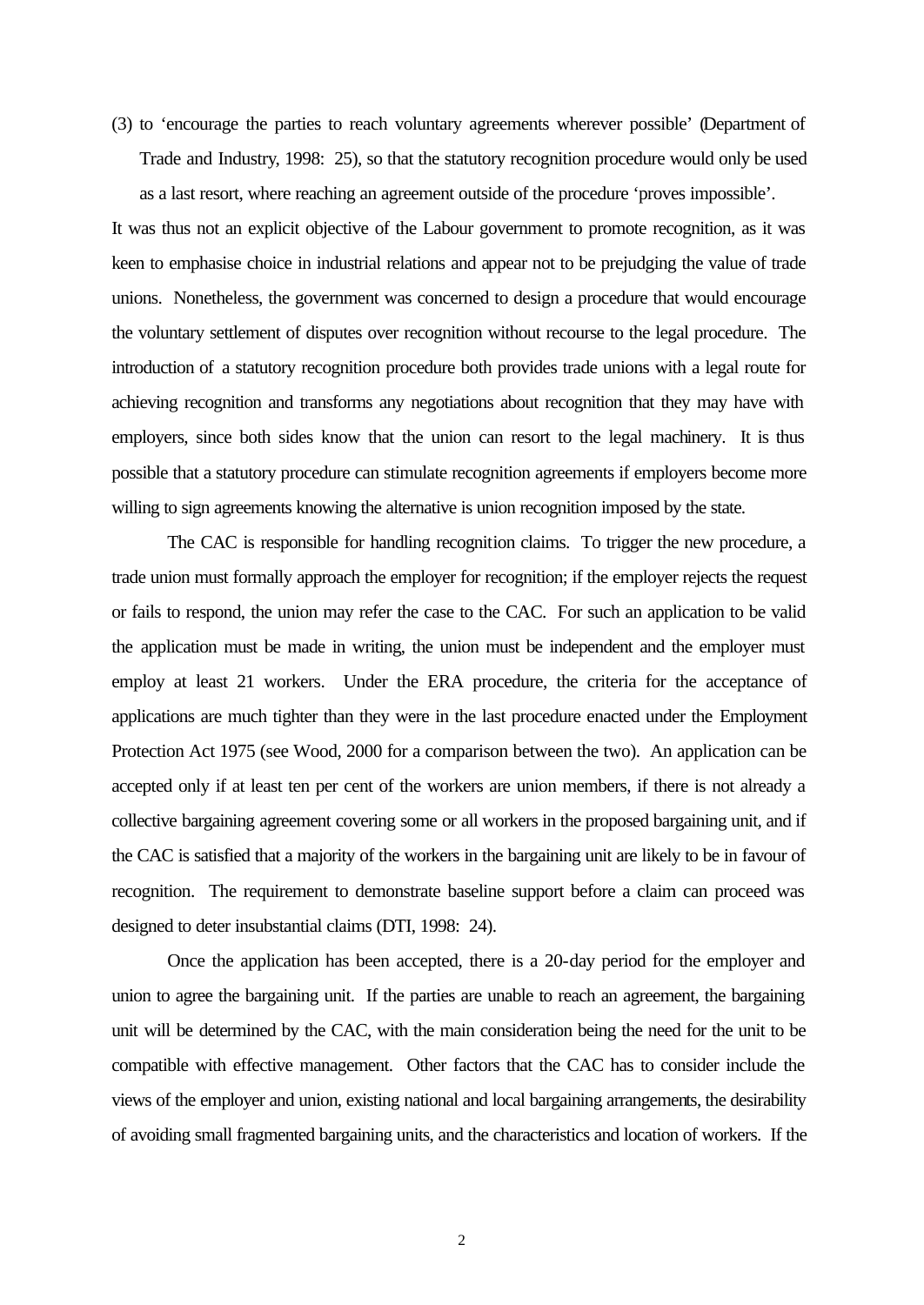bargaining unit decided by the CAC or agreed by the parties differs from that proposed by the union, the application must be reconsidered against the acceptance criteria.

Where a majority of the bargaining unit are not union members, the CAC will then order a ballot. If the union has a majority of the bargaining unit in membership, the CAC may grant recognition without a ballot. The CAC may, however, still order a ballot when it:

- (1) deems that it is 'in the interests of good industrial relations' (Trade Union and Labour Relations (Consolidation) Act, 1992 (TULR(C)A), Schedule, A1, para 22(4) (a)) to hold a ballot;
- (2) is informed by a significant number of union members that they do not wish the union to represent them for collective bargaining; or
- (3) has evidence that leads it to doubt that a significant number of union members want the union to bargain on their behalf.

Where a ballot is ordered, the union is entitled to have access to the workforce and there are legal duties on the employer to co-operate in the conduct of the ballot. The union must secure a majority in favour of recognition, but also the support of at least 40 per cent of the workers in the bargaining unit. If recognition is granted, the parties are expected to reach agreement on a method for conducting collective bargaining. If the parties are unable to reach an agreement, the CAC may assist and ultimately determine a legally enforceable bargaining procedure that is limited to pay, hours and holidays. Adherence to this imposed procedure is enforced by an order of specific performance, in which non-compliance means contempt of court with the possibility of unlimited fines and imprisonment.

#### **3. Use of the Statutory Recognition Procedure 2000-03**

The number of applications to the CAC made in the first three years of the procedure has been small. Figure 1 shows the progression of the cases in the first three years. Of the 233 distinct applications, 205 cases have been decided or withdrawn; of these 64 had resulted in statutory recognition and in a further 59 cases the application had been withdrawn at some stage because the employer and the union had reached a voluntary agreement or desired to enter into voluntary discussion. Thus 60 per cent of the completed cases passing through the CAC procedure have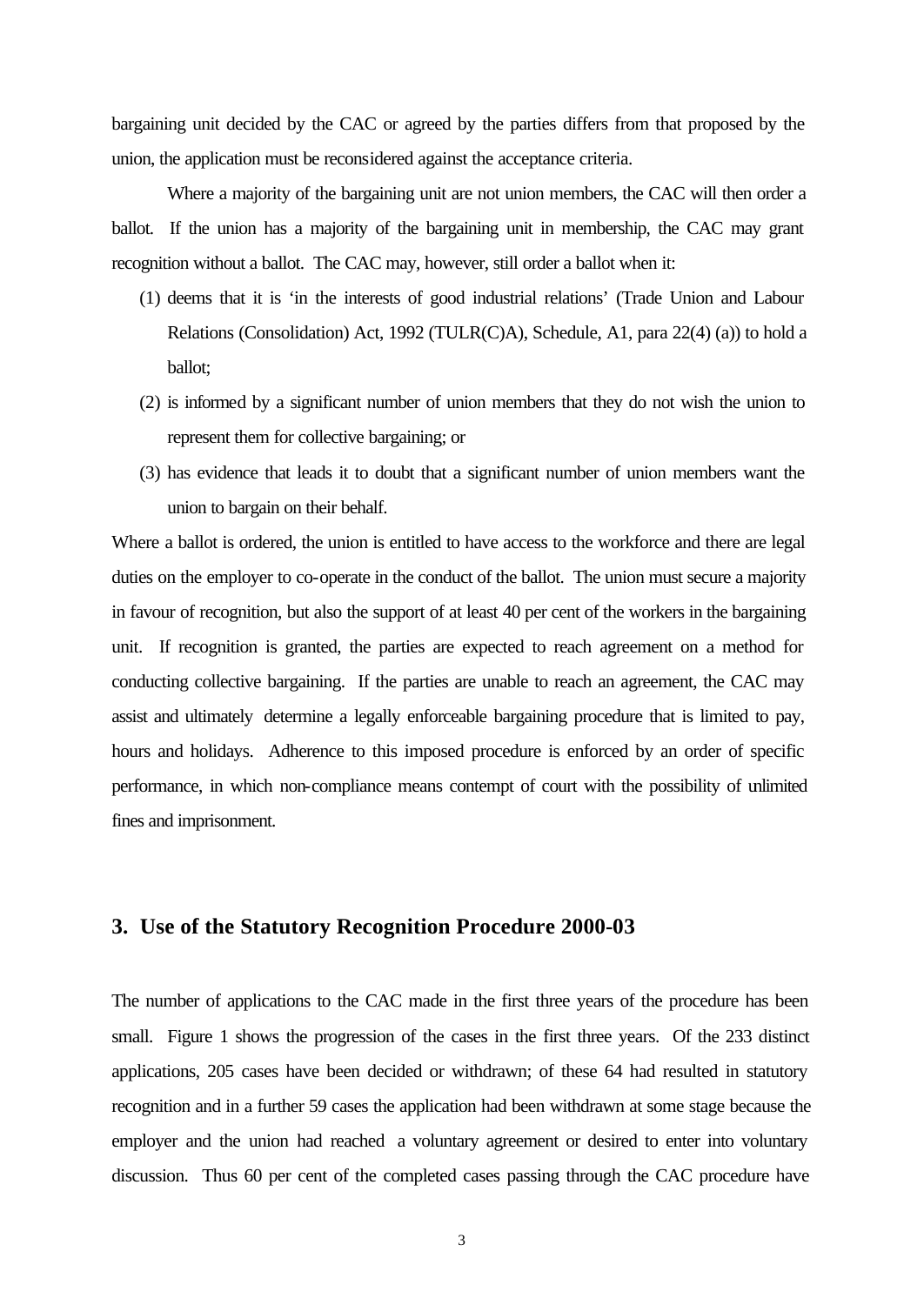resulted in recognition or discussions on recognition. Of the 64 ballots completed by the CAC in its first three years, unions have won 41 (64 per cent, with the outcome of three others unknown at 31 May 2003).

So far the size of the proposed bargaining units has tended to be small. Of the 193 cases where we have information, the median unit proposed had 93 workers, with 27 per cent having 50 or fewer workers, 25 per cent having between 51 and 100 workers, 22 per cent having between 101 and 250 workers, leaving 25 per cent with over 250 workers. In addition, CAC applications have tended to be in a limited number of industrial sectors. A majority of both applications and successful cases have been in manufacturing and other areas where trade unions traditionally have had a strong presence, such as in transport, print and newspapers.

#### **4. The Effectiveness of the Statutory Recognition Procedure**

We analyse whether the procedure is achieving the government's three objectives, and hence providing a right to union recognition, proving workable, and is *de facto* being used as a last resort. We also assess whether it is stimulating trade union recognition, and particularly voluntary recognition. Since the main problems of the last procedure in the UK were employers not cooperating and judicial reviews which undermined its operation (Wood, 2000) we assess whether the procedure is able to fulfill its objectives without being constrained by employer behaviour designed to either undermine the procedure or trade union support and judicial reviews of CAC decisions.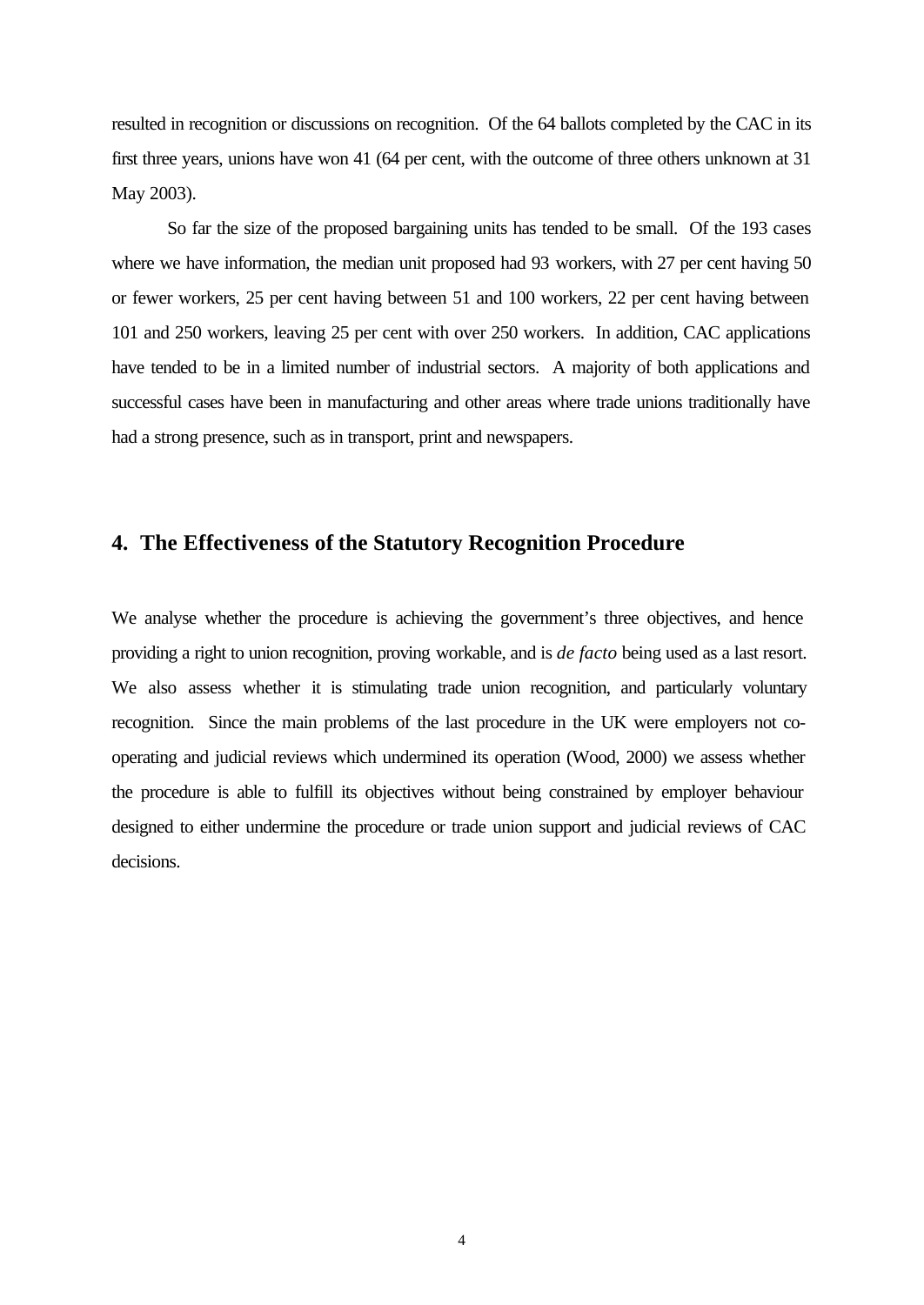

### Figure 1 - Progress chart of applications to the CAC for recognition: 6 June 2000 - 31 May 2003

- \***\*** Application declared invalid following a change in the bargaining unit from the unit proposed by the trade union.
- 1 The CAC determined at the admissibility stage that two applications were in associated companies and subsequently dealt with them as one application, whilst another application was accepted and subsequently declared invalid.
- 2 37 were withdrawn and resubmitted; 25 were withdrawn and a voluntary agreement reached.
- From our research we know that 29 applications were withdrawn and a voluntary agreement reached. In one case the company closed, in the others there was no agreement.
- <sup>4</sup> Six were withdrawn and a voluntary agreement reached.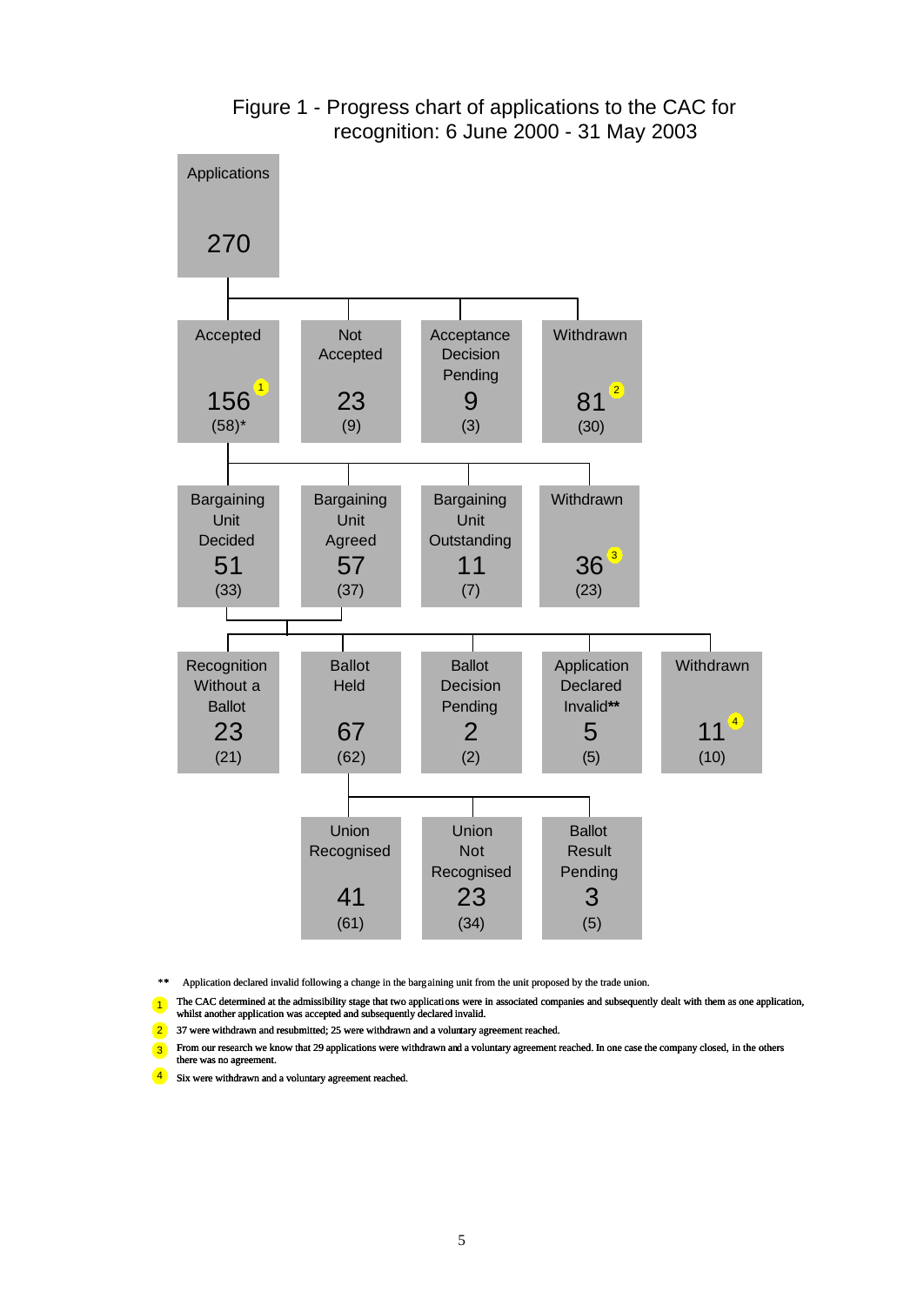Our analysis is based on data from four sources. First, we conducted a survey of 400 private sector employers in July 2000, to coincide with the introduction of the ERA. It concentrated on the employers' experience of union activity. Second, we draw on semi-structured interviews with the general secretary or a senior national officer responsible for recognition in 17 TUC-affiliated trade unions, which we conducted between February and August 2000. These centred on trade union strategies in relation to recognition and recruitment. Third, we carried out a postal survey of all unions and staff associations listed in the Annual Report of the Certification Officer 1999-2000. This was undertaken in December 2000, just after the procedure had been introduced, and was concerned with the union's approach to recognition and the statutory procedure. Fourth, we have analysed information on the cases that have gone through the ERA procedure. This has been gained from a variety of sources, including a survey of union officials responsible for CAC cases that involved a mixture of interviews and self-completion questionnaires; documents made publicly available on the web site of the CAC; observations of CAC hearings; and interviews with CAC officers about details of the ERA procedure.

#### **The provision of a right for recognition**

Our concern here is whether the operation of the procedure is achieving the (first) objective of providing workers with a right to recognition where a majority of the relevant workforce want it. This right has from the outset been limited by aspects of legislative design that mean that certain workers cannot use the procedure even if there is majority support for a particular union. An application may be invalid because the employer employs 20 or fewer workers, or it may be inadmissible because the employer has already recognised a trade union, even though the union may be neither the union of the workers' choice nor independent. In the first three years, three cases have been dismissed by the CAC as invalid: *GPMU and Keely Print Ltd*, (TUR 1/98[2001]) on the first ground, and *Prison Officers' Association and Securicor Custodial Services Ltd* (TUR 1/5[2000]) and *ISTC and Bausch & Lomb Ltd,* (TUR 1/8[2000]) on the second. Six applications (*TGWU and Kwik-Fit, Edinburgh* (TUR 1/179[2002]); *AMICUS* and *Kwik-Fit GB* (TUR1/181[2002]; *ISTC and Polypipe Building Products* (TUR1/197[2002])*; AMICUS and Polypipe Building Products* (TUR1/199[2002])*; GMB and Faccenda Group* (TUR1/209[2002]) *and GMB and Faccenda Group* TUR1/210[2002]*)* were not accepted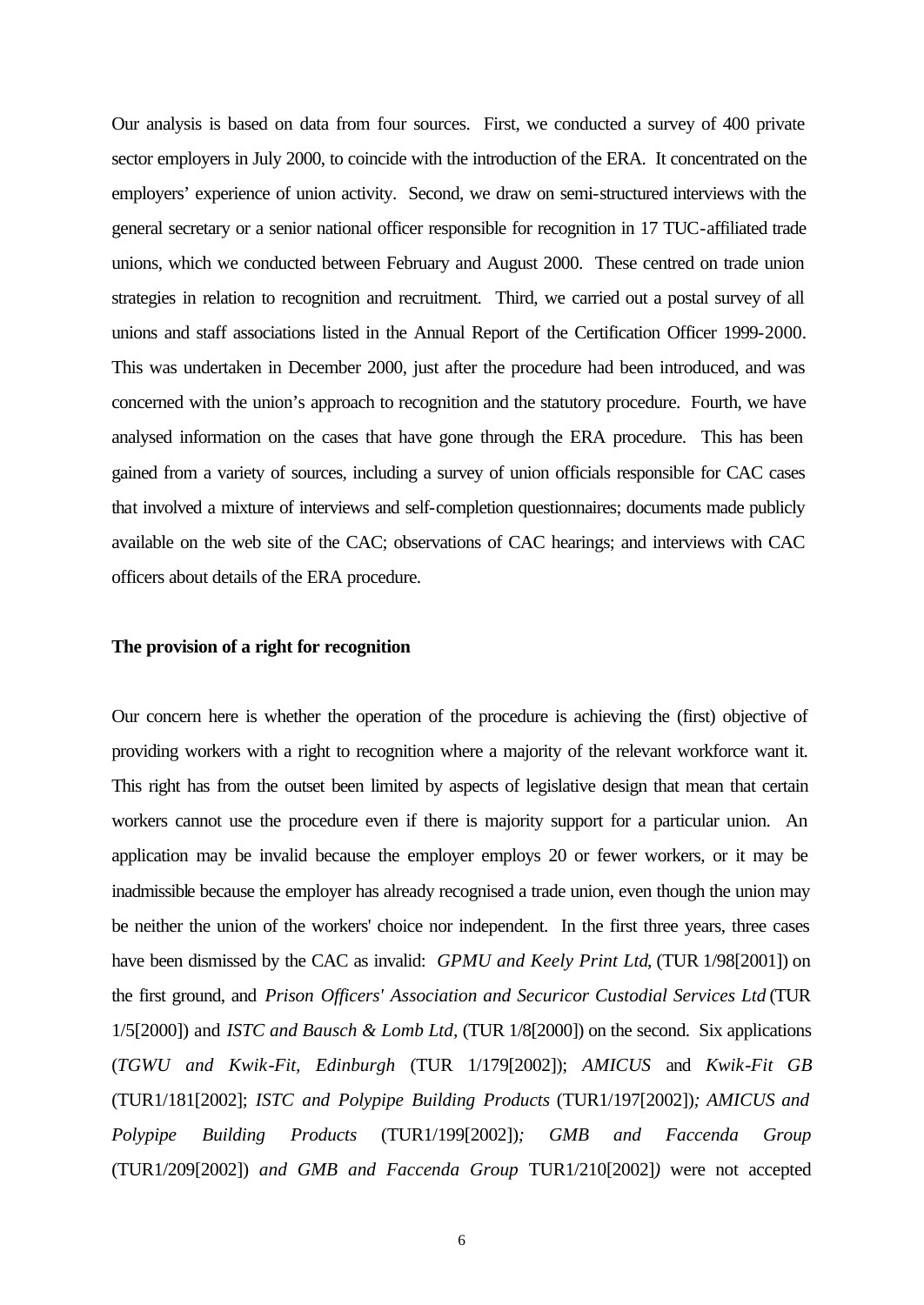because in three of the cases the proposed bargaining units overlapped with that in three of the other applications and both unions had at least ten per cent membership. But even within these boundaries, the CAC may further limit the extent to which the procedure can provide representation through the way it exercises its discretionary powers when making the three key decisions:

- (1) whether a majority of the proposed bargaining unit would be likely to favour recognition.
- (2) whether the bargaining unit proposed by the union meets a number of criteria, the overriding one being compatibility with effective management.
- (3) whether to order a ballot when the union has majority membership, on one of the three permitted grounds.

#### **Admissibility**

The test of 10 per cent membership has not presented any great difficulties for the CAC in the cases which it has dealt with so far. Decisions on whether a majority of the workers are likely to support recognition have been made on the basis of the level of membership, letters or petitions by the workers in question, or a recent ballot of the workforce. In some cases a union will claim that a majority are likely to support recognition on the basis of membership alone, even though it has less than half the workforce in membership. The CAC has not adopted a rigid rule for deciding on whether support for collective bargaining is likely, such as a given level of current membership. An application where membership was as low as 16 per cent has been accepted, while one with 67 per cent has been rejected, the latter on the grounds that although ten of a bargaining unit of 15 were union members, seven had written to the CAC opposing recognition for collective bargaining (*GMB and Trafford Park Bakery* TUR1/153/[2002]). The CAC has allowed for the difficulty the union has had in gaining access to the workforce when interpreting this other evidence. Consequently even though the petitions have recorded lower than 50 per cent support, the CAC has accepted some cases; for example at GE Caledonian, it concluded that the 43.8 per cent support of the workforce was affected by anti-union conduct that had been carried to 'extreme lengths' (*AEEU and GE Caledonian Ltd*, TUR1/120/[2001]).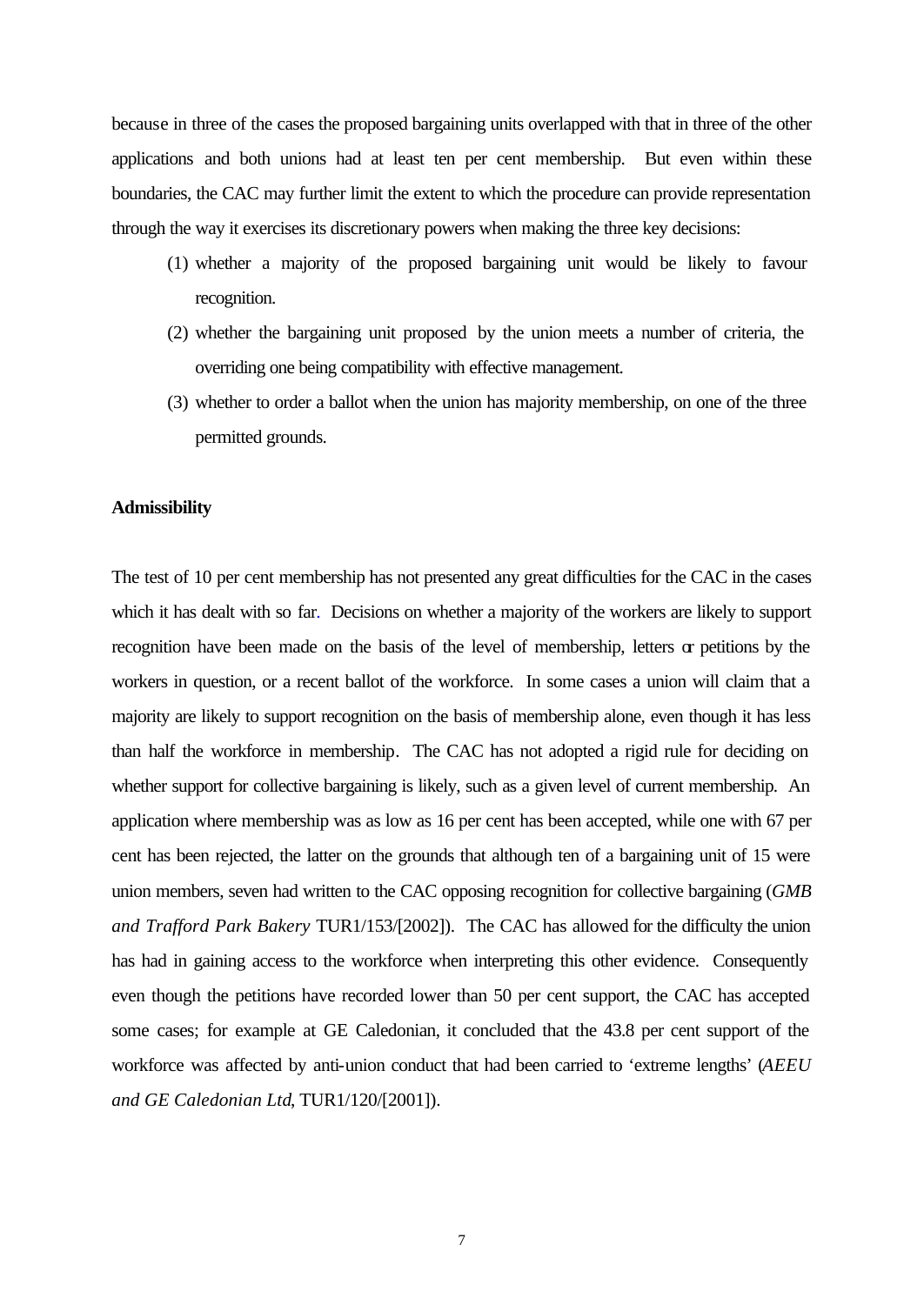#### **The bargaining unit**

In 51 (47 per cent) of the cases which have reached the bargaining unit stage, the CAC has needed to determine the appropriateness of a bargaining unit, as there was no agreement between the parties on what it should be. Table 1 shows that the CAC has supported the union's proposed unit or a variant of it in 34 (67 per cent) of these.

| <b>Employer response to</b>       | <b>CAC</b> Decision |                  |                         |                    |
|-----------------------------------|---------------------|------------------|-------------------------|--------------------|
| the union's proposed bargaining   | <b>Supported</b>    | Variation of     | <b>Employer</b>         | <b>Distinctive</b> |
| unit                              | Union's             | Union's proposal | supported               | bargaining unit    |
|                                   | proposal            |                  |                         |                    |
| <b>Employer argued to include</b> | 20                  | 3                | $\overline{\mathbf{4}}$ | 5                  |
| additional occupational group(s)  |                     |                  |                         |                    |
| Multi-site employer argued to     | 5                   | 1                | 5                       | $\mathbf{2}$       |
| include more sites                |                     |                  |                         |                    |
| Multi-site employer argued to     | 1                   |                  |                         |                    |
| included less sites               |                     |                  |                         |                    |
| <b>Other</b>                      | 4                   |                  |                         | 1                  |
| Total $(\% )$                     | 30(59)              | 4(8)             | 9(18)                   | 8(16)              |
|                                   |                     |                  |                         |                    |

**Table 1: Cases where the CAC has determined the bargaining unit**

In all but six of the 51 cases (88 per cent) where the employer has attempted to challenge the union's application, it has proposed an expanded bargaining unit based on including either more occupations or sites than were in the original application. This may have the effect of diluting union strength by including groups of workers among whom there is little evidence of support for the union. Nonetheless, in 23 of the 32 cases where the employer has sought to include more occupations, the CAC has resisted this argument on the basis that the terms and conditions of the occupational group proposed were distinctive*.*

The trade unions have had more difficulties where the employer has sought to extend the bargaining unit to include all sites in the company, as in 5 of 13 cases the CAC has ruled that the bargaining unit should embrace workers sharing the same distinct terms and conditions on all sites in the organisation, and in one other the CAC included another workplace but proposed a new bargaining unit differing in occupational terms. For further details of these 'multi-site' cases (see Section 5, 2.35, page 25).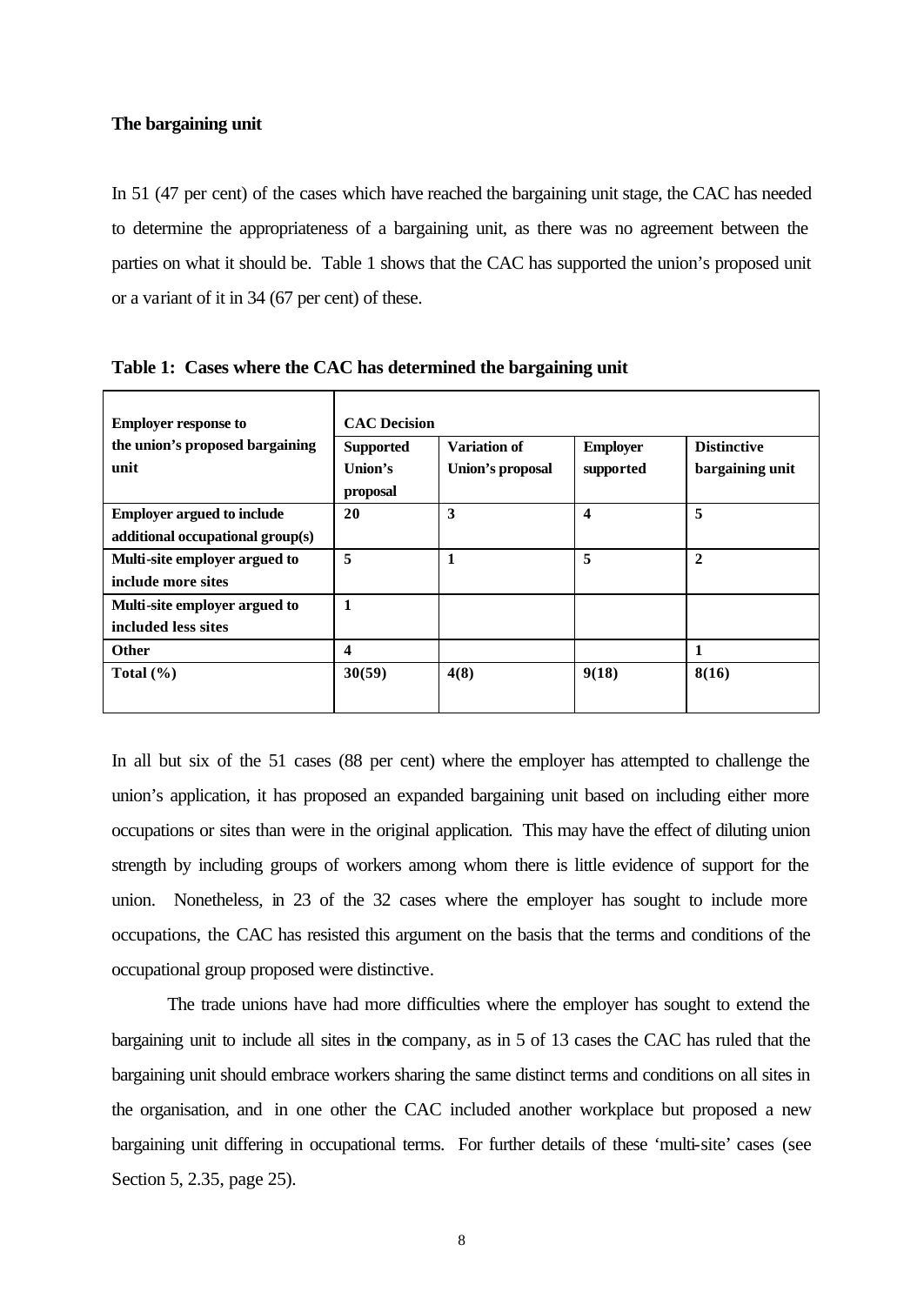#### **CAC-ordered ballots**

Of the 64 ballots ordered by the CAC, 46 were because the union did not have a majority of the bargaining unit in membership on application. Eighteen ballots have been held in cases where the union, on application to the CAC, was verified by the case manager through a membership check, as having a majority in membership (Table 2). Of these four were ordered because changes to the bargaining unit (either agreed or determined by the CAC) meant that membership was then below 50 per cent. In two other cases, the union submitted that it did not want to claim recognition without a ballot.

| . ь І. <del>.</del><br>Reason for ballot      | <b>Ballot</b> won | <b>Ballot</b> lost | Total |
|-----------------------------------------------|-------------------|--------------------|-------|
|                                               |                   |                    |       |
| Union had $50\%$ + on application             |                   |                    |       |
| In the interests of good industrial relations | $\overline{4}$    |                    | 5     |
| The CAC was informed by a significant         |                   |                    | 1     |
| number of union members that they did         |                   |                    |       |
| not wish the union to represent them          |                   |                    |       |
| The CAC has evidence which led it to          | $\mathbf{1}$      |                    | 1     |
| doubt that a significant number of union      |                   |                    |       |
| members want the union to bargain on          |                   |                    |       |
| their behalf                                  |                   |                    |       |
| Union agrees to a ballot                      | 1                 | 2                  | 3     |
| Change to bargaining unit means union         | 1                 | 3                  | 4     |
| membership fell below 50%                     |                   |                    |       |
| Union membership fell below 50%               |                   | 3                  | 4     |
| <b>Total</b>                                  | 8(44%)            | $10(56\%)$         | 18    |
|                                               |                   |                    |       |
| Union did not have 50% on application         | 33 (72%)          | 13(28%)            | 46    |
| <b>TOTAL</b>                                  | 41 (64%)          | 23 (36%)           | 64    |

**Table 2: CAC ballots and reasons for balloting where Union had less than 50% on application**

The first criterion ('in the interests of good industrial relations') has been invoked in five cases; in *GPMU and Red Letter Bradford Ltd*, TUR 1/12[2000], where relations between the union and the employer had been poor, a ballot was justified as an opportunity to 'clear the air'; whereas in *ISTC and Fullarton Computer Industries Ltd*, TUR1/29[2000], recognition was ordered on a membership of 51.3 per cent because a ballot would 'engender further antagonism and divisiveness detrimental to developing good industrial relations'. In the case of *BALPA and Excel Airways*, TUR1/146[2001] a ballot was ordered for the same reasons in the context of the company having set up a 'democratically-elected Business Forum'. The second criterion (that a significant number of union members inform the CAC that they do not want the union to represent them in collective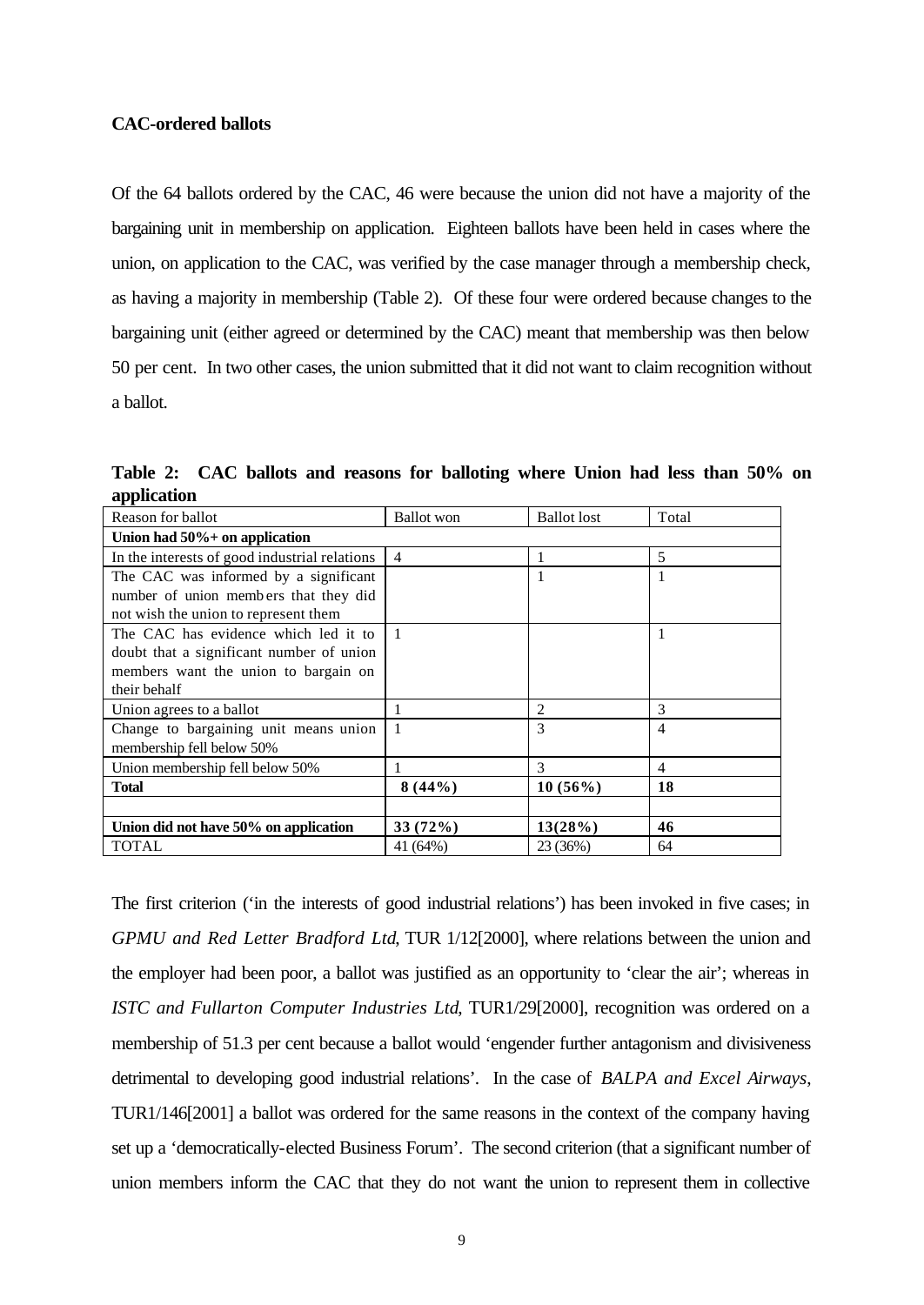bargaining) was invoked in *UNIFI and Turkiye Is Bankasi AS*, TUR1/90[2001], when three members of the union wrote to the CAC stating that they did not want the union to conduct collective bargaining on their behalf. The union submitted that these employees had done this under pressure from the employer; nonetheless the CAC considered that a ballot was necessary. Only 35 per cent voted in favour of recognition, despite a union membership level of 83 per cent at the time of the application. The third criterion has been invoked in two cases. In *AEEU and Huntleigh Healthcare*, TUR1/19/[2001] and *TGWU and Economic Skips*, TUR1/121/[2001], the CAC considered that membership evidence raised doubts as to whether a significant number of workers in the bargaining unit wanted recognition. In *Huntleigh Healthcare*, the CAC determined there should be a ballot because union membership had been granted on the basis of no subscription.

The remaining four cases were the result of the CAC ordering a ballot because the union no longer had majority membership (see Section 5, 2.25, page 24).

#### **A workable statutory recognition procedure**

#### *Employer intervention in the procedure*

The procedure has scope for employers to influence the outcome of the process, first by allowing them to give evidence to the CAC on their view of the union's proposed bargaining unit and their perception of the likely support for trade unionism.

In some cases, employers have sought to gain the names of the union members and supporters, the implication being that they would act in some way on this information. The CAC has resisted this and has developed a means of conducting a check on the membership by obtaining union membership names from the union and the names of workers in the proposed bargaining unit from the employer (Central Arbitration Committee, 2002: 11). In other cases employers have sought to control the CAC's use of its discretion so the procedure operates to their advantage. A good example of this is the practice of employers seeking to dilute the formal support for the union by expanding the bargaining unit into areas where union support is likely to be lower. As we have shown, the CAC has not always supported the union in such matters. In addition, there are still opportunities for the employer to manipulate the membership of the bargaining unit after its formal determination, and in, at least one case, unions have reported that employers have redefined the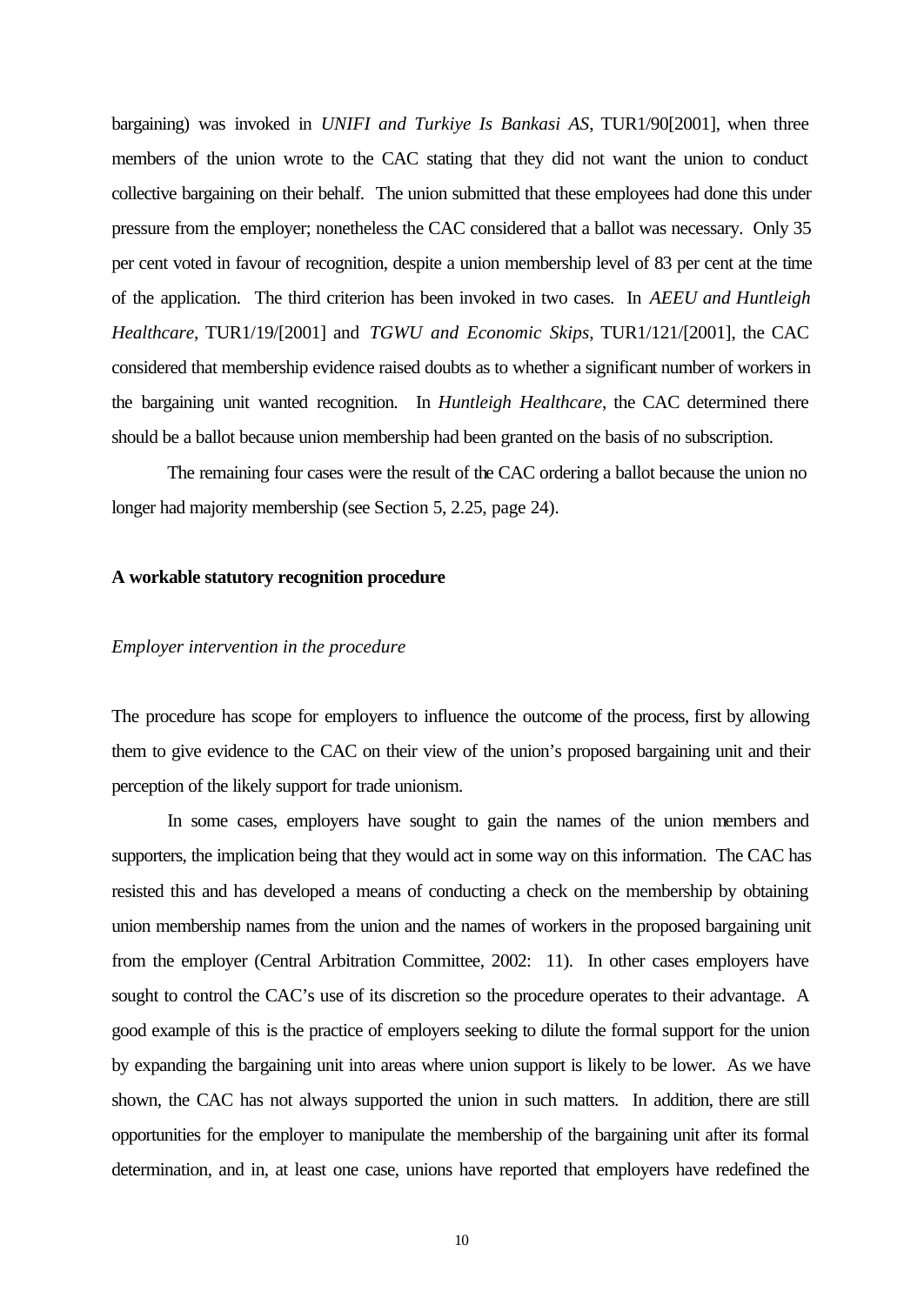contractual status of employees in order to include them in the employees balloted. When ordering a ballot even though 50 per cent of the workforce is in membership, the CAC also appears to have been influenced by the employer's arguments. In *TGWU and Economic Skips Ltd,* TUR 1/121[2001], one of the reasons for ordering a ballot was 'the sincerely held view of the employer that the majority of the workers in the bargaining unit did not want recognition'.

We have also observed tactics in the process which display a strategy of opposition to the spirit of the process. Two stand out:

- a) legalism, whereby the employer with legal assistance identifies and exploits technical legal points as a strategy of opposition;
- b) litigation, whereby the employer challenges the CAC at every step, including admissibility, the bargaining unit, the need for a ballot and the form of the ballot.

The minimum effect of these approaches is to lengthen the case and to add to the costs for the union. The maximum effect is that the union is defeated on some technicality, as in *GPMU and Keeley Print*, TUR1/98[2001], where it was ruled as a matter of law that a director is not a worker with the result that the employer did not have 21 workers. The CAC is relatively powerless to do anything about such tactics: there is little that it can do but deal with the points raised if employers (or unions) who have chosen to be represented by counsel raise technical arguments about the meaning of a 'worker' or the meaning of a 'trade union member', or the meaning of an 'associated employer'. This is even so when these points may result in the termination of an application which, if tested, would have the support of the majority of the workforce.

#### **Employer behaviour in the workplace**

The procedure also places few constraints on employers putting their case against the union to the workforce in order to influence the outcome. However, if the procedure is to test for majority support for the applicant union, the environment in which this is conducted must permit a true and fair measure of support. There is a thin dividing line between employers putting their case to the CAC or the workforce and affecting the result by unfair practices. In a number of cases, it appears that the employer has genuinely wanted to test majority support for recognition and not to interfere with the process. In one CAC case that we have observed, the employer did behave in a neutral manner during the ballot; the management simply responded to the claim by answering any questions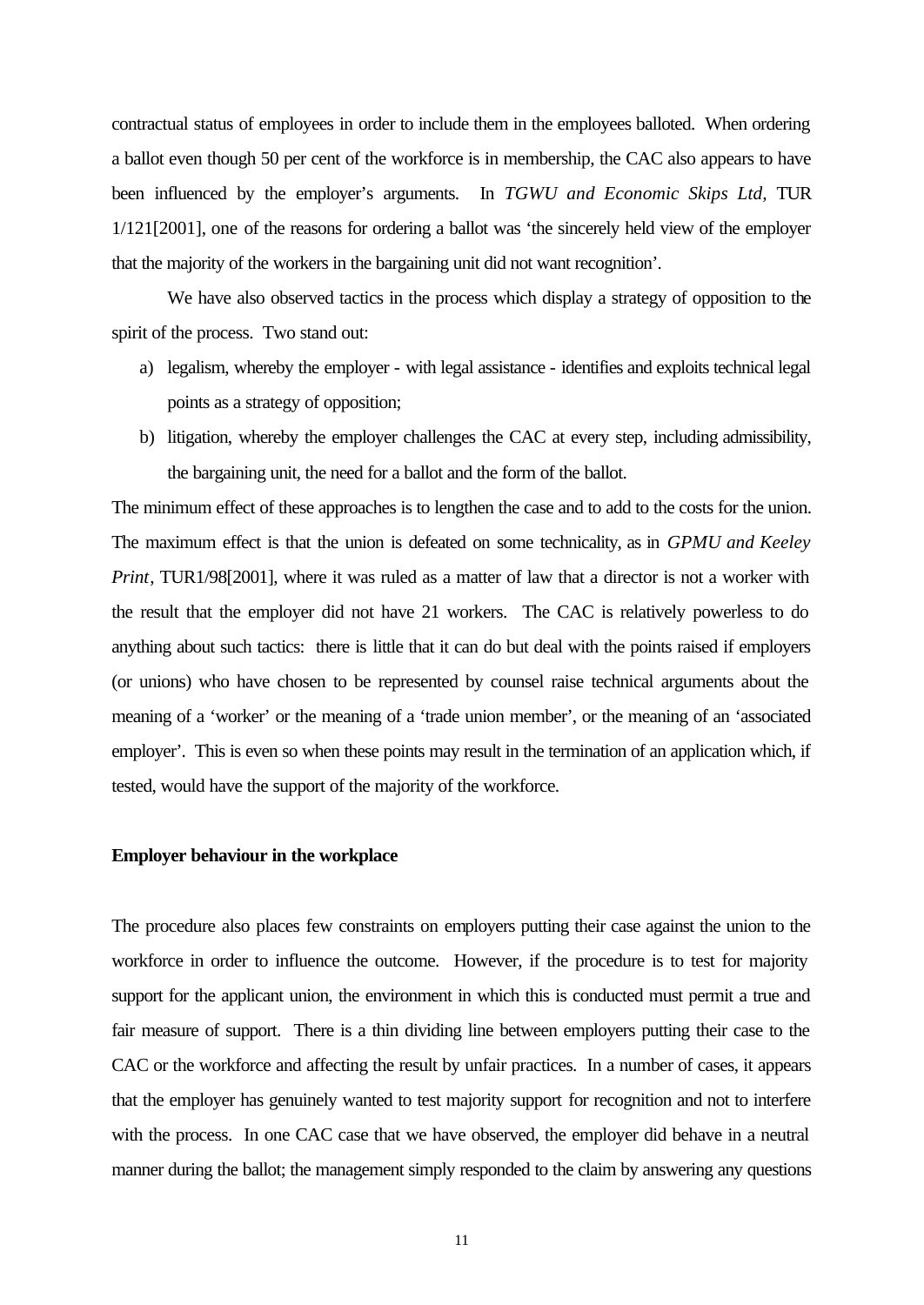posed by the CAC, while clarifying at the outset that it would accept the outcome of the ballot. In contrast, from CAC reports, our observations of CAC hearings, and interviews with union officials who have submitted an application to the CAC, there are a variety of ways in which employers have sought to discourage or defeat an application. The employer may threaten and intimidate workers with the objective of dissipating commitment to the union.

In the first three years of the procedure unions lost over a third of ballots (36 per cent). In just under a third (20 of 64) of ballots, union support has been lower than union membership was at the outset and, in some of these cases, this may be explained by employer behaviour after the application was made or in the ballot period. Employers in CAC ballots have used the type of antiunion tactics reported in US National Labor Relations Board elections (see for example Bronfenbrenner and Juravich, 1998: 22-23), including the use of supervisors to convey employer opposition, one-on-one communication about the implications of recognition between managers and employees; captive audience meetings; victimisations and actual dismissals of activists; redundancies involving union members; and threats to relocate production or close the workplace. In our survey of CAC cases, we found that, where there have been ballots a half (51 per cent) of employers used at least two of these anti-union tactics and that there is a significant relationship between these employers and the outcome of the ballot. In nearly nine out of ten (86 per cent) of unsuccessful ballots employers had adopted at least two tactics compared to under a third (31 per cent) of successful ballots.

The CAC's powers to deal with intimidation are limited, and there is little regulation of employer behaviour before the ballot period. It is true that employers must permit the trade union to have access to the workforce during the ballot period, and that employers are obliged to cooperate during the ballot process; both access and employer conduct are governed by a Code of Practice which sets out minimum access conditions and advises the parties of the kind of behaviour which is not acceptable; and, the CAC can impose recognition where the employer has failed to comply with its duty to co-operate during the ballot, without the need for a ballot to be held. But no such order has either been granted or contemplated. In two cases where the ballot was lost that we observed, an oppositional employer was able to limit the access granted to the union during the balloting period; other cases may also exist.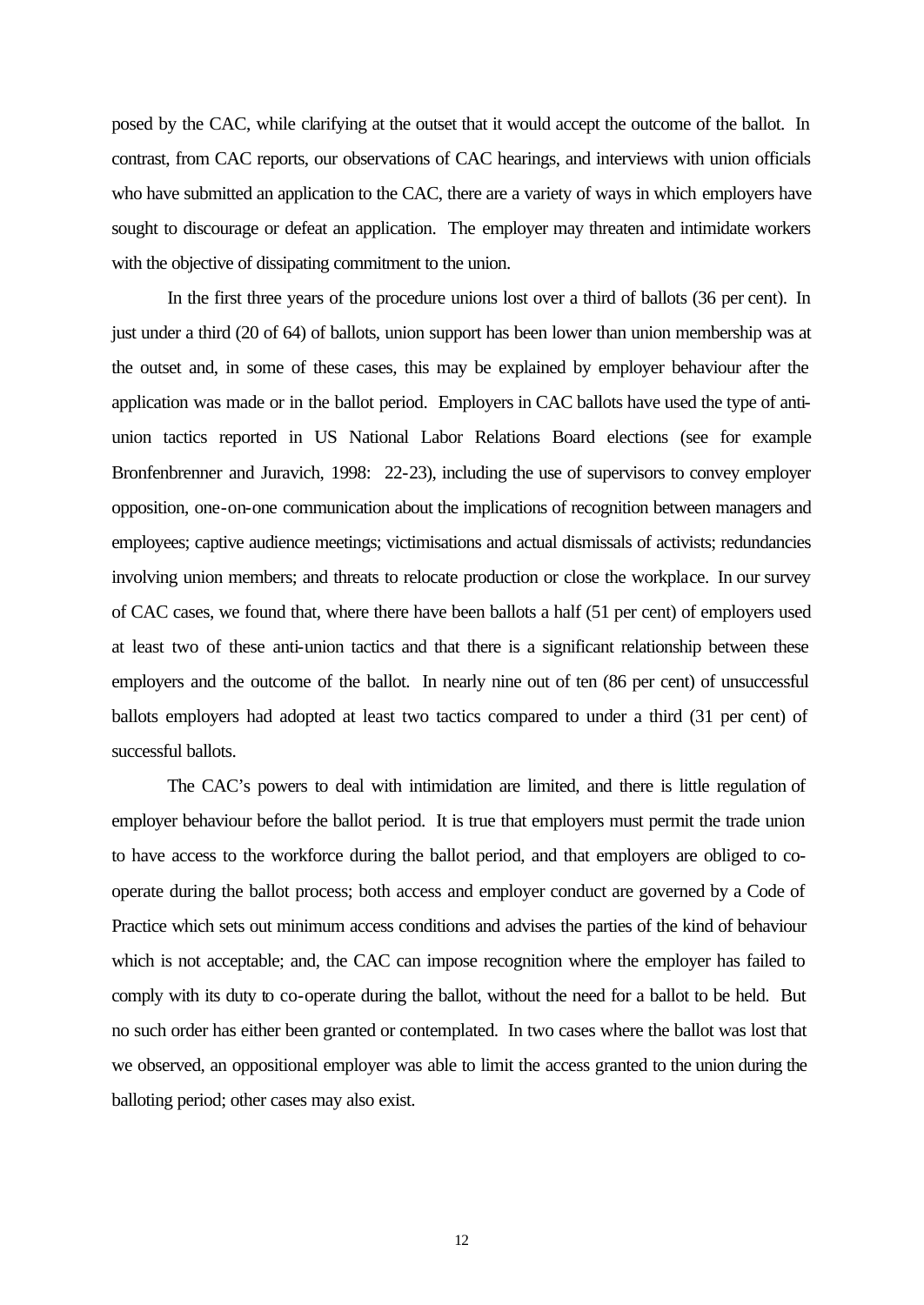#### **The courts and the statutory procedure**

Employers may take their litigation strategy to the point where they challenge the CAC's decision in the courts. The steps that have been taken in the legislation to define and circumscribe the discretion of the CAC and to protect its autonomy do not guarantee immunity from judicial review. It is also the case that the introduction of the statutory recognition procedure coincided with the implementation of the Human Rights Act 1998 which gave the courts new powers to ensure that public authorities (including the CAC) respect the substantive and procedural human rights of the parties appearing before them. Four applications for judicial review have been made so far, and, of these, employers made three and a trade union the other one (CAC, 2002: 18). Two cases were refused leave to be heard and two were heard. The courts have approached the new procedure very differently from the way they approached the earlier procedure in the 1970s where they appeared unsympathetic to the legislation. In *R* (*Kwik - Fit (GB) Ltd) v CAC* [2002] IRLR 395), the Court of Appeal endorsed in 'strong terms' the view that 'the CAC was intended by Parliament to be a decision-making body in a specialist area, that is not suitable for the intervention of the courts' (p. 396). This is a sign that the courts may be willing to allow the procedure to work as intended, and crucially to do so in a way that will enable workers to secure trade union recognition where this is in accordance with the wishes of the majority.

The two cases that have been heard have both endorsed the way that the CAC has been operating. The first, *Fullerton Computer Industries Ltd v CAC* [2001] IRLR 752, dealt with several concerns, including the refusal of the CAC to order a ballot where the union had only a slender majority of the bargaining unit (51.3 per cent) in membership - this being done on the grounds that a ballot 'would engender further antagonism and divisiveness detrimental to developing good industrial relations' TUR1/29[2000]. The employer's challenge to this decision was unsuccessful and the court refused to intervene despite the fact that it recorded that it 'would have been inclined to take the view that a ballot has a stabilising influence and might well improve industrial relations rather than to cause them to deteriorate' (p. 745) and that 'the reasoning' of the CAC 'might be said to be less adequate than might otherwise have been desired' (ibid). Moreover, the court also disputed the decision of the CAC that a narrow majority was not an adequate reason for holding a ballot and the CAC's view that to do so would in effect raise the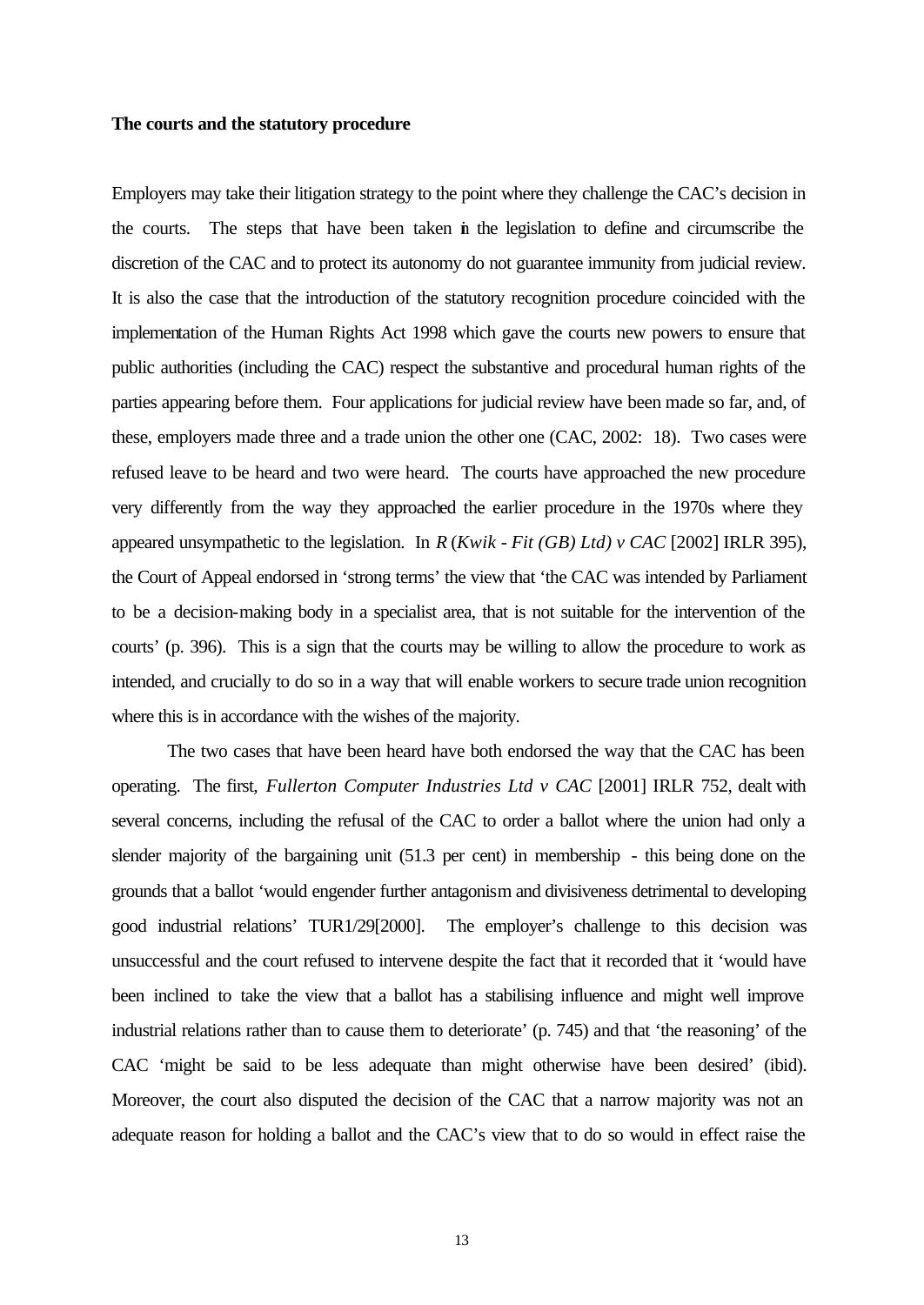statutory threshold for automatic recognition. Nevertheless, the court was not inclined to challenge the decision of the CAC.

The other case involved the CAC's determination of a bargaining unit. In this case, *Kwik-Fit* challenged the CAC's rejection of its proposal for a single unit covering the whole country in favour of the union's proposal for a unit defined as being within the boundary of the London orbital road (the M25). In reaching this decision, the CAC drew attention to the fact that, under the legislation, it is 'not required to decide on the most effective form of management, merely that what we decide is compatible with effectiveness' (TUR 1/126 [2002]). This latter approach was endorsed by the Court of Appeal which pointed out that in determining the bargaining unit, 'the statutory test is set at the comparatively modest level of appropriateness, rather than the optimum or best possible outcome' (2002 ILR (396). But the appeal judgement stressed that this does not mean that the CAC can confine itself to the union's arguments. Its statutory requirement involves considering the views of the employer and thus, it concluded, that the CAC has to consider alternative bargaining units to the extent that these are a part of the employer's argument in order to assess whether the union's proposed bargaining unit meets the statutory criteria. Thus, once the CAC decides that the union's proposed unit is appropriate, 'its inquiry should stop there'.

These judicial review decisions are important, though they would not have undermined the procedure fatally had they gone the other way. If the employers had succeeded in the *Fullarton*  case on the ballot point, it would mean that the CAC would have been more likely to have ordered a ballot in cases where the union had only a slender majority in membership of the bargaining unit. The remarks of the judge in that case may in any event be enough to induce caution in future cases. If the employers had succeeded in the *Kwik-Fit* case, it would mean that the discretion of the CAC in bargaining unit disputes would have been significantly constrained and that the employer's voice in these cases would have been enhanced. This would have been particularly important in the case of multi-site employers, where the evidence suggests that in most of the cases where the bargaining unit is disputed, the CAC has tended to prefer a larger multi-site unit rather than a single-site unit. The effect of *Kwik-Fit* is to remove doubt about the nature of the CAC's discretion and may mean that they make different decisions in the future in multi-site companies.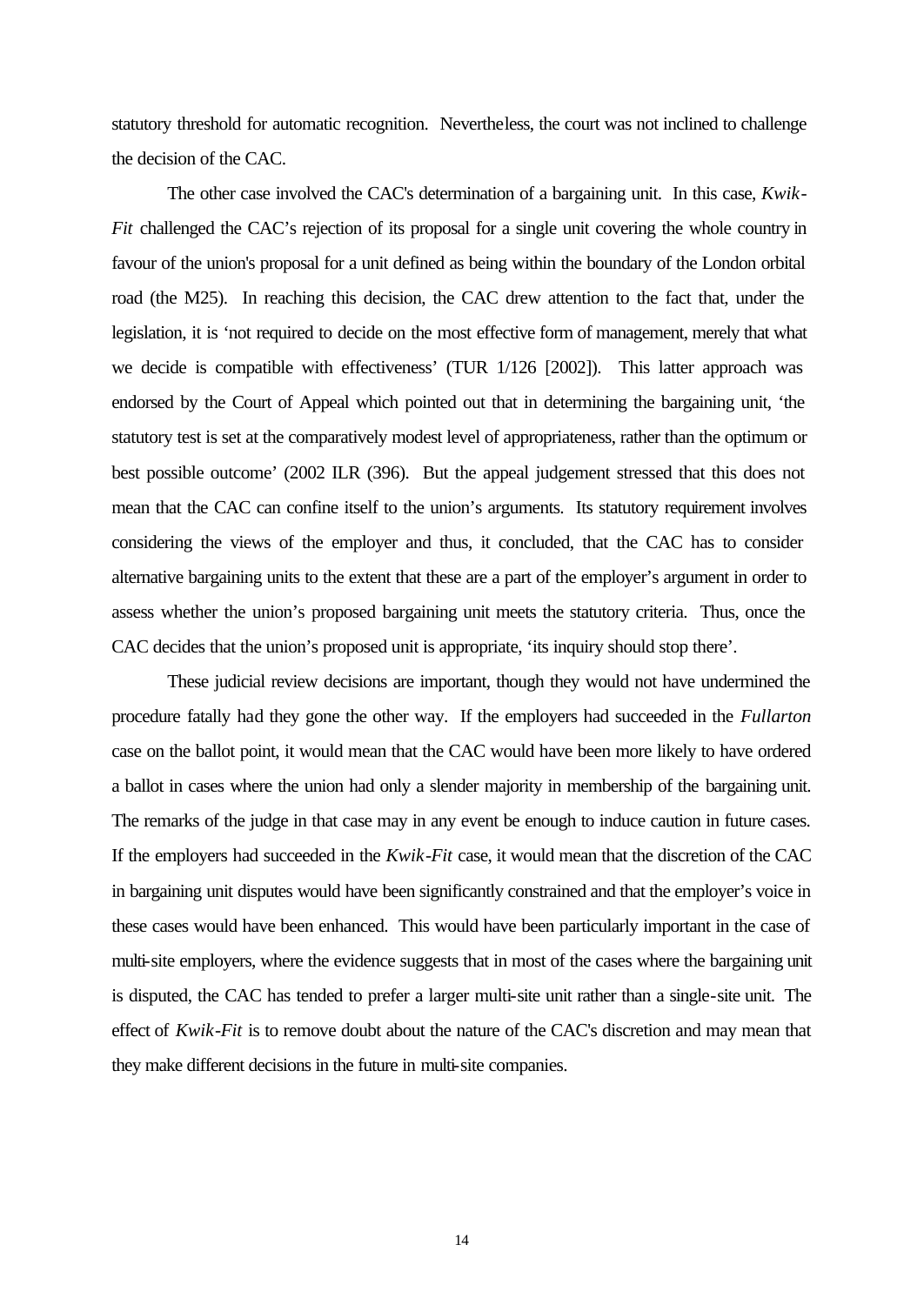#### **The effect of the statutory procedure on voluntary action**

If the legislation were achieving its overt goal of encouraging the voluntary settlement of recognition disputes, we would expect that achieving recognition has become more significant for trade unions and that this is matched by their investing more resources into organising and recruitment. We should also expect a significant change in the trend of voluntary agreements across the economy and that the majority of recognition disputes would be settled outside the procedure. If it were working perfectly, there would be no CAC cases. It is too early to test conclusively whether these expectations have been fulfilled and any analysis is constrained by the limited data on recognition cases before the Act came into force. We will nonetheless examine the available data to provide an assessment of this aspect of the ERA procedure so far.

#### **The Statutory Recognition Procedure as a stimulant of activity**

The union survey revealed that, in the three years between 1997 and 2000, unions have been placing more emphasis on securing recognition. Discounting those for whom recognition is not significant (40 per cent of the sample), 61 per cent of unions claimed that by 2000 achieving new recognition agreements was more significant now than it was in 1997. Two thirds of these unions reported an increase in the number of recognition cases pursued between 1997 and 2000 and well over half reported greater success in securing voluntary recognition during this period. Nearly two thirds of those recording greater success attributed it to the legislation, although two public sector unions said the change was linked more directly to the contracting out of work and the transfer of undertakings law connected with this. Others put it down to union strategy and in particular the increased emphasis placed on recruitment and organising in the light of the TUC's instigation of an Organising Academy. Nonetheless, data from our interviews with union officials in 2002 concerning CAC cases have confirmed that the existence of the ERA procedure has increased their confidence of the union realising a return on any enhanced investment that they may make in recruitment campaigns. As one union official put it, when discussing recruitment, 'The procedure has made all the difference. It has provided people with a reason to build membership, and the individual right to representation (also in the ERA - *authors' addition*) has given the union a way of being visible - the ERA is important as an organising tool'. Consistent with this, the employer survey revealed an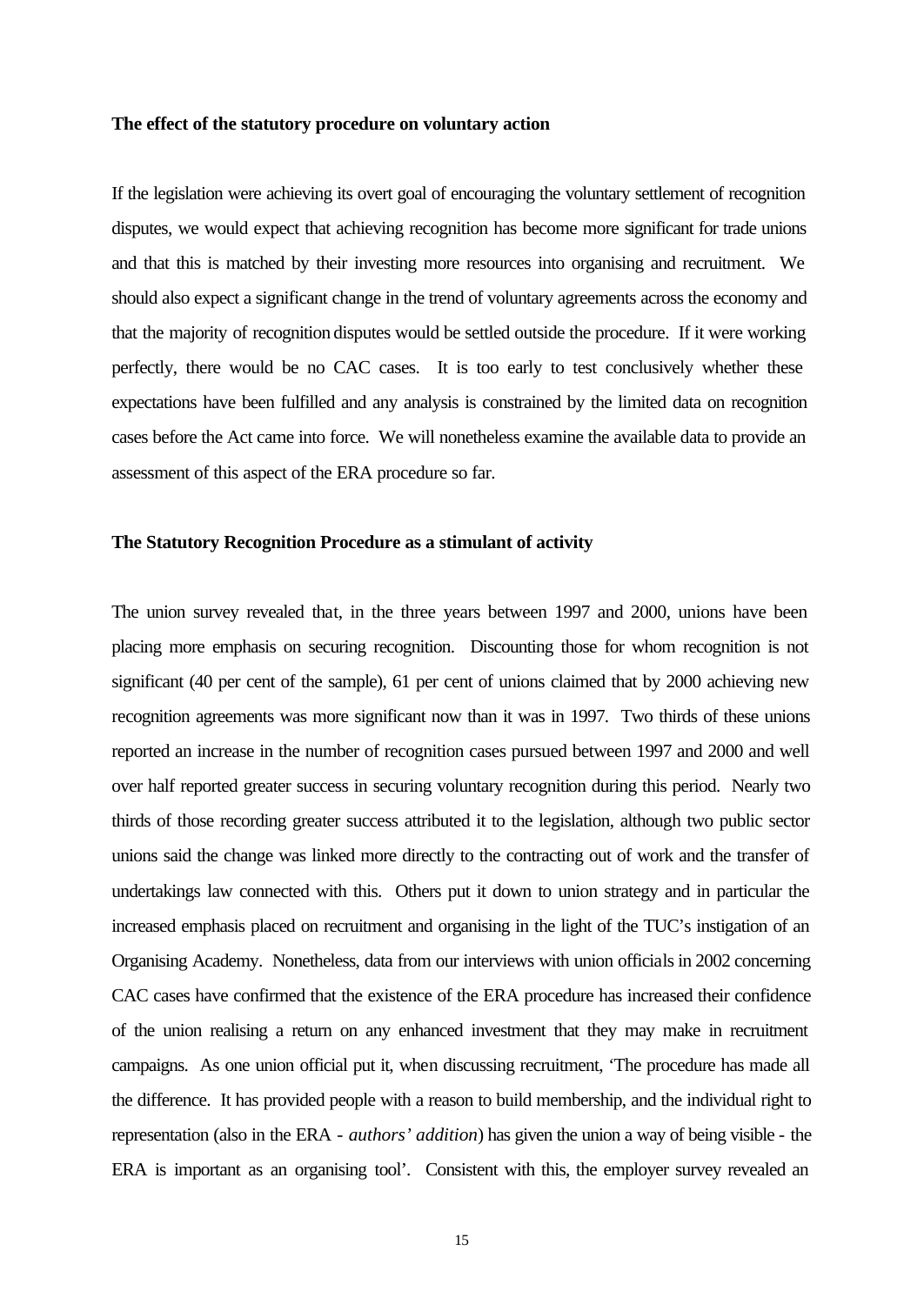increase in union campaigns with the advent of the ERA procedure. Between 1995 and 2000 - 12 per cent of workplaces had been subject to a campaign - 41 per cent of which had been in the first half of 2000, with 17 per cent in 1999.

The union survey confirmed that unions were not expecting to gain recognition ahead of recruiting members, so that a 'strategy of organising the employer', as one General Secretary called it, was being pursued seriously by only one union, and this was not at the expense of its own organising approach. It also revealed that unions for whom recognition is important were significantly more likely to be adopting a systematic approach to recruitment and organisation. More specifically they were more likely to target particular workplaces for both recruitment and recognition, to employ organisers or recruitment officers whose job is solely to recruit and organise, and to sponsor organisers from the TUC's Academy (Wood *et al*, 2002: 224-227). These unions were significantly more likely to have a formal approach to the CAC procedure and have an internal monitoring procedure to control the submission of CAC cases. The approach of not relying on employers is consistent with the results of the survey of employers, which revealed that the initiation of recognition discussion by employers is rare. Employers had initiated a minority of the discussions that led to new recognition agreements, which we observed between 1996 and 2000 or were live at the time of the survey, and these were largely in response to a union campaign or in anticipation of one. In some cases the employer had approached an alternative union to the one either pursuing recognition or thought by management to be contemplating a claim.

#### **The statutory recognition procedure as a stimulant of agreements**

The TUC has been monitoring recognition agreements since 1995 (TUC, 2002). It is based on a survey of 75 per cent of the unions affiliated to the TUC and thus is likely to underestimate activity, though recognition may not be important for those not included. The survey population is consistent over time though there is no information on non-respondents to the individual surveys. The data are unfortunately collected in varying time periods. Table 3 reports the recorded voluntary recognition agreements from 1995 - 2002 and we observe that in the period November 2000 to October 2002 the level of recognition agreements increased substantially from the levels for most of the second half of the 1990s. While it appears that the level was never above 100 per year in the latter period, post the ERA it was at 443 in the year November 2000-October 2001 with a further 264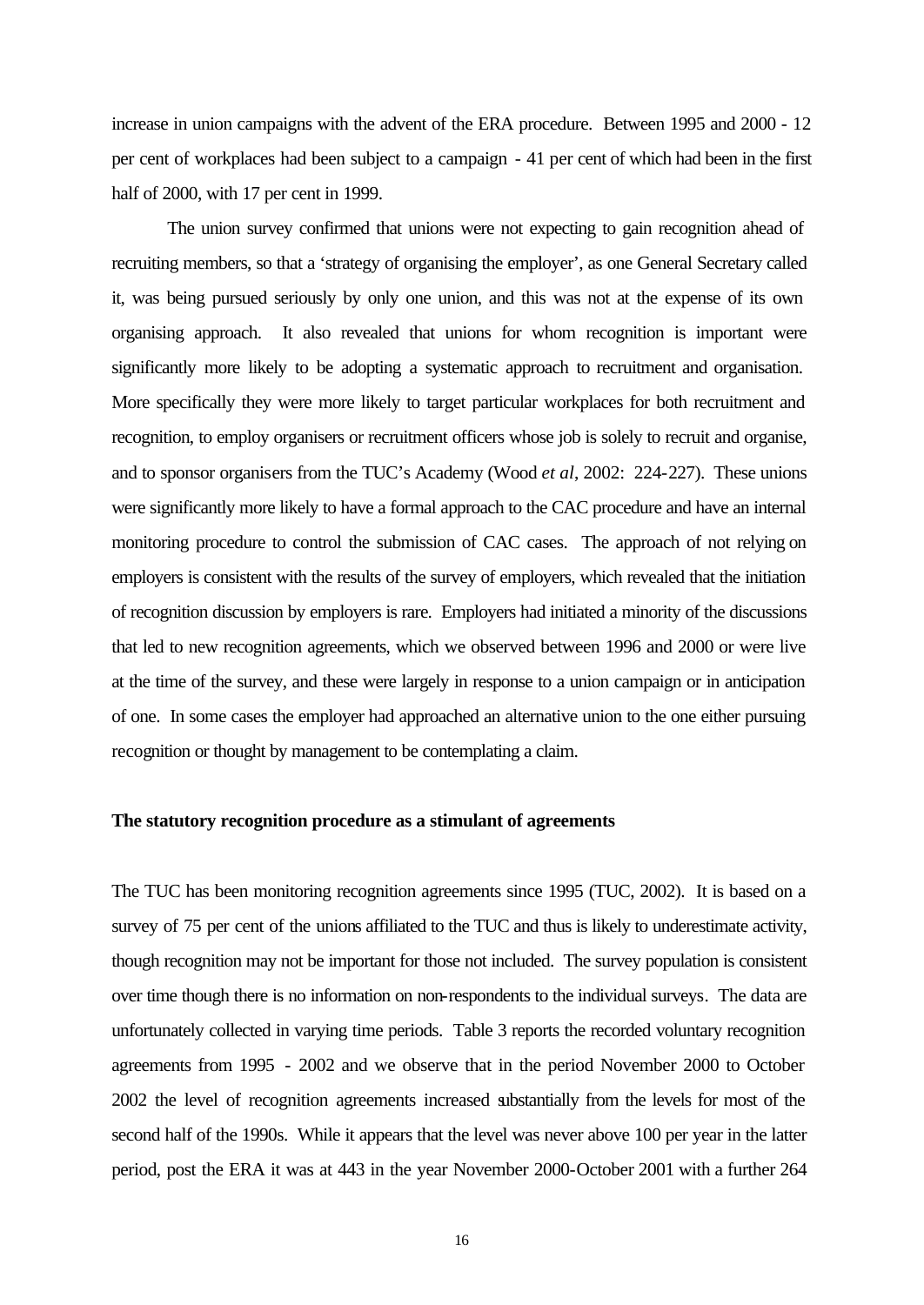signed between November 2001 and October 2002. It is difficult to gauge the precise effect of the ERA since the reporting period immediately prior to its implementation extends from November 1999 to October 2000. We certainly cannot assume that all of the additional cases beyond the norm for the 1990s (of below 100) were accounted for by cases that occurred after June 2000. It is noticeable that the increase in agreements began before the ERA, indicating that there was some shadow effect of the ERA prior to its implementation. Nonetheless, the main effect is post-the ERA. But, even here, there is some pre-ERA shadow as the initial discussions over recognition could well have begun before its implementation.

| $1000 \times 100000$           |                          |  |
|--------------------------------|--------------------------|--|
| Period                         | Number of new agreements |  |
| July 1995 - December 1995      | 54                       |  |
| January 1996 - June 1996       | 54                       |  |
| July 1996 - December 1996      | 56                       |  |
| January 1997 - June 1997       | 26                       |  |
| July 1997 - February 1998      | 55                       |  |
| March 1998 - November 1998     | 34                       |  |
| December 1998 - October 1999   | 75                       |  |
| November 1999 - October 2000   | 159                      |  |
| November 2000 - October 2001   | $443*$                   |  |
| November $2001 -$ October 2002 | $264*$                   |  |

**Table 3: Voluntary Recognitions: 1995-2002**

\* Excludes statutory and semi-statutory agreements

*Source:* TUC Trends Surveys (TUC, 2002)

The second data source is the ACAS conciliation cases involving recognition disputes. Figure 2 records the ACAS conciliation activity in this area since its inception. It shows a gradual decline in cases from a peak of 697 to a low of 93 in 1994. There was a gradual increase from then on, with a substantial increase in 2000, taking the figure beyond 200 for the first time since 1985, followed by an even greater increase in 2001, when 339 cases were recorded, a figure that was maintained in 2002 when there were 330 cases. Moreover, the proportion of ACAS cases where recognition for collective bargaining was achieved has increased substantially since the early 1990s. From a low of 21 per cent in 1992 (when ACAS handled 148 cases the proportion was around 50 per cent each year between 1996 and 1999), in 2000 it was 70 per cent; in 2001, 66 per cent, and in 2002, 57 per cent of ACAS's conciliation cases that involved recognition.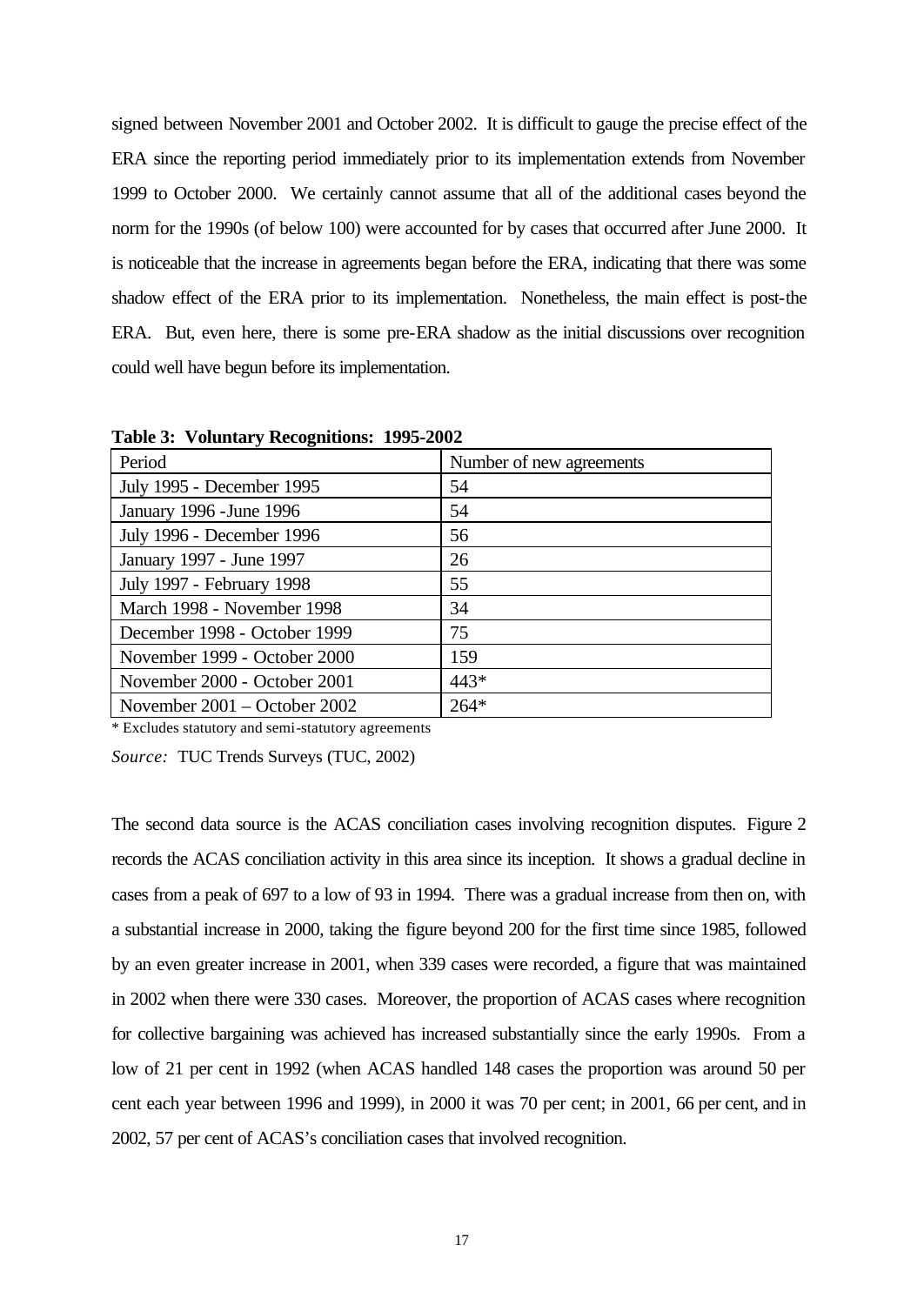



Source: ACAS annual reports and internal statistics.

The analysis of the TUC and ACAS data thus suggests that the ERA procedure did initially stimulate recognition on a voluntary basis, while the ACAS data suggest that it increased the chances of the unions achieving recognition when recognition is in dispute, at least when they or the employer have involved ACAS*.* It does not of course follow that this initial effect will be maintained.

#### **The statutory recognition procedure as a last resort**

It is difficult to establish the proportion of recognition disputes that are settled outside the statutory procedure relative to those within. There is the initial problem of identifying the commencement of a recognition dispute. It could be when either a union or an employer makes a formal approach to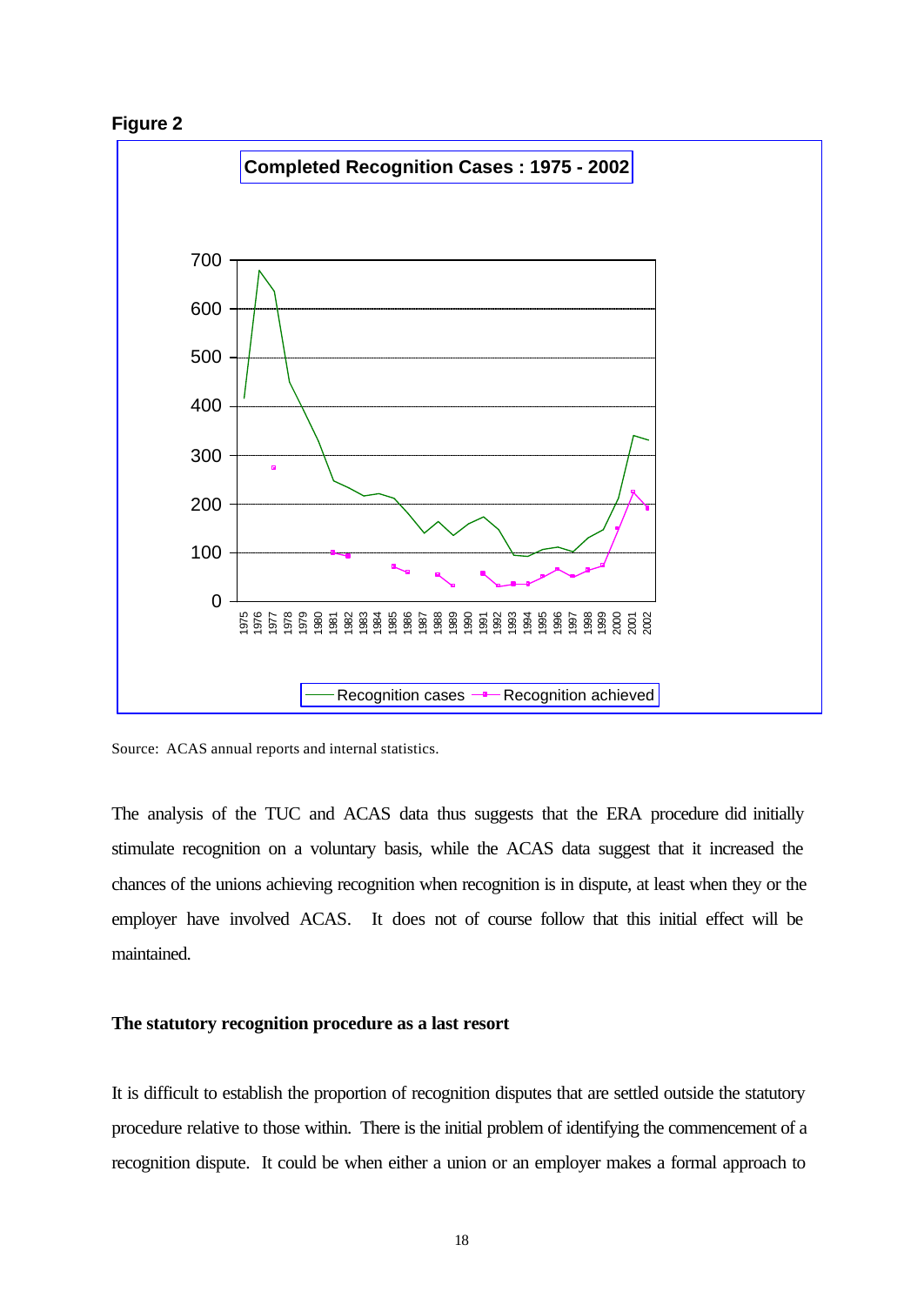the other party for recognition, or when a union campaign begins, or an employee makes an approach to a union. But regardless of how defined, there is the problem that there is no available data set of such disputes. In the absence of this, we (1) compare the number of recognition agreements which have been determined by the CAC relative to the number of those settled voluntarily, using the TUC data, and (2) examine the disputes whose resolution involves state machinery, and thus compare the use of the CAC procedure with the use of ACAS conciliation.

Unfortunately the TUC's post-ERA data cover only the period November 2000 to October 2002*.* During the period November 2000 to October 2001, the TUC recorded 449 full and partial voluntary recognitions (of which six were semi-statutory having initially been in the CAC procedure), while in the same period there were 90 distinct CAC applications by TUC affiliated unions (and six by non-TUC unions). The CAC subsequently awarded recognition in 25 cases (with 32 cases withdrawn and a semi-statutory agreement concluded). CAC cases thus represented 11.4 per cent of all new recognitions achieved by the unions reported to the TUC during that period. During the second year of TUC data, November 2001 to October 2002 the TUC recorded 280 full and partial voluntary recognitions (of which 16 were semi-statutory); in the same period there were 77 distinct CAC applications by TUC affiliated unions (and two by non-TUC unions). At the time of writing the CAC had awarded recognition in 27 cases (with 16 withdrawn and a semi-statutory agreement concluded). CAC cases represented 14.0 per cent of new recognitions reported to the TUC in that period. Overall during the two-year period November 2000 to October 2002 CAC cases represented 12.4 per cent of new recognitions reported.

The comparison of the use of the CAC procedure with that of the ACAS facilities reveals a similar picture. During the period June 2000 to December 2001 the CAC received 126 distinct applications, which compares with 608 requests for conciliation over recognitions that the ACAS handled. In 2002 the CAC received 77 distinct applications whilst ACAS handled 343 requests. However, there is likely to be some overlap between the two groups as ACAS may have been involved in some CAC cases before they entered the procedure (though this may have been before the period which our data covers) or even where the case is in the procedure (as we observed happening in some cases e.g. *Benteler Automotive*). Nonetheless, we can conclude that overall CAC cases represent no more that 21 per cent of all recognition disputes that involved a government agency.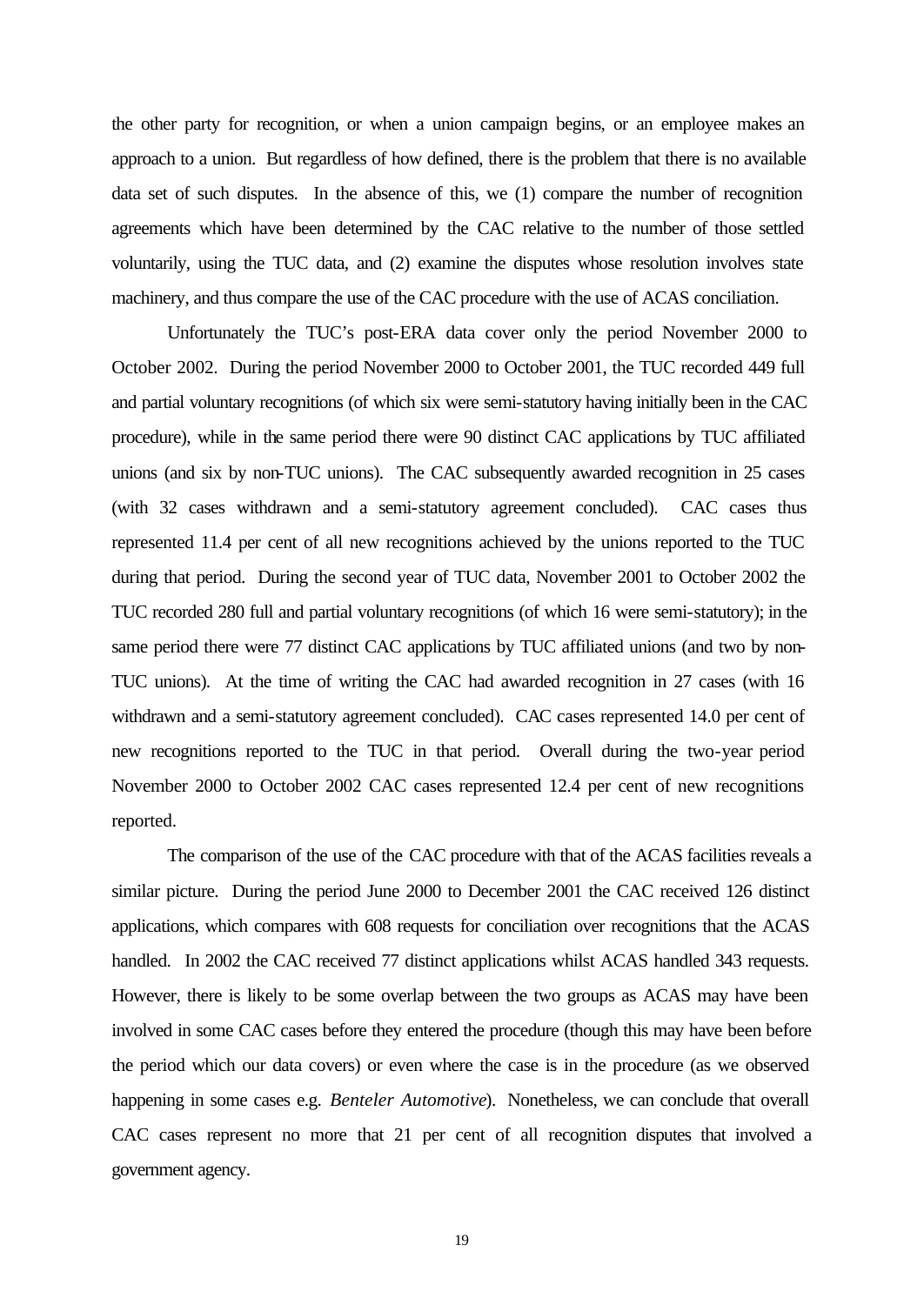In terms of the numbers of workers affected by the procedure relative to voluntary cases, again the impact of the CAC procedure has been limited: 18,600 workers are covered by the recognition orders which were made in the first-three years of the scheme's operation. Of these, almost 4,000 are accounted for by AMICUS' (then the AEEU) successful recognition ballot at Honda *(AEEU and Honda* TUR1/129[2001])). In addition we estimate that around 10,000 workers are covered by agreements reached in the statutory cases that were withdrawn from the CAC as the parties had reached or were discussing an agreement. (For convenience we call these semi-statutory agreements.)

To put these figures in perspective, we estimate that the number of workers covered by recognitions with TUC-affiliated unions resulting from CAC cases (including semi-statutory agreements) represent 15.5 per cent of those covered by new recognitions (voluntary ones recorded by the TUC or through the CAC) during the period November 2000 to October 2001 and 4.3 per cent in the period November 2001 to October 2002, the two periods covered by the TUC figures on voluntary recognition. Over the entire two-year period the figure is 8.5 per cent. Nonetheless the increase in the number of recognitions is not insignificant relative to the number of 'ready-made' CAC cases when the ERA was implemented. On the basis of our employer survey in private sector workplaces with 50 or more employees, we estimated that, while there was scope for recognition in 89 per cent of private sector workplaces (with 50 or more employees), i.e. 32,464 workplaces, in only six per cent (2,284) was there over 10 per cent union membership with no recognition and 0.5 per cent of workplaces (183) with more than 50 per cent membership (Wood, *et al*, 2002: 220).

Finally, the overall effect of the new recognitions is that the fall of membership (of 36,765) recorded by the TUC in 2001 would, we estimate - on the assumption that 80 per cent of those in the new bargaining units had joined the union following recognition - have been nearly four times greater than it was. The fall (of 118,900) recorded by the Certification Officer for the same period (Certification Office for Trade Unions and Employers' Associations, 2002: 21) would likewise have been nearly double what it was. Put another way the decline in membership of 0.5 per cent registered by the TUC for 2001 would have been nearer to 2.0 per cent had the new recognitions not occurred, and that of 1.5 per cent recorded by the Certification Officer would have been 2.6 per cent. For 2002 the further drop in membership (of 49,303) would have been nearly five times greater than it was. That is, the membership loss of 0.7 per cent registered by the TUC would have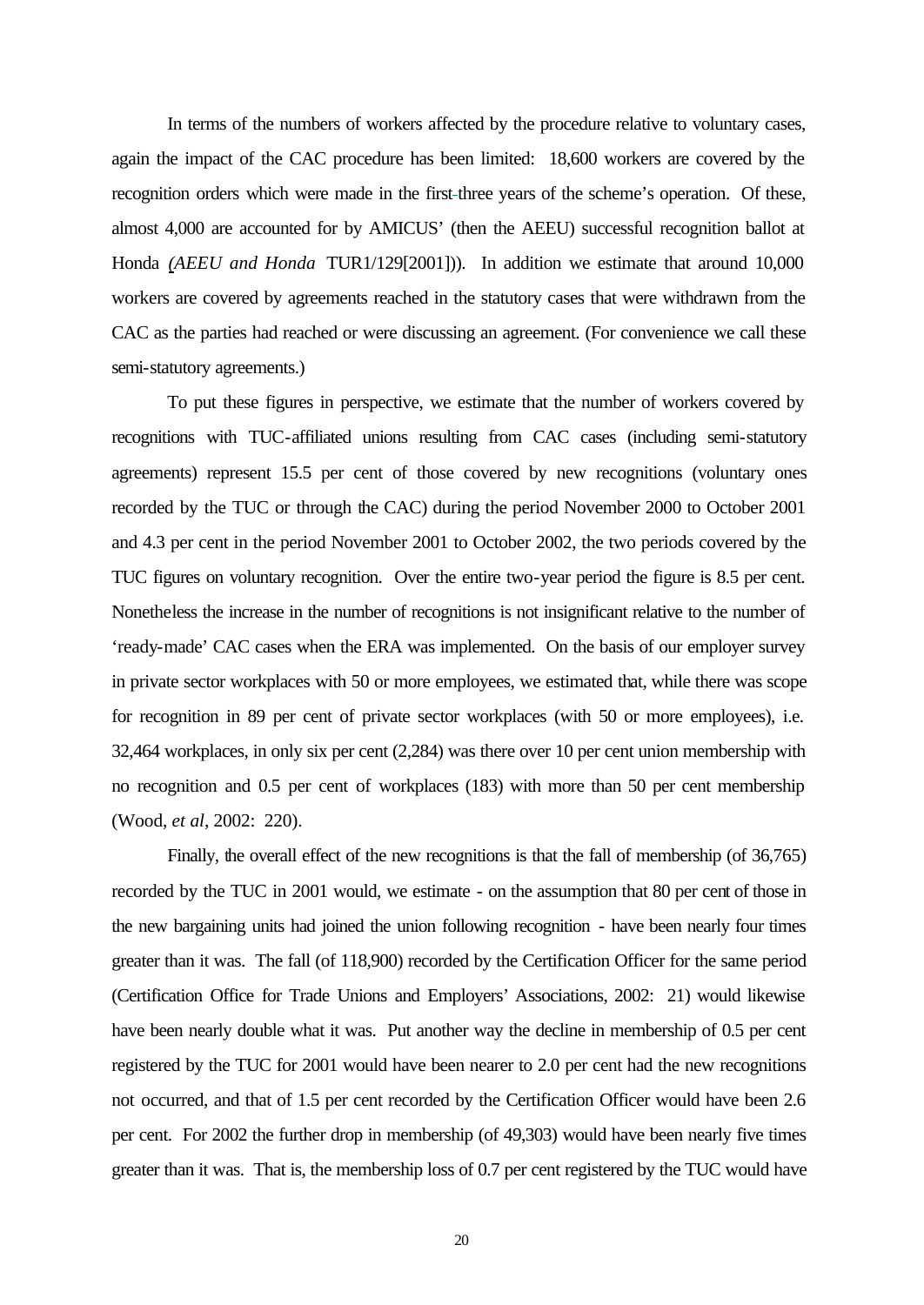been nearer to 3.2 per cent had the new recognitions in 2002 not occurred, and that of 0.4 per cent recorded by the Certification Officer would have been 2.4 per cent.

#### **Conclusions to analysis of the procedure's use: 2000-3**

Our analysis of the first three year's operation of the CAC's procedure implies that, it is largely achieving the objectives against which we have judged it. It is providing a right to union recognition, seemingly encouraging the voluntary resolution of disputes and being used only as a last resort. It is not however problem-free.

One problem relates to the CAC's approach to the bargaining unit, particularly in multi-site cases. Unless the CAC is consistently to take a different approach to the one adopted in the majority of such cases, the difficulties for unions in these cases could be insurmountable, with the result that the procedure will be confined in practice to small employers operating in a single location where bargaining units remain as now, small. A second problem involves the CAC's ordering of ballots in cases where the CAC has verified that the union had a majority in membership on application, but where union membership has declined since the application was submitted. A third problem is that unions are vulnerable to a number of strategies adopted by employers which may defeat applications, and in these cases the CAC appears inadequately empowered to make an effective response. Employers are apparently free to recruit into a proposed bargaining unit before a ballot is held with a view to diluting union strength and unions have access to the workforce only during the balloting period. The employer has access to the workforce at all times, and there is little regulation in practice of hostile conduct (short of dismissal or discriminating conduct directed at specific individuals) outside the balloting period. The failure rate in ballots of 36 per cent is likely to reflect such pressure and is not insignificant, especially given that the cases have been through the admissibility tests.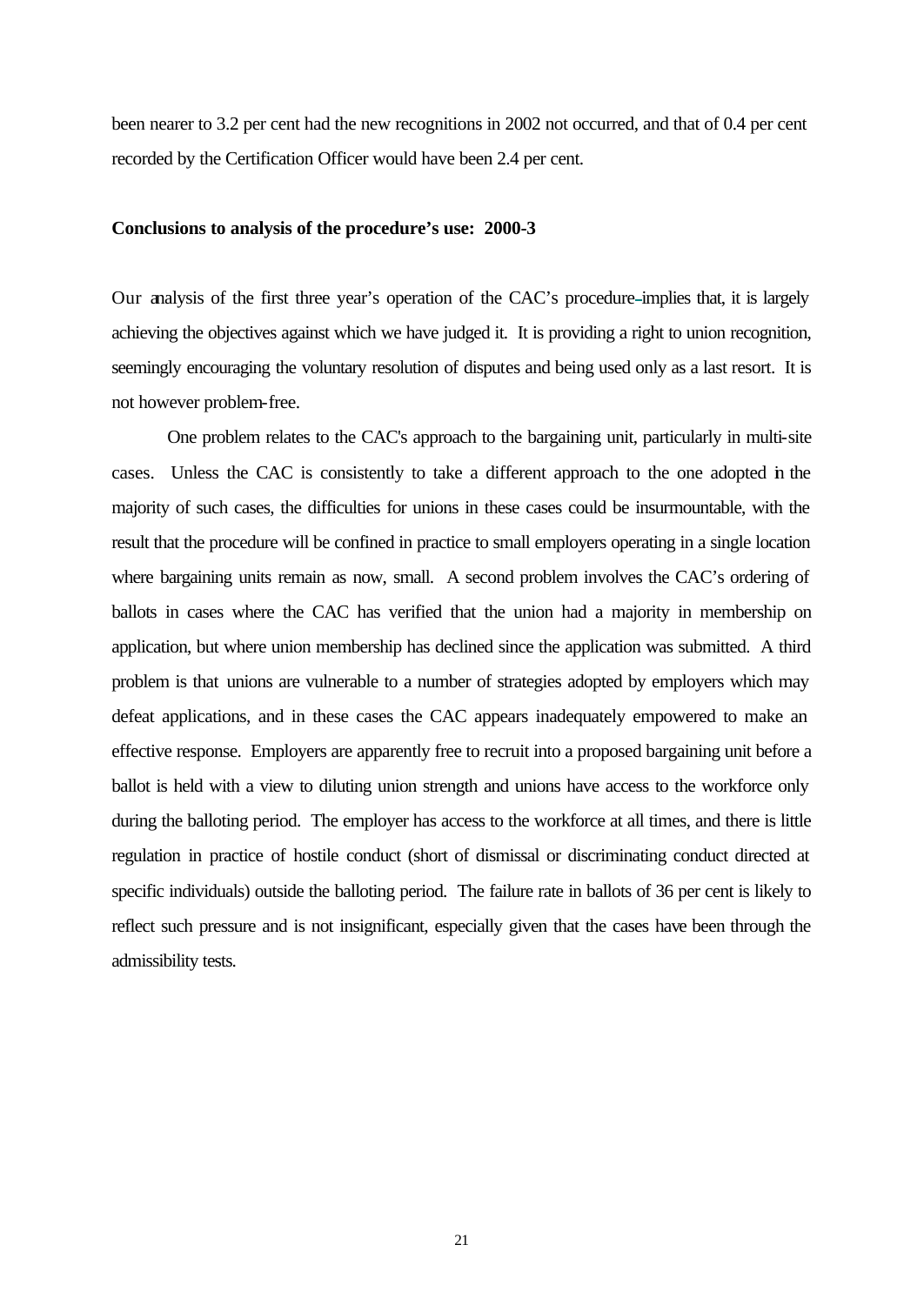# **5. A Response to the Consultative Document on the Review of the Employment Relations Act**

In this section we comment on all the points that are made in the consultative document, both the areas where the document suggests improvements on the procedure and where no changes are envisaged. We have structured our comments following the sequence of the consultative document. The numbers refer to the paragraphs in the text and the headings reflect the main point made by the consultation document within them.

#### **2.9 The view that the scheme has been a success**

Our analysis of the first three year's operation of the CAC's procedure suggests that, within the terms of the government's initial objectives, it is a qualified success. On the one hand, the procedure is providing a right for union recognition in the majority of cases where more than 50 per cent of the workforce wants it. On the other hand, the experience of the first three years has highlighted problems with the procedure and its operation that may be constraining this right.

By a procedure that would work, we take the Government to mean one that is acceptable to both sides of industry and can be operated in a way that is likely to withstand (a) employer behaviour calculated to undermine trade union support, and (b) any judicial review of the agency charged with the responsibility of administering it. The CAC does not appear to be unduly constrained so far by the judicial reviews of its procedures and decisions. But it is in the area of employer behaviour that most problems appear to be arising.

In terms of the government's aim that the statutory procedure should encourage voluntary resolution of disputes and be used only as a last resort, the experience of the first three-years suggests that there has been some success. The unions, coordinated by the TUC, have been concerned to ensure that the CAC procedure was not discredited or made unworkable in its first years. Its ability to act as a device that influences voluntary discussions clearly depends on its being perceived to be working. Ensuring that the voluntary route is pursued in the first instance is a vital part of this, the implication being that the unions will not submit CAC applications as a first move in a recognition campaign prior to their having secured a base of membership. A survey of unions that we conducted in 2000 revealed that unions only intend to use the procedure when they have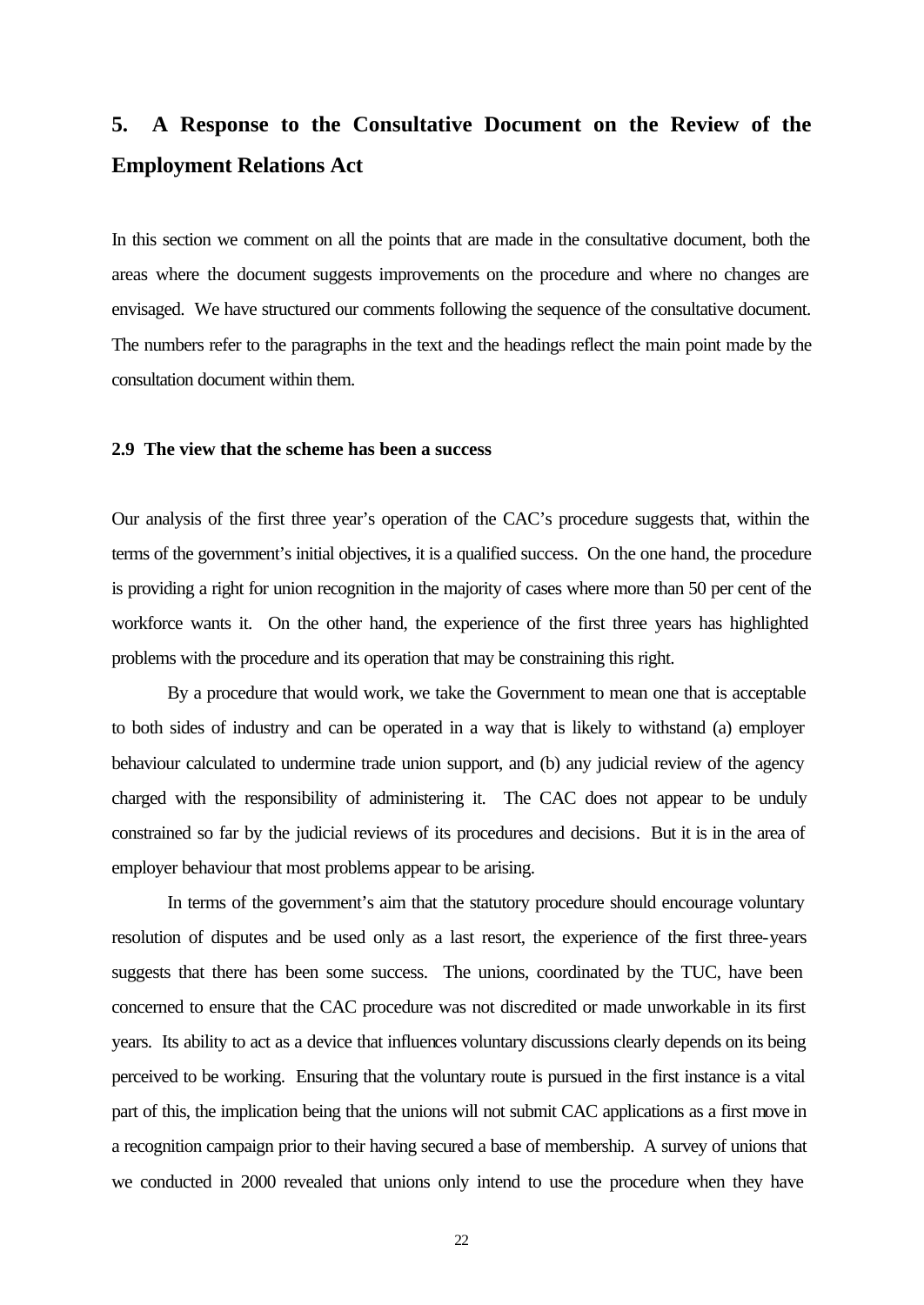gauged that the employer is unwilling to discuss a voluntary agreement and are confident that they had sufficient support to win a ballot (Wood *et al.* 2002: 227-228). They are thus not overrelying upon building up membership or support once they are in the CAC process. This approach is reflected in both the low number of cases that have gone to the CAC and their proportion relative to voluntary recognition agreements. We estimated (see page 19 above) that statutory recognition awards and semi-statutory agreements (i.e. agreements reached after a CAC claim has been withdrawn) represented just over ten per cent (12 per cent) of all agreements reached in the first two years of the procedure.

The number of new recognition cases has increased. Of course, we have to be mindful that we cannot unequivocally attribute all the increase to the procedure and its impact. But its does seem reasonable to suggest that the significant increase in the number of recognition agreements in recent years is due principally to the ERA. The factors other than labour law and policy that have been used to account for the union decline in the past two decades, such as product market competition, the economic policies of the government and labour market conditions, have not changed substantially in the past two years. It is also not possible to separate the influence of the procedure itself from the government employment policy of which it is a part. The pursuit of partnership, a central plank of this policy, may also have some influence, although this is difficult to determine. Our evidence does, however, suggest that employers have not initiated recognition agreements with unions on any significant scale as a means of kick-starting a new partnership approach to employment relations.

### **2.16 Maintenance of the size threshold of 21 or more employees for applications to be accepted**

Our research does not bear directly on this, but there have been CAC applications for bargaining units with under 30 employees (and more with between 31 and 50 employees), where it is known that the bargaining unit comprises almost all the workforce in a small firm (examples would include the *GMB and Northbourne, TUR1/183[2002]* and the *AEEU and BSW Timber, TUR1/67[2001]*). This suggests there is demand for recognition by workers in small firms. The threshold does deny the basic right that the legislation was intended to provide to the sizeable number of workers who work in small firms.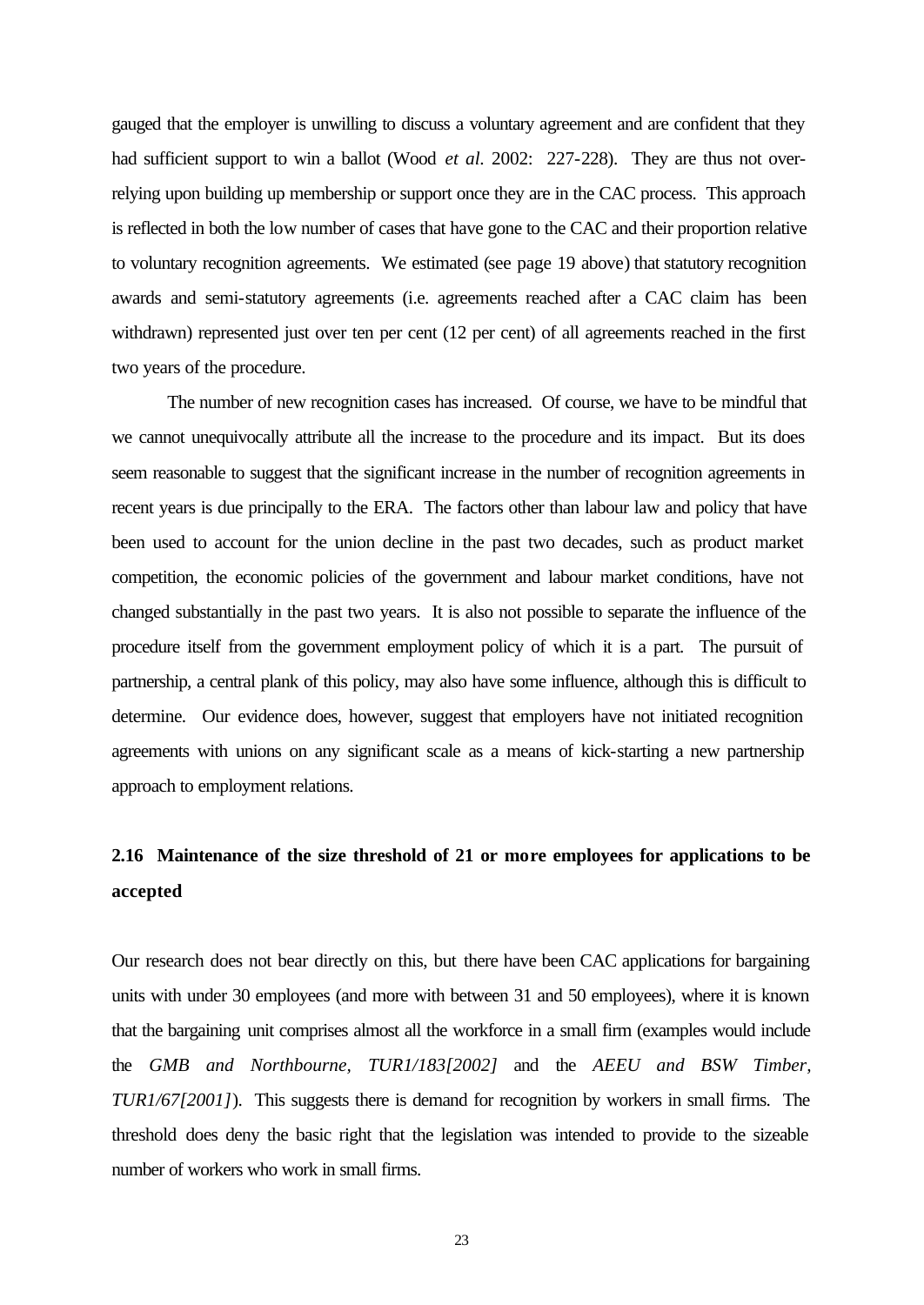#### **2.21 Maintenance of the 10% membership and the 'majority likely' test**

Our research suggests that the ten per cent membership has not presented any great difficulties for the CAC in the cases that it has dealt with so far.

The application of the majority-likely test has been helped by the fact that the CAC has not adopted a rigid rule for deciding on whether support for collective bargaining is likely, such as a given level of current membership and that it has been willing to use other evidence e.g. petitions provided by the union in making its decision. No case thus far has been accepted with a membership of lower than 36 per cent without there being other evidence about the support for collective bargaining (see page 7 above). In earlier cases there was some inconsistency over the confidentiality of petitions of support for recognition; in the case of the *TGWU and Peter Black Healthcare, TUR1/78[2001],* where the union had undertaken not to reveal to the company the names of those that have signed a petition, the CAC stated the petition was not admissible unless copied to the employer. In later cases the CAC appears to have taken the view this information can be made available to the CAC on a confidential basis.

### **2.25 Maintenance of the CAC's discretion to order a ballot in cases where membership exceeds 50%**

The CAC appears to have used this discretion sparingly. But from the reports on cases it might appear on the surface that the 'in the interests of good industrial relations' criteria might have been applied inconsistently, when this may not be the case. It would be helpful if greater detail is given on the reasons for ballots being called and the background factors to the case so that, for example, the assumed effects of holding or not holding a ballot are clear. In the case of *the GMB and Northbourne, TUR1/183[2002]*, no substantive reasons for the judgment that a ballot would be 'in the interests of good industrial relations' are provided. The opportunity for employers to intervene in this decision is demonstrated in the case of *TGWU and Economic Skips*, *TUR1/121[2001],*  where the results of an employer internal survey were used by the employer to cast doubt on support for recognition. Despite the union having over 50 per cent membership the CAC called a ballot 'in the interests of good industrial relations' on the basis of 'conflicting evidence' as to the wishes of the workforce, 'the sincerely held view of the employer that the majority of the workers in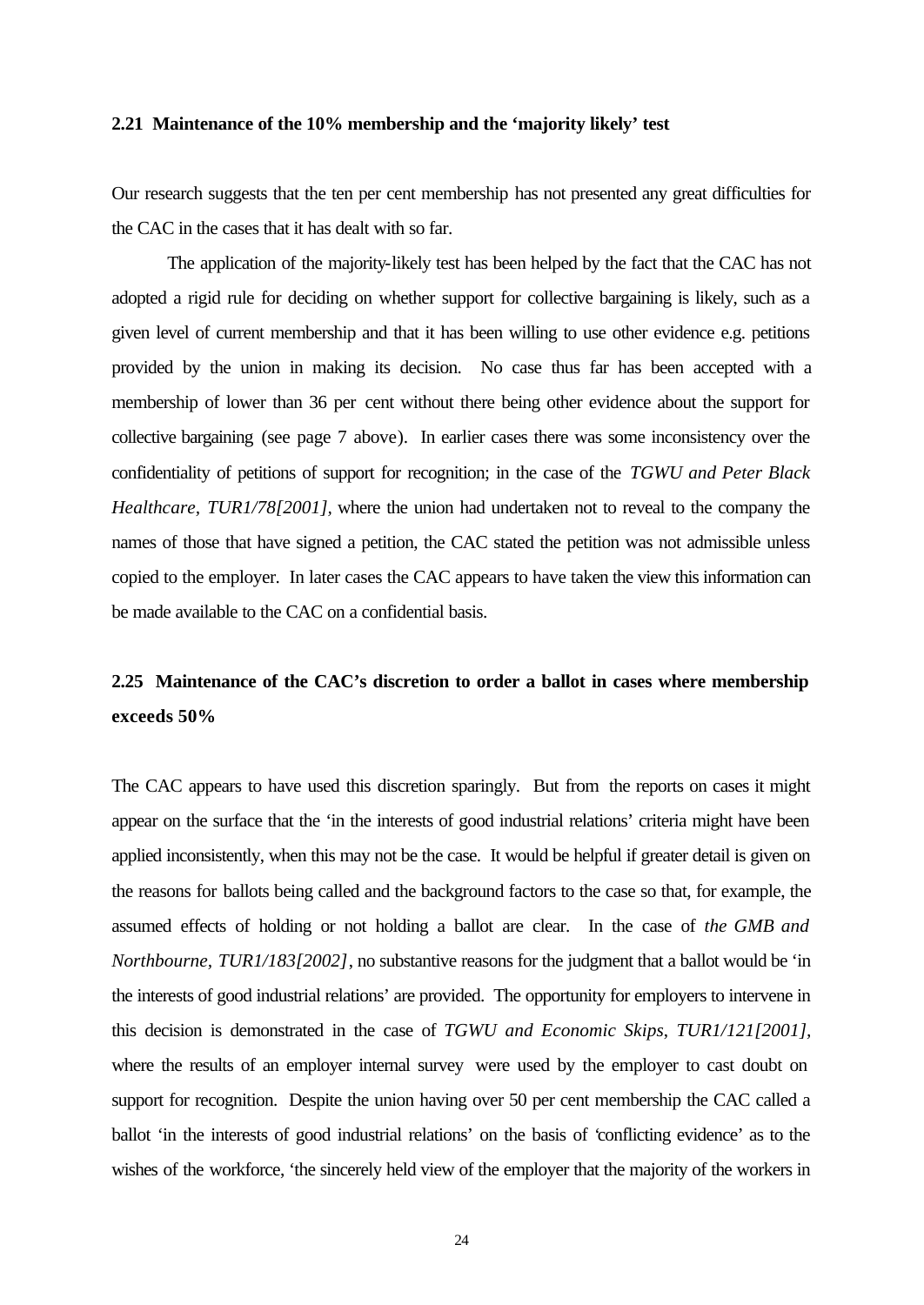the bargaining unit did not want recognition, and the willingness of the company to co-operate fully with the Union if a ballot demonstrated that the majority of the workers in the bargaining unit supported recognition'. The union lost this ballot.

In four cases, the CAC has ordered ballots when there has been an apparent decline in the number of union members from the time when the application was made to a level of below 50 per cent. The reasoning is that the requirement for the CAC to be satisfied that a majority of the workers in the bargaining unit are members of the union (paragraph 22(1)(b) of the Schedule) is worded in the present tense. Thus what matters for the CAC is whether the union has a majority in membership at the time it takes the decision on whether to hold a ballot or grant recognition without a ballot. This is an area for concern, since union membership can be fragile and sensitive to labour turnover, redundancies, and employer pressures and intimidation. In Canada votes are expedited to avoid this, and a union may be legally recognised if it is determined that employer intimidation prevented a union from reaching or maintaining majority support. There is a similar provision in the USA, although labour unions must establish that they did at some point have majority support.

### **2.28 The Government does not propose to make any changes to or abolish the 40% threshold requirement in the ballot**

This has thus far only affected one case, but it remains unclear why a ballot threshold not applied in any other area of public life should be applied in these circumstances.

# **2.35 The government proposes to clarify the statute to make clear that the employer's comments on the union's proposal and any counter proposal are taken into account in determining whether the union's proposal is compatible with the statutory criteria**

In the majority of cases where the bargaining unit has been contested, the CAC has upheld the union's proposed bargaining unit. In most of the cases where management has proposed a broader range of occupations than were in the union's submission, the CAC has accepted the original unit. However, in certain cases, the CAC has broadened the unit. In one of the three exceptions, the application by the NUJ at the *Staffordshire Sentinel, TUR1/65[2001]*, the CAC ordered that the bargaining unit include both journalists and editorial staff, even though the NUJ does not - and has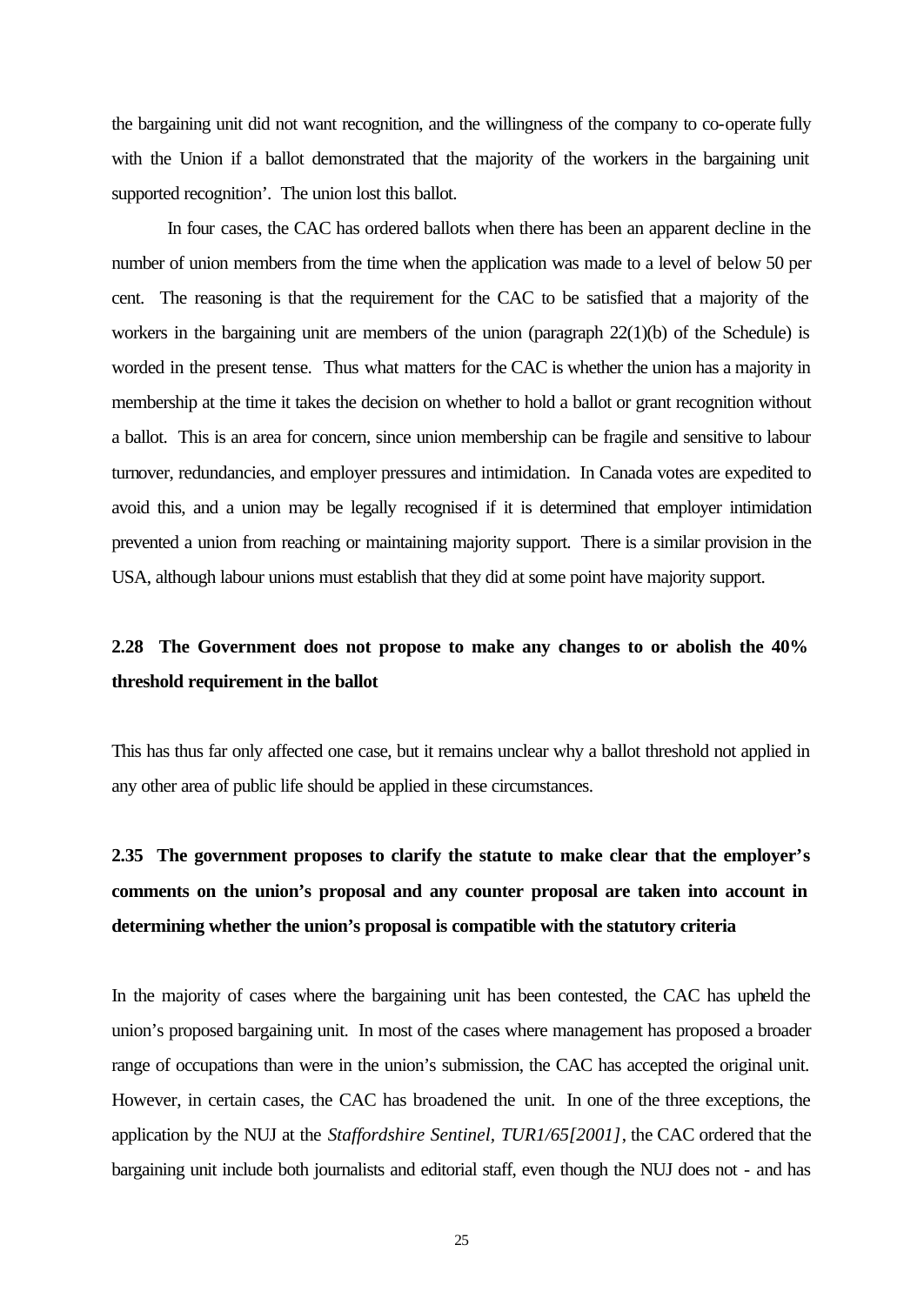no power under its rules - to recruit the latter (see section 1, p.8 above). This also highlighted some inconsistency in the CAC's approach as in other NUJ cases where the bargaining unit was contested this decision was not made.

Our research suggests that the main problem for unions has been when an employer with multi-sites has sought to extend the bargaining unit beyond the single site upon which the union's submission is based. In five of 13 cases the CAC has ruled that the bargaining unit should embrace workers sharing the same distinct terms and conditions on all sites in the organisation, while in one other the CAC included another workplace but proposed a new bargaining unit differing in occupational terms. In five of these six cases, the union could not subsequently demonstrate sufficient support for recognition amongst the workers on the other sites that the CAC included in the revised bargaining unit (the sixth had at the time of writing not been revalidated). In these cases the application has either been ruled by the CAC as no longer valid (*ISTC and Hygena, TUR1/33[2001]*); withdrawn by the union (*GPMU and Getty Images, TUR1/104[2001*]; *TGWU and Maxims Casino, TUR1/105[2001]* and *TSSA and Airmiles Travel Promotions, TUR1/195[2002]*); or failed as a majority did not vote for recognition (*BFAWU and Seabrook Potato Crisps, TUR1/54[2001]*. In the one case, where the union supported a company-wide bargaining unit but the company argued for less sites to be included (*BALPA and Ryanair, TUR1/70[2001])*, the CAC ruled in favour of the union.

The judicial review's judgement (*Kwik-fit versus CAC)*, which clarified that the CAC does not have to select the optimum bargaining unit but only has to assess if the proposed bargaining unit is compatible with effective management, may mean that such decisions in 'multi-site' cases will no longer be made. Since the judgement, the CAC has upheld three bargaining units based upon one region of companies with wider geographical bases, in another case it determined that the bargaining unit include two call centres, rather than the one that formed the basis of the union's application. In one other recent case the CAC has upheld the regional nature of the bargaining unit, but widened the occupational group.

The proposal to clarify the statute to ensure that the employer's comments on the union's proposal and any counter proposal are taken into account is probably simply formalising the current practice. It is also in line with the Appeal Court's caution that because the statutory test is set at the '…. level of appropriateness, rather than the optimum or best possible outcome', it does not mean that the CAC can confine itself to the union's arguments. The wording of the statutory change could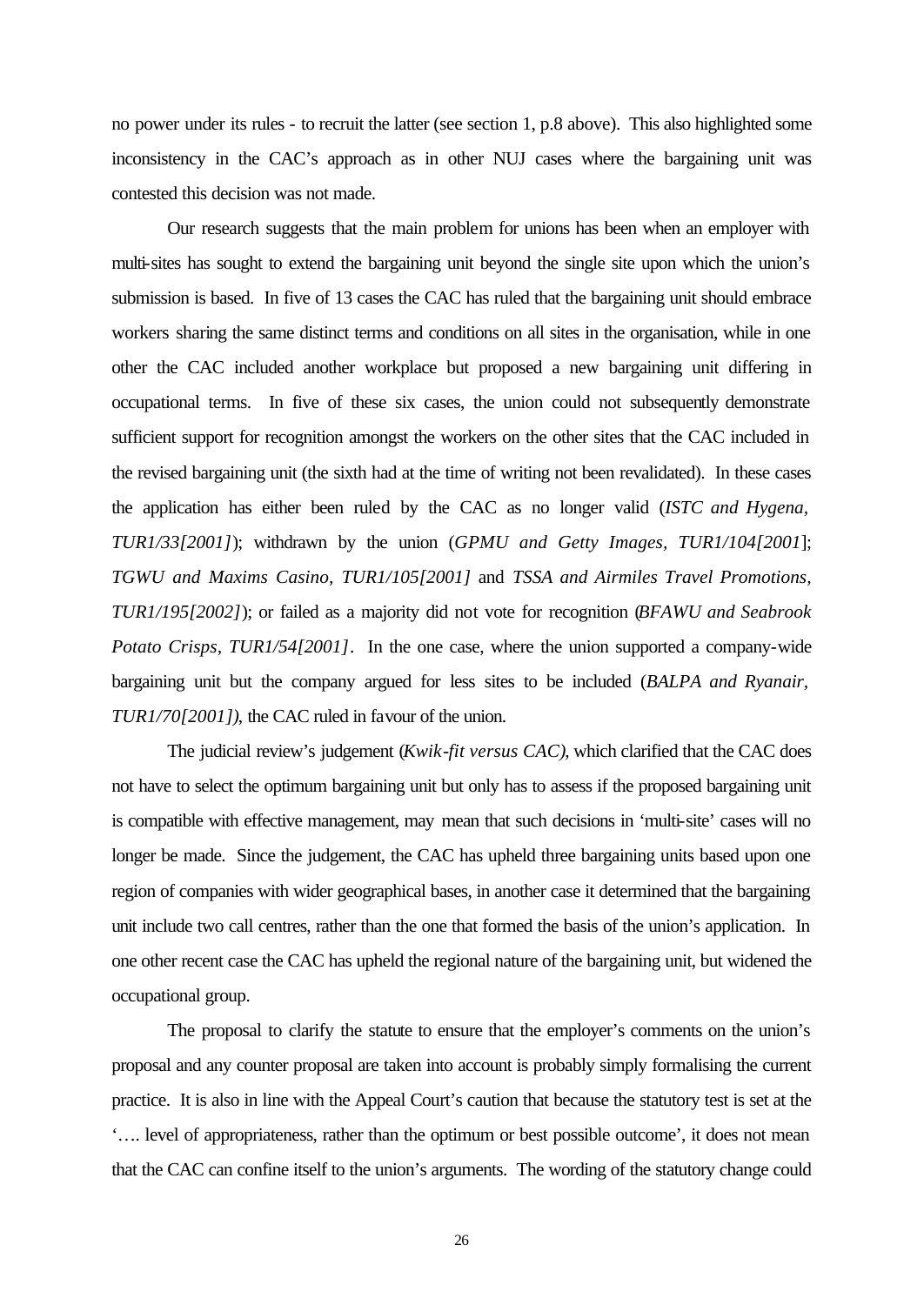also clarify that the statutory test is concerned with appropriateness, not optimality, of the bargaining unit. It might also be helpful to state that in the event that the union's proposed unit is found not to be compatible with effective management, the CAC is not obliged to accept the management's proposal and must consider fresh proposals from the union.

### **2.37 The Government does not propose to make any changes to the 'small and fragmented' bargaining unit criteria**

We have no evidence that the criterion has not worked. It should be noted that in a significant proportion of CAC cases with bargaining units of 50 or less, the unit comprises a majority of the workforce.

### **2.39 The government welcomes views on whether it should allow the CAC to determine an 'appropriate' bargaining unit that would encompass associated employers**

There have been two cases where employers have successfully argued that workers in the unions' proposed bargaining unit are employed by two associated employers, despite the fact that this ran counter to the experience of both the union and workers. The current definition does not constrain employers from dividing up companies into small units in order to avoid the statutory threshold of 21 employees. The proposal would allow the CAC to consider cases where the union feels this has been done or artificial distinctions have been made between companies and hence employees e.g. for tax purposes.

### **2.42 The Government proposes to make no change to allow for the bargaining unit to change after an award had been made and before the method is decided**

This seems sensible as such proposed changes are likely to reflect employer dissatisfaction with the award.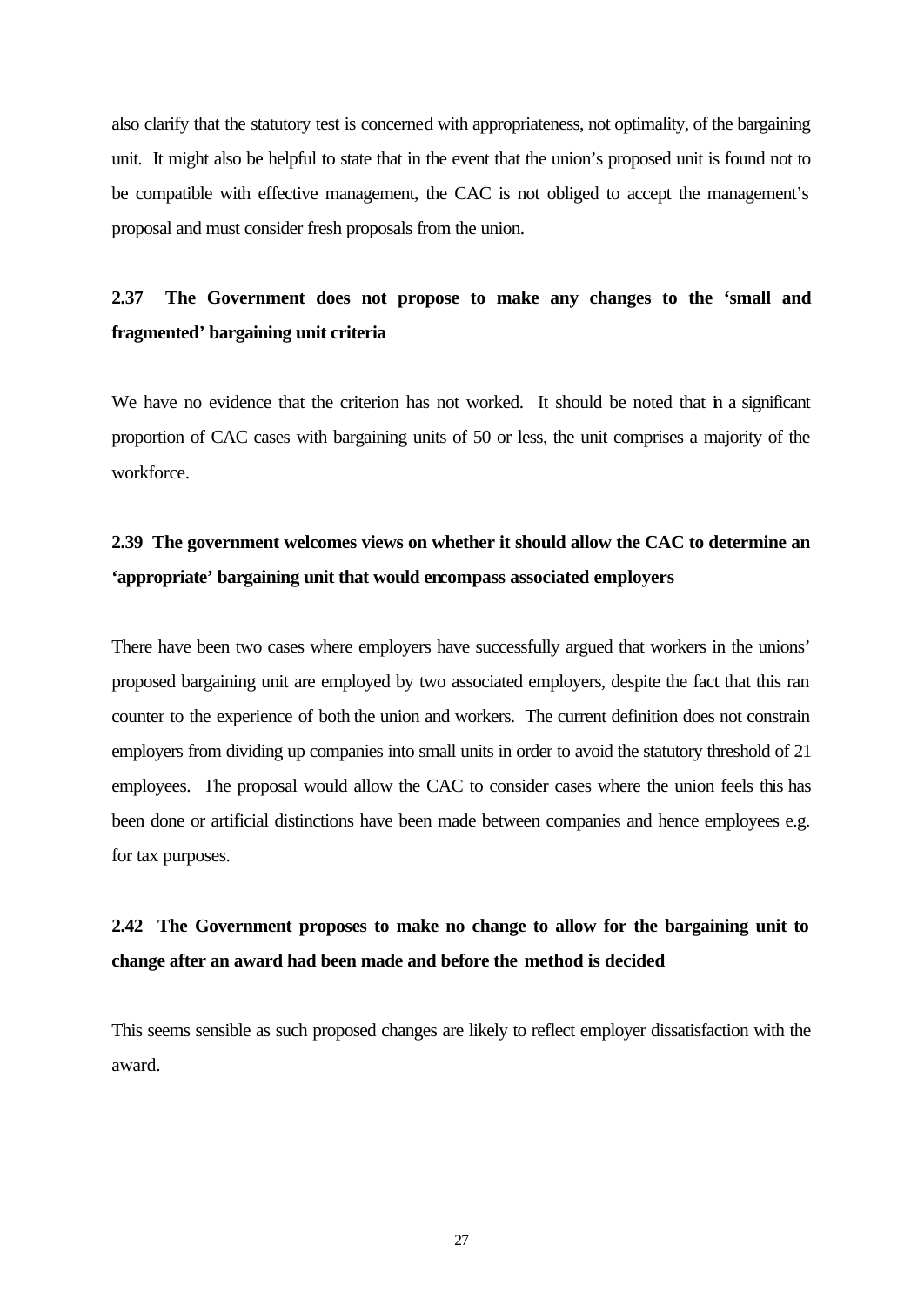#### **2.43 The Government does not propose to make any change to Part III of the Schedule**

There have been no cases on which to judge whether Part III is working and we agree that there are currently no grounds on which to propose changes.

### **2.44 The Government proposes to change the law so that workers who are unable to attend their workplace on the day of the ballot would be able to vote by post**

The attempt to ensure maximum participation in the ballot is to be welcomed, and the redrafting should enable combination ballots to be used unconditionally, i.e. without any special factors having to be designated. It could allow postal ballots to be used in conjunction with a workplace ballot for reasons other than simply to ensure absentees are covered.

# **2.45 The Government proposes to introduce a reserve power for the Secretary of State to enable the CAC to order a recognition ballot to be carried out with electronic voting as one of the options**

The facility to use e-mail should be encouraged, though it is unlikely that it can be used as the only means of voting in the foreseeable future. The value of e-voting in the statutory union recognition procedure might indeed be used as one spur for ensuring the piloting of e-voting and the ironing out of the security issues is done quickly.

# **2.48 The Government proposes to allow the union access to the workers by means of postal communication, via a third party such as a Qualified Independent Person and invites views on whether this could be extended to electronic systems of communication**

The provision of access for the union to the workforce only during the balloting period is widely seen by unions as restrictive. The proposal to allow the union access through a postal communication, via a third party, is minimalist. A communication via e-mail would extend it. But access via the post or e-mail through a third party gives little opportunity for dialogue between the union and workers or for the union to understand the workers' desires. Our preliminary analysis of ballot results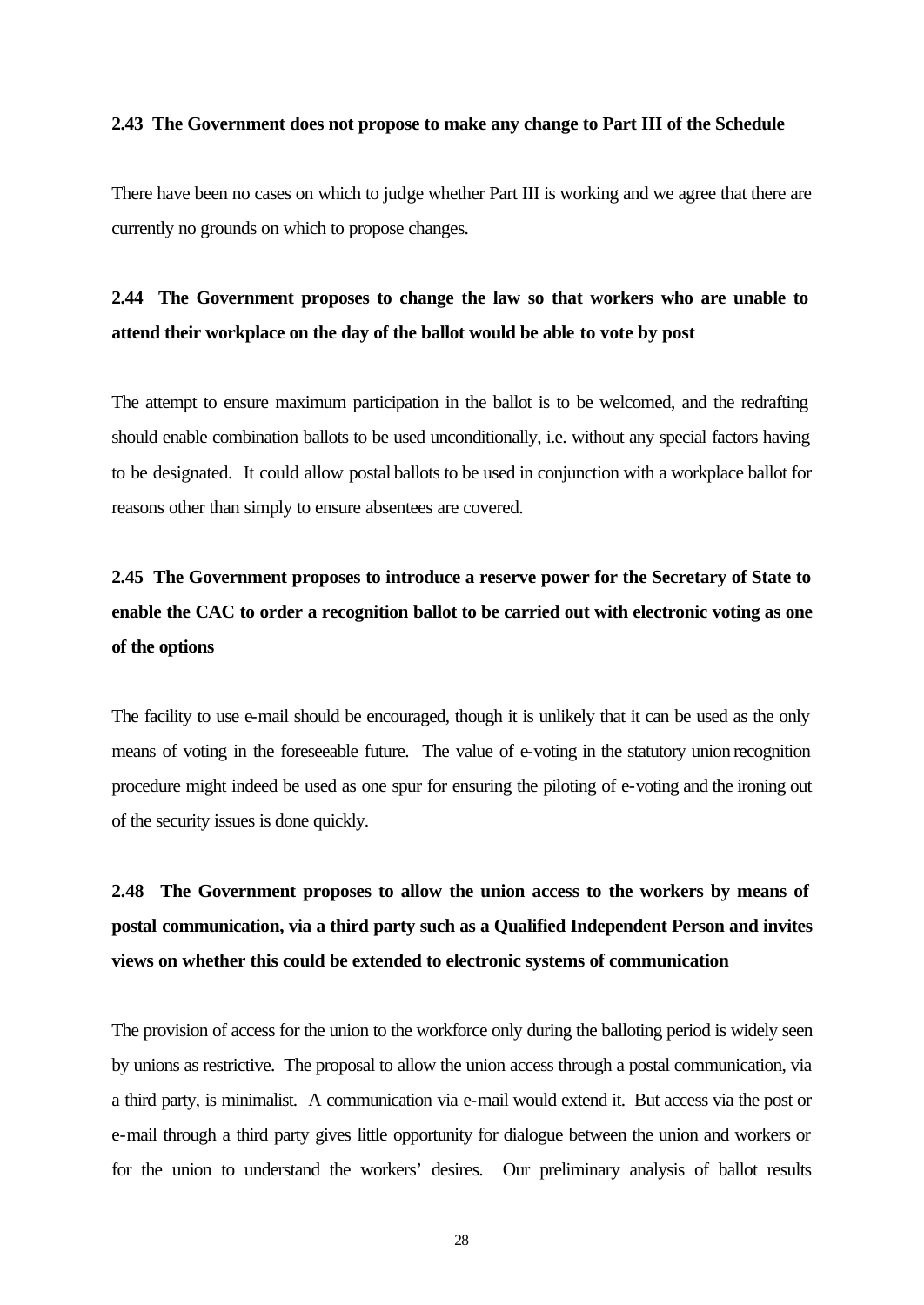demonstrates the influence that employers can have on workers either through direct contact or through their supervisors, and that such personal contact can begin well before the official balloting period. The current access arrangements allow the parties to develop their preferred methods and the same principles which underlie them might be extended to any access arrangements beyond the ballot period. Consideration should be given to bringing forward the timing of the negotiations on access to the point when the application is accepted.

### **2.51 The Government does not intend to add training to the current list of core bargaining issues for the purposes of the statutory recognition procedure**

While training may not be something that is best dealt with, or often dealt with, via zero-sum bargaining, it is a prime example of a potential topic for integrative bargaining. Given the importance of training to the modernisation of employment relations (and the economy) its inclusion in a list of core topics for union-management discussions would have an important symbolic value that would help tilt the balance more in favour of a partnership ethos. On the one hand, it might be helpful if this matter were treated along with pensions as one that could be added were it to become clear that training was included within the scope of typical recognition agreements. It would also be helpful if research were commissioned on the nature and variety of the bargaining and discussions over training that currently do take place. On the other hand, it might be argued that the government should not be led by typical practice but be leading good practice. If this argument were accepted, there is a case for including training as a core issue.

Conceiving training as an area that should be excluded from core bargaining topics on the grounds that it is not an issue for bargaining may have the effect of reinforcing the concept that all bargaining is antagonist and zero-sum. A public discussion of training as a bargaining issue could help to develop a richer and less confrontational concept of bargaining, more in keeping with the concept of partnership that foreshadowed the Employment Relations Act.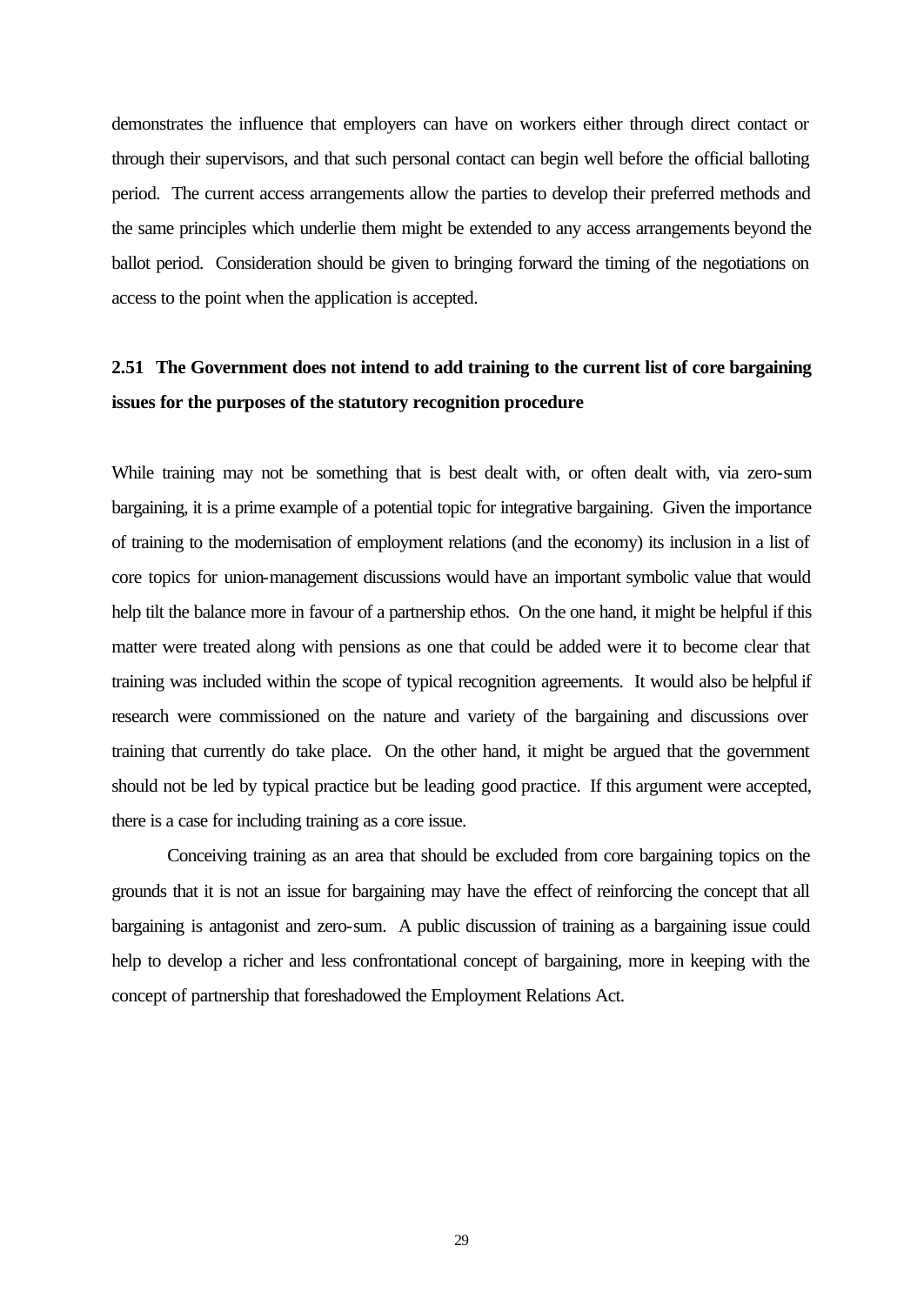### **2.52 The Government does not intend to add equality to the current list of core bargaining issues for the purposes of the statutory recognition procedure**

Pay, hours and holidays are clearly core aspects of equality but not the only ones: access to promotion, training and fringe benefits are all equally important. Again there is a case for treating this issue in equivalent terms to that proposed for pensions or for including it in the list on the basis that equal opportunity is both good practice and government policy and required by law, as for example in the duty on public sector organisations to promote race equality in the Race Relations (Amendment) Act 2000.

**2.56 The Government proposes, first, to clarify that pensions shall not be regarded as 'pay' for the specific purposes of the procedure for the present time. At the same time, the Government proposes to give the Secretary of State an order-making power to add pensions to the three core topics, with a view to exercising that power when there is evidence that typical practice in recognition agreements is for pensions to be included as a bargaining topic**

The proposal to clarify the status of pensions relative to pay for the purpose of the procedure is to be welcome. There might also be other dimensions to the definition of pay which could usefully be clarified at the same time e.g. does it include payment systems?

The inclusion of pensions as a core bargaining matter would appear to be warranted given their apparent increased importance to workers and the need to avoid further cases of the misuse and misunderstanding of pension funds. There is again the argument that the government should not be led by typical practice, but be leading good practice. If this argument were accepted, there is a case for clarifying pensions are not included in pay, but adding it as a fourth core bargaining issue.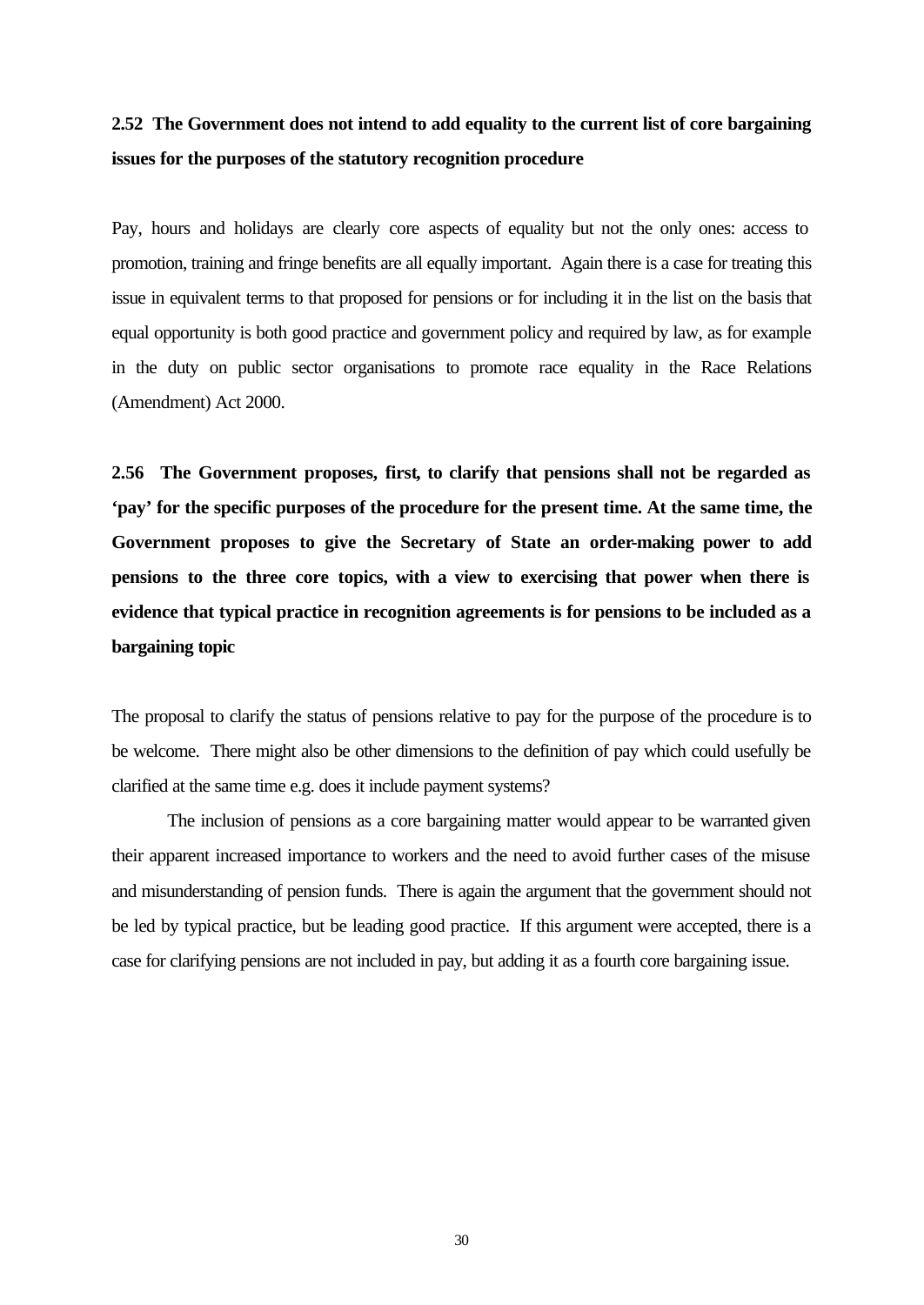# **2.59 The Government proposes to clarify the law ensuring that unions are able to apply for top-up statutory recognition where their voluntary agreement does not include any one or more of pay, or hours, or holidays**

This clarification is clearly needed if there is any uncertainty surrounding the original intention that an application for topping up issues could be for any one or more of pay, hours or holidays.

### **2.62 The Government proposes to establish in the procedure a general requirement on both the union and employer to co-operate with a CAC membership check**

Given that the membership check has caused some problems for the CAC and in some cases increased the antagonism between the parties, the desire to ensure cooperation is to be welcome. We assume that the sanctions will be that (a) if the union does not cooperate the application will be deemed unacceptable and the union can not apply for recognition within the same bargaining unit for a three year period; and (b) a lack cooperation on the part of the employer will fall under the existing requirement to cooperate, which provides the CAC with the powers to award recognition where cooperation is not forthcoming.

### **2.66 The Government invites views on the treatment for the purposes of CAC checks of workers who receive free or reduced-fee union membership**

There are problems for trade unions (as with any 'experience good' - see Bryson and Gomez, 2003) that workers are not necessarily able to appreciate the full benefits of trade unions without their having had some experience of them or exposure to them, e.g. through friends or their family. Trade unions have been encouraged to modernise and discriminatory pricing is one method of modern management that is available to those marketing experience goods. Discounting membership in the first year(s) of joining or for those studying or having just returned to work is common practice in other areas of economic life (e.g. health clubs or insurance companies). There seems no reason why these methods should not be available to trade unions. However, legislation could stipulate that the conditions for discounted membership are clearly defined in the union rulebook.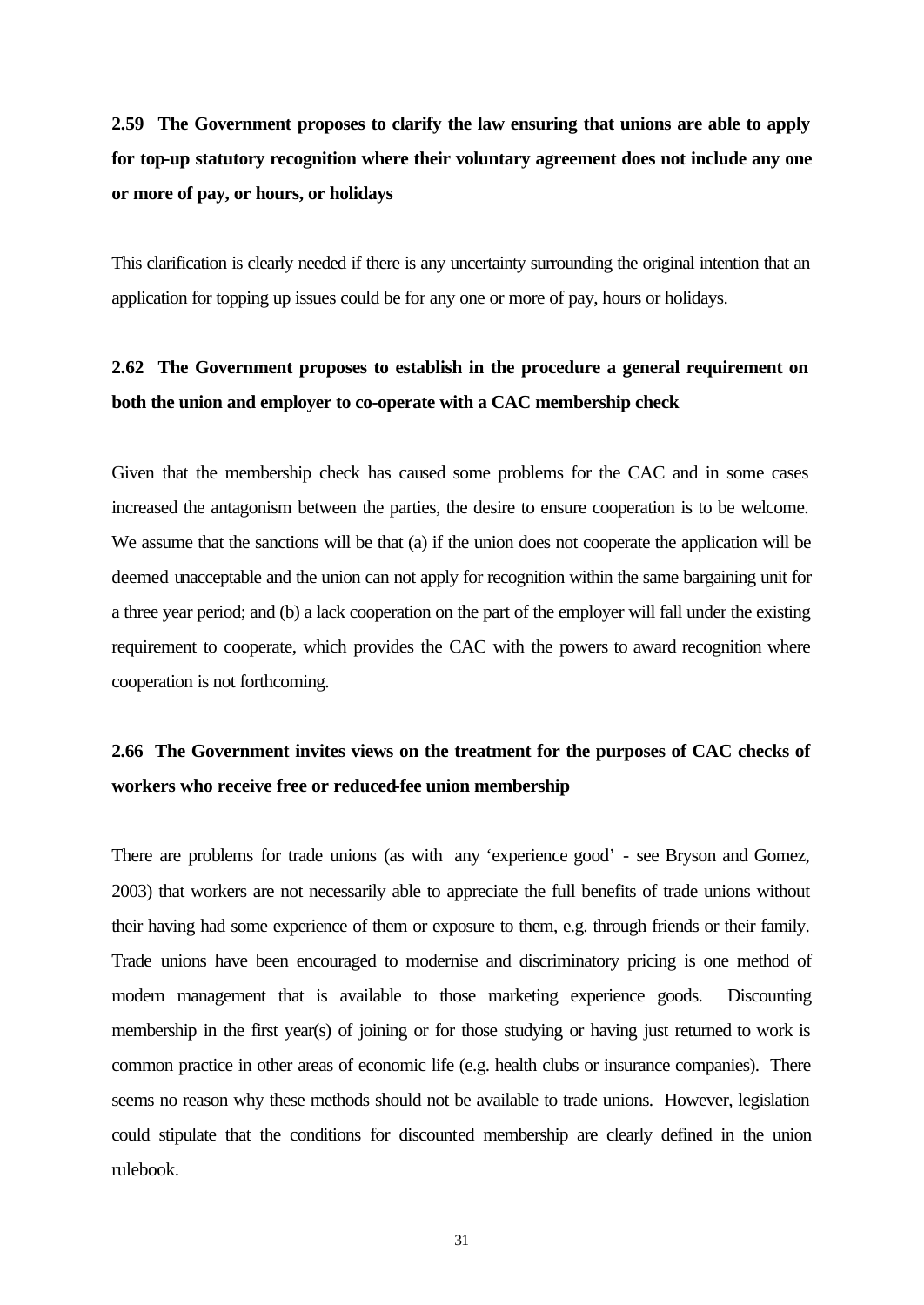# **2.68 The Government does not propose to change the current system whereby membership checks can be made at various stages of the procedure and does not propose to freeze the check on union membership at the point of acceptance**

This issue has most relevance to cases where applications have entered the system with above 50 per cent union membership and thus the union could be awarded recognition without a ballot. As we said under our comments on 2.25 (page 24 above), this is an area for concern as the level of union membership may change due to labour turnover, internal mobility and redundancies, all of which may be affected by the employer, or even be the result of employer pressure and intimidation. Also the ratio of union members to the workforce (union density) may be affected by changes in employment levels, including non-replacement of leavers, redundancies and recruitment into the bargaining unit. In the case, for example, of the GMB's application for recognition at *Richmond Mirrors TUR1/191[2002]* the company recruited new staff into the bargaining unit, which diluted the union's membership from 52 per cent to 39 per cent. The CAC report includes the concern of the union officer at this rapid recruitment 'in the light of the adverse trading conditions described by the company in their correspondence with the CAC and the redundancies that had been made in September of three union members'. In the case of *GPMU and Ritrama TUR1/178/[2002]*, the union's majority dipped below 50 per cent after the recruitment into the bargaining unit of one worker since the application - it then lost the ballot.

The government should consider freezing the membership check at the point of acceptance, or after the bargaining unit has been revalidated, since this is in line with the spirit of the legislation that recognition should be granted where a majority of the bargaining unit are in favour. Our evidence (Wood *et al*, 2002) shows that unions are aiming to submit claims where they have majority membership, since they are conscious of the uncertainty surrounding ballots and the risk that employers will mobilise opposition to the claim. It appears unfair to penalise unions for the intervention of circumstances beyond their control, such as recruitment or redundancies. Nonetheless, should existing union membership genuinely decline, even if the idea of freezing the membership figure were accepted, the CAC could still evoke one of the qualifications and insist on a ballot on the grounds that the membership had fallen or was highly uncertain. Equally the CAC could discount the decline on the basis that it still anticipates that there is 50 per cent support for union recognition and the decline reflects factors beyond the union's control.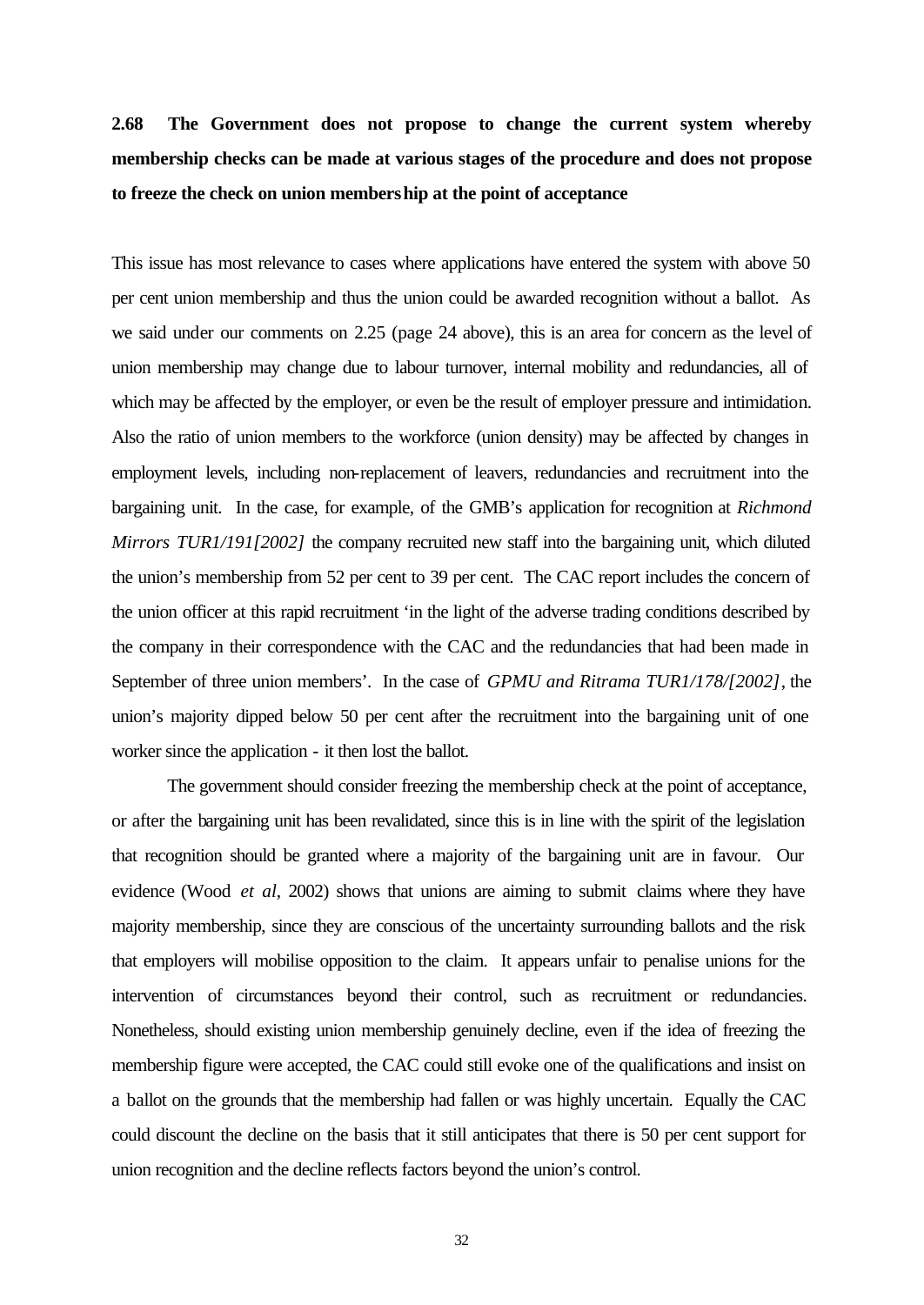### **2.70 The Government welcomes comments on whether there may be value in further guidance being available from the CAC for parties considering the submission of a petition**

The present arrangement has the virtue of allowing for variety in the use of petitions, which are used in a stage of the process where the CAC has been given perhaps its most discretion i.e. to gauge the likely support for the union recognition. Overprescribing the format of petitions would be a step further down the road of making petitions part of the formal process. Nonetheless the CAC guidance could ask the party submitting the petition to provide a full statement of the methodology used for collecting the data, including the administration of the data collection and the question(s).

**2.72 The Government proposes that the employer should be required to disclose the number of workers in the bargaining unit, together with their grade and location, at the CAC stage for negotiating the bargaining unit**

The lack of information on bargaining unit numbers and grades on the part of the union has led to confusion in the early part of the process and the earlier a shared picture can be achieved the quicker the case can be validated and the greater the chance of achieving agreement on the bargaining unit.

There is also a problem that the parties do not have access to each other's proposed list of workers in the bargaining unit at the time of the ballot. There have been cases where the employer has submitted names of workers outside of the bargaining unit e.g. in other occupations or who are freelance or temporary workers.

### **2.84 The Government proposes, to give the CAC a power to reduce the 20-day bargaining unit negotiation period**

On the one hand, the high proportion of cases where the timetable has over-run could be seen as vindicating the legislator's provision of discretion for the CAC to encourage voluntary agreement. On the other hand, it could be viewed as being above the level that the spirit of the legislation would suggest it should be. A quarter of cases have been in the system for six months or more. In our survey of union officers responsible for CAC cases, a significant proportion have raised concerns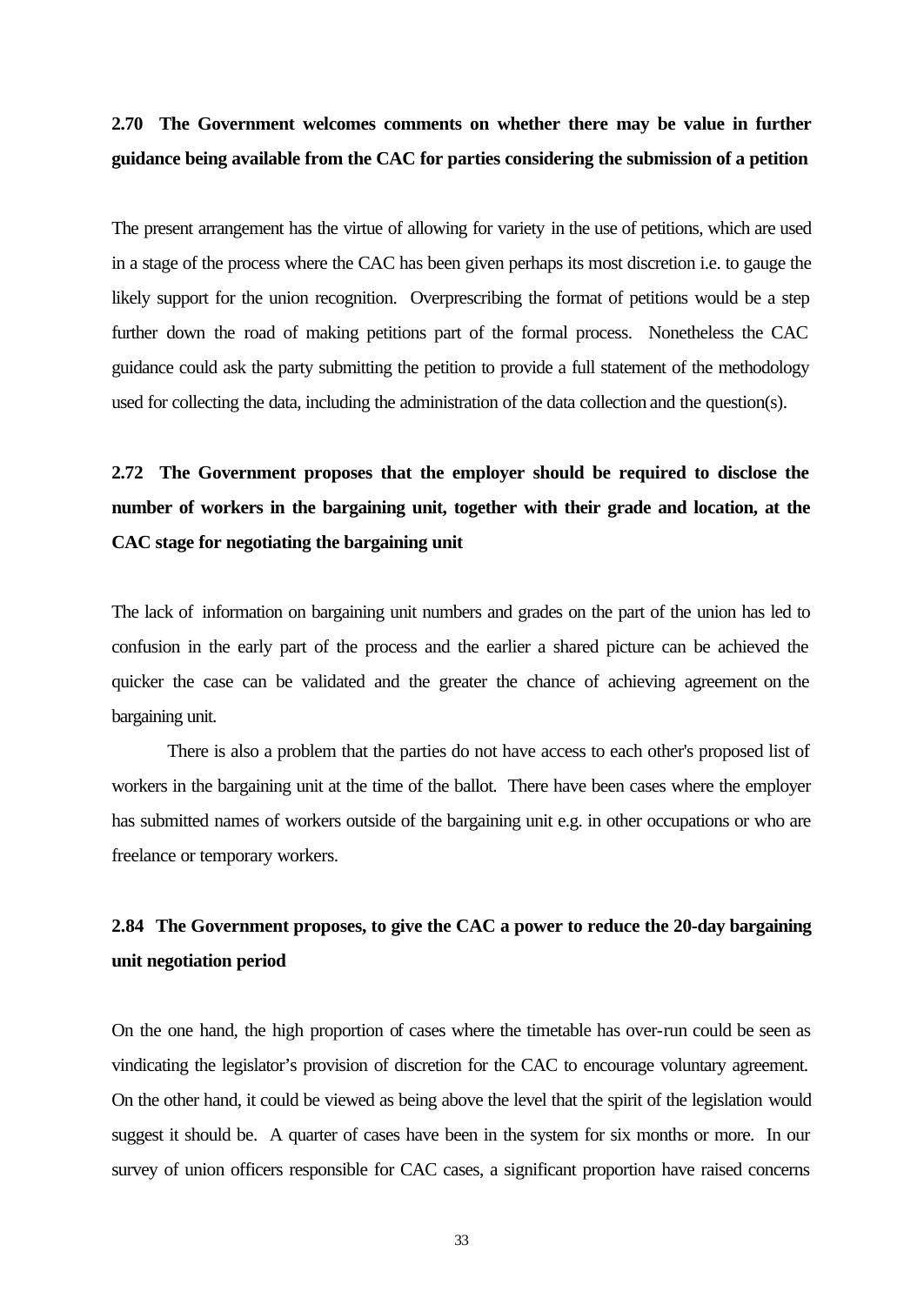about delays to the procedure, and particularly the willingness of the CAC to grant extensions to time periods at the request of the employers when they appear, to the union, to have been delaying the progress of cases.

The time periods as specified seem appropriate but the issue is to ensure that the CAC applies them more rigidly than they have in the past, is not seen to be indulging either party, and that none of the delays are caused by their own administrative or staffing problems.

### **2.88 The Government believes that a time limit on formal approaches to the employer under Schedule A1 would not be appropriate, and proposes no change in this area**

Our survey of unions in 2000 and 2003 have confirmed that union policy is to treat the statutory procedure as a last resort and not to use claims indiscriminately and ahead of any systematic recruitment of members. We do not have any information on the extent to which such letters have been sent and not followed up with CAC applications. In our analysis of CAC cases there are only two where no approach had been made to the employer before the formal letter under Schedule A1 requesting recognition was sent as laid down in the statute. This suggests that unions will only send such letters when they are convinced that the employer will not respond positively to a request for voluntary recognition or is unwilling to have discussions on it. The case where the statutory letter is sent in anticipation that the employer will respond positively would seem to be very rare. Furthermore, some of the long periods between the letter and CAC submission arose, we have observed, precisely because the union wanted to ensure through its internal auditing processes that all chances of a voluntary agreement had been exhausted. There are also clear examples of employers engaging in discussions with the union with no real intention of reaching agreement.

### **2.92 The Government proposes not to introduce any penalty on unions who withdraw cases**

In most cases where withdrawals have been made, the union had made the application on the basis of information that was subsequently augmented and revealed their claim was not sustainable. In a number of cases the union had withdrawn the application on hearing that another union had completed a recognition agreement.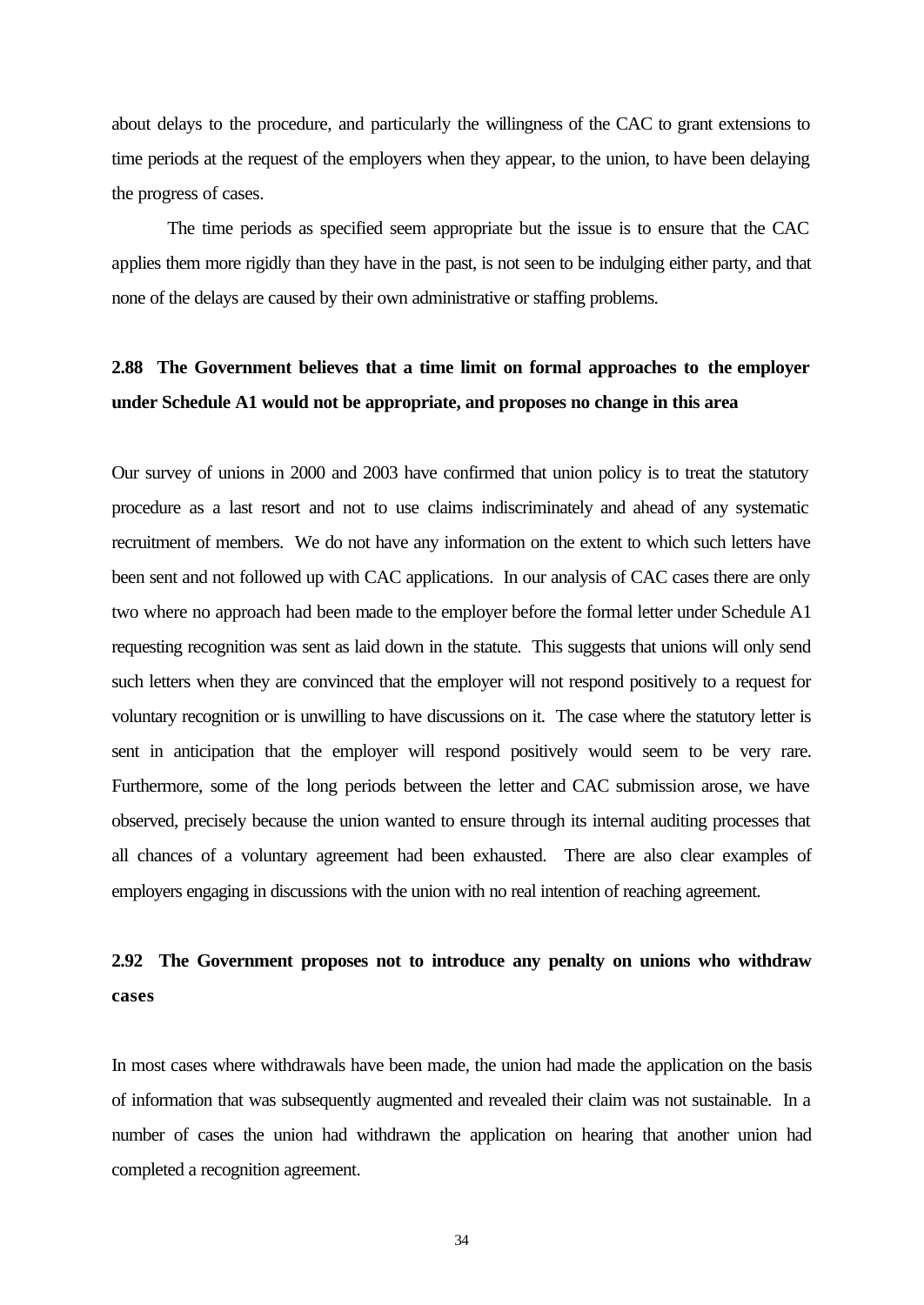### **2.94 The Government intends to make no change to the existing procedure for determination of the effective date for an existing bargaining agreement**

There have been cases where a union has signed an agreement with an employer after an application has been made for a similar bargaining unit by another union. On the one hand, the spirit of the legislation would appear to be that a union is blocked from making an application if a prior agreement existed. This would imply that agreements signed on or after the application would not be permitted to block an application. On the other hand, the way the procedure has been designed to ensure inter-union disputes are dealt with by the TUC, and not within it, is important. In keeping with the former, the law could be clearly amended to ensure that the effective date for an existing bargaining unit must be prior to the application not as now the date of the CAC's admissibility decision. In keeping with the latter, it could be argued that it is a matter for the TUC to decide the nature of its self-regulation. If it wishes to ensure that no union signs an agreement with an employer after an application to the CAC is made it could require all affiliates to circulate evidence of the application to other unions on the day it is submitted, which with the advent of e-mail should be possible.

### **2.97 The Government does not propose to allow unions to apply for the derecognition of independent unions**

There seems no basis on which a union could apply to have another union derecognised, even if it were acting on behalf of its members. Even if unions were allowed this provision, there would seem no grounds for distinguishing between independent and non-independent unions. The current provision allows the union to support individuals making a claim for derecognition of the union, be it non-independent or not. The key issue that underlies this concern is whether agreements between employers and non-independent unions should be permitted to block claims from independent unions. There is a tension in the underlying concerns of the legislation. On the one hand, the legislation is designed to ensure a right for people to be represented by a union of their choice for collective bargaining which implies an independent union; on the other hand, it is part of a government policy designed to ensure that industrial relations are based on partnerships and hence preferences that are mutually shared or at least overlapping. In theory, if there is sufficient support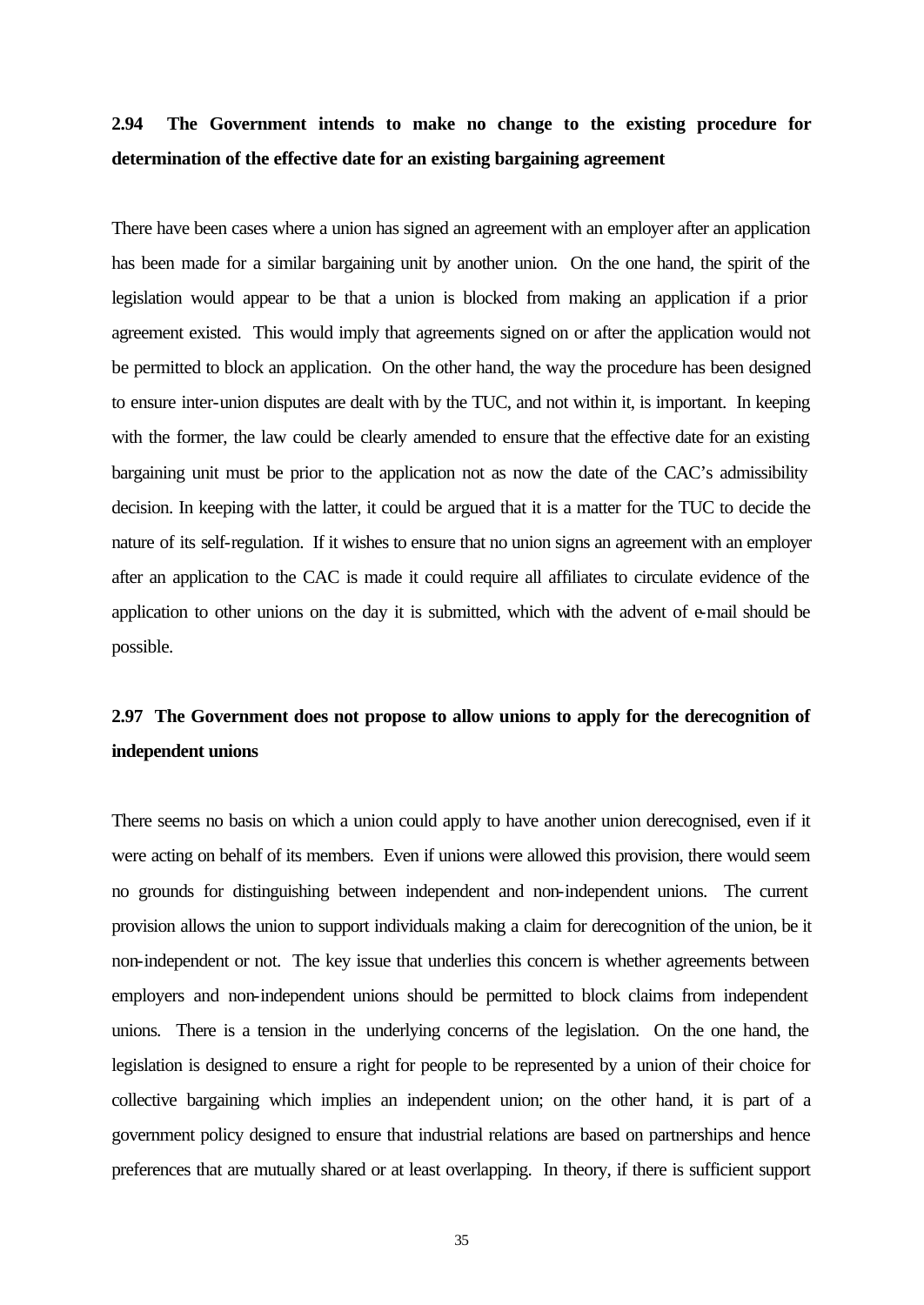for a union recognition claim to succeed, an application to derecognise a union that exists prior to the application should succeed. But the time that may elapse between the two may inhibit employees from proceeding in this way, and the uncertainty about the level of support for both claims may constrain any application. Moreover, the employer's reaction to the initial derecognition claim may be so hostile as to inhibit individuals from voting for derecognition.

### **2.99 The government does not propose to change the rule that does not allow unions to make a claim after an unsuccessful application within a three-year period**

This rule is a useful way of discouraging frivolous claims. The argument, as in the consultation document, that it is a means of ensuring stability in employment relations is not so convincing. It may even be seen as incompatible with the Government's argument for ensuring scope for choice in employment relations that is often made on the basis of the need for change. It is in fact likely that a fresh claim will only be forthcoming if there has been a change e.g. that has precipitated a renewed interest in rectifying grievances and managing change through a union. It may be that the main change in employment relations has been a change in the composition of the workforce. Consideration might then be given to permitting applications where the union can show that say only 20 per cent of the workforce is the same as in the original application or that the employer has introduced a change that has destabilised or fundamentally changed employment relations, e.g. derecognised a union or a staff association, disbanded a consultation committee or introduced a major change without any consultation with the workforce in contravention of any statutory obligation.

# **2.102 The Government will consider further and keep under review the operation of the law concerning employer dismissal or detriment for acts related to obtaining or preventing statutory recognition**

There is sufficient statutory provision for individuals to pursue claims against employers for unfair dismissal. But, as happened at the *TGWU and King Asia, TUR1/111[2001]*, where a tribunal case was won, the individuals who were dismissed were key to the unions organising campaign and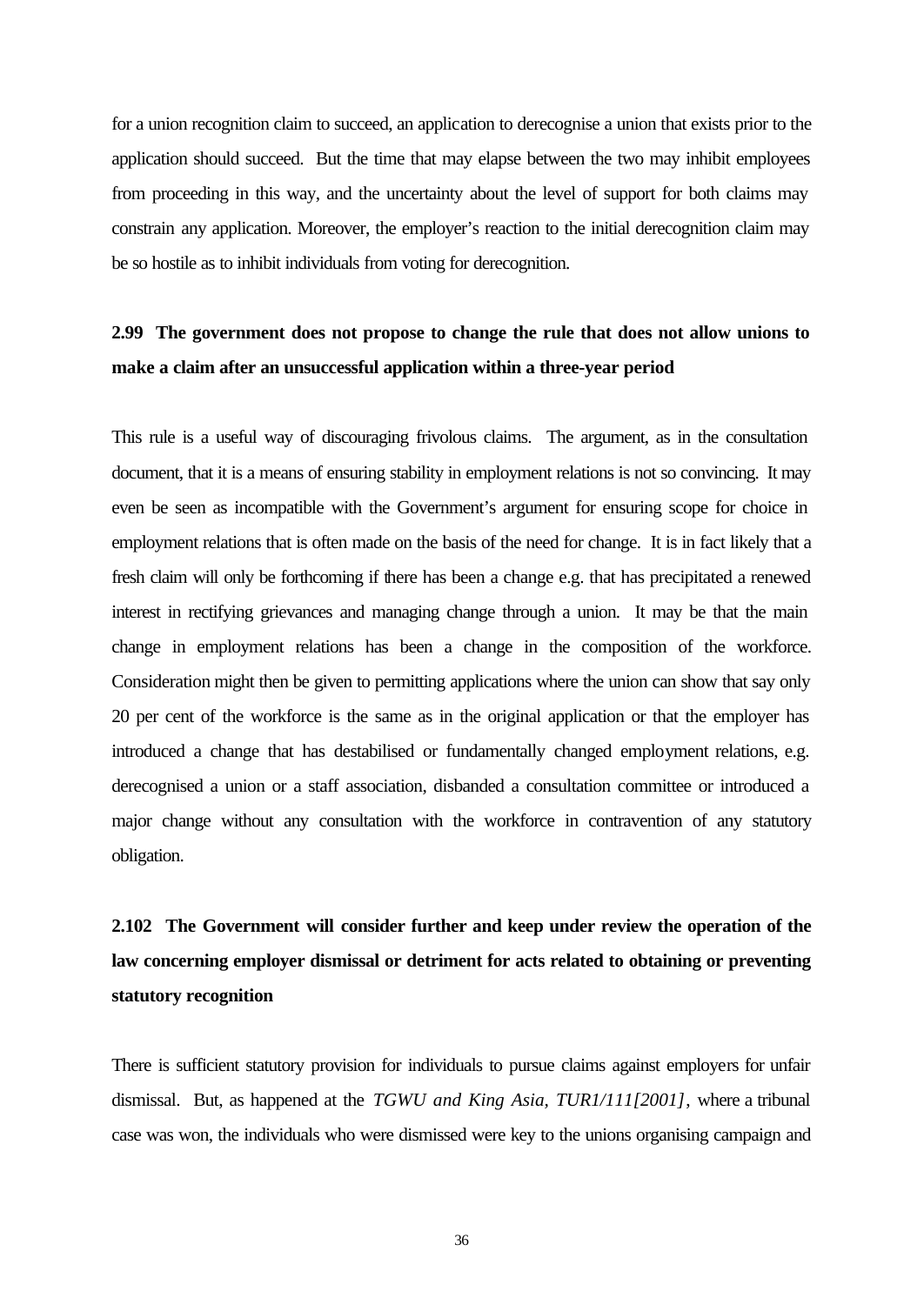the effects of their victimisation was that support for the union declined. The redress came well after the recognition campaign was defeated.

There have been a number of cases where the union had over 40 per cent or even 50 per cent membership but not won the ballot. Unions have lost around a third of ballots and the failure rate is significant given that the cases have been through the admissibility tests. Our preliminary analysis of ballots suggests that in many cases the ballot result reflected at least the influence of employer's campaigning against the union. This may involve one-to-one meetings of managers with employees or the use of supervisors or team leaders primed to campaign in the workforce against the union, hostile campaigning including threats to individuals or to close or relocate the workplace *(*see BECTU's journal, *Stage, Screen & Radio*, 'Taking on Sky', February 2003, pages 8-9*)* or employers making redundancies or recruiting into a proposed bargaining unit in order to dilute the strength of the union. Such practices are not confined to the ballot period. In fact if used prior to it the impact may be such that the employer is in a position to appear relatively neutral in the balloting period and step back from engaging in anti-union campaigns. The employer may also inhibit the implementation of the access agreement.

If consideration were to be given to an unfair labour practice provision, which we concede is probably the only way of addressing this problem, the code of practice already provides some basis for defining these practices. In effect making the provision would be largely a matter of transforming the code into a statutory regulation. The provisions would need though to extend beyond the balloting period to apply from the time the application is made. The consultation document questions whether workable sanctions could be devised to support the unfair labour practice provision, but we are unsure why the existing sanction for non-cooperation with the procedure i.e. the CAC's ability to impose recognition on an employer, is not deemed appropriate. The North American experience may be relevant here, as in both Canadian and USA jurisdictions, unfair labour practices are defined in the law, backed by "make whole" remedies, with a civil law standard, and in extreme cases in Canada, criminal remedies with a criminal law standard.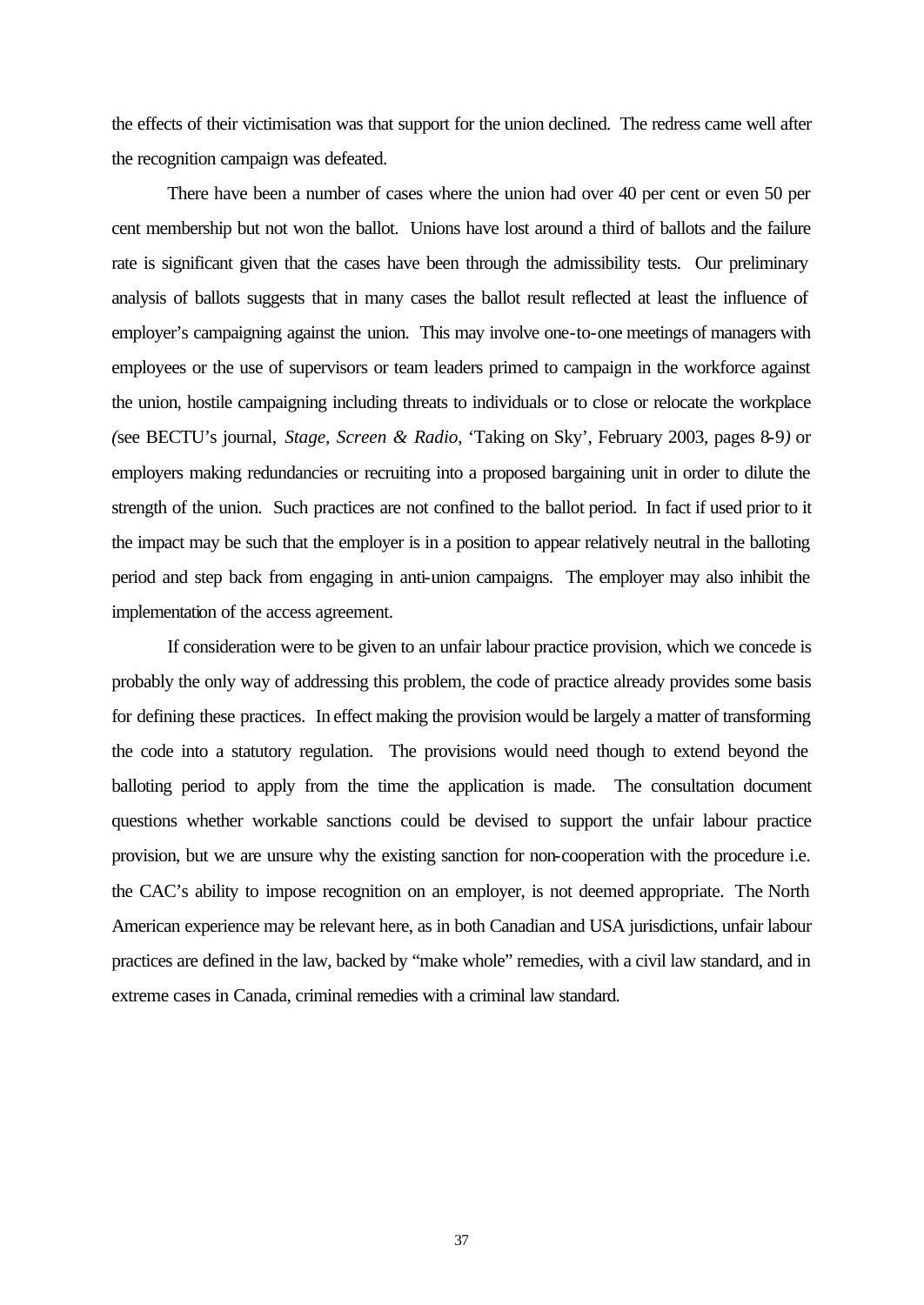**2.103 The Government proposes to require the CAC to treat the new employer where there has been a change in the employer during the CAC case as if it were the original employer**

This seems sensible and fair.

**2.104 The Government does not intend to make any other changes in this area to allow for cases where a union applies to the CAC to extend an existing voluntary recognition agreement, because the original bargaining unit, or part of it, has been affected by a transfer**

We are aware of no reason to pursue an alternative course.

#### **2.106 The government does not propose to introduce a new appeals process**

The argument that allowing appeals at any stage of the procedure conflicts with the desire, as expressed in the setting in the statute of a timetable for the procedure, that there should be a momentum to the processing of reviews seems sound. The availability of the judicial review system is adequate as the cases thus far suggest. The evidence from our survey of CAC cases is that union officials, as the consultation document suggests, are relatively happy with the way the procedure has been operated and the behaviour of the officers and panels. Adverse comments about procedural justice have been largely a reflection of perceptions of substantive injustice e.g. when a union loses a ballot after being confronted by anti-union behaviour on the part of the employer which the CAC is perceived as powerless to do much about.

### **2.109 The Government proposes to allow the Secretary of State to amend the statutory procedure by order where requested to by the CAC**

Given (a) the broad parameters of the procedure seem to have been embedded in to the British system of industrial relations and to be accepted by at least the unions and most employment specialists, and (b) the current emphasis on learning from experience and evidence-based policy, it is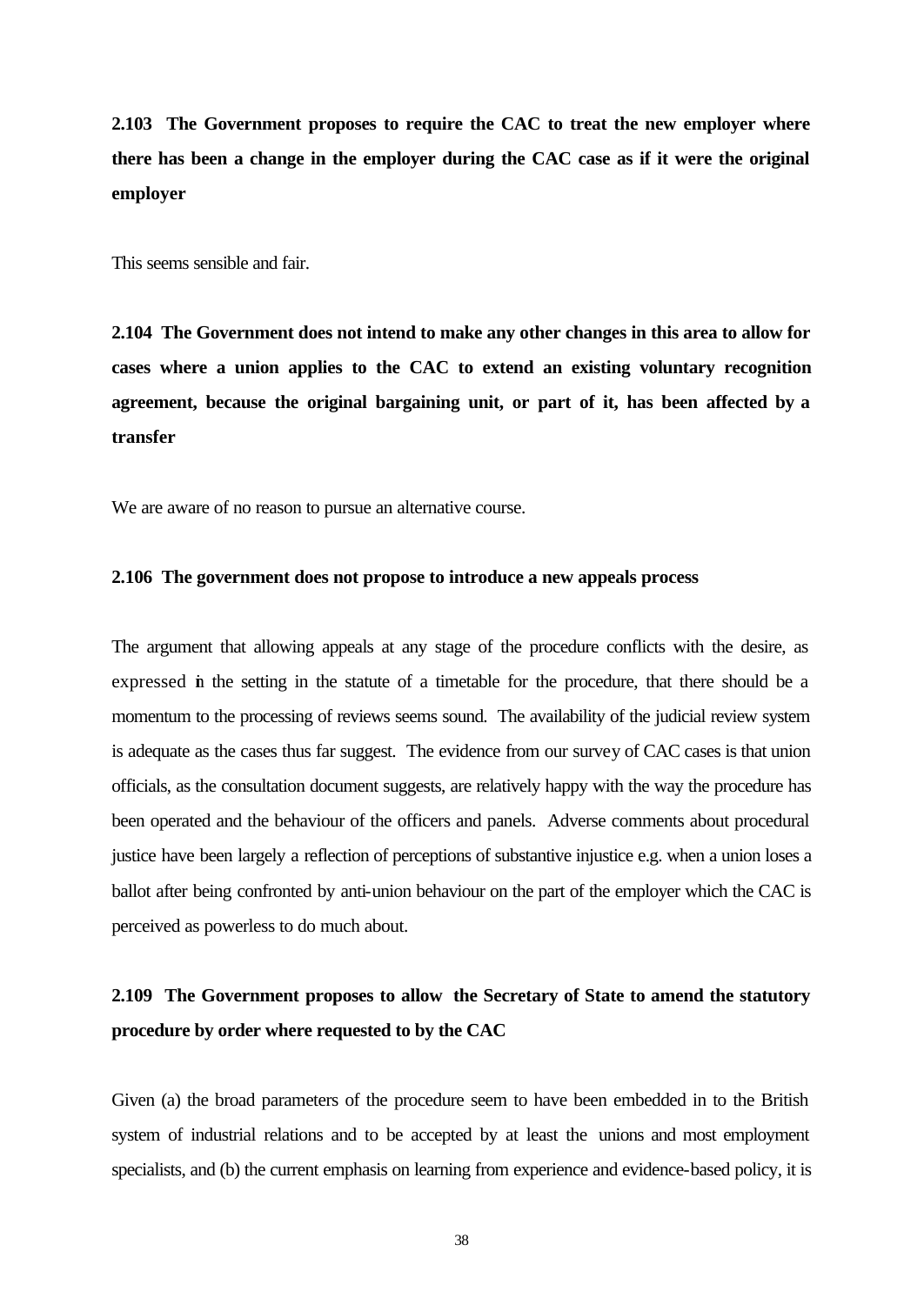likely that further changes will be of a detailed nature and may arise from unanticipated evidence. It is therefore appropriate that the Secretary of State is empowered to react to this in order to finesse the system as we learn more; but the government should ensure that he or she is not empowered to abandon the procedure or to alter its fundamental principles; the precise powers should therefore be defined for the purposes of this provision.

### **2.113 The Government proposes no change to the enforcement of bargaining via specific performance through the courts**

Given the lack of cases, no assessment can be made of this. It should be made clear that the Secretary of State's powers to amend the procedure should include this provision. Our research following up CAC cases suggests that it is not inevitable that a collective bargaining agreement will be readily or speedily reached.

### **2.116 The Government does not see any logic in amending the definition of a worker solely for the purposes of statutory recognition**

We agree it is sensible to leave this to the DTI's review of employment status.

### **2.117 Changes to allow the statutory procedure to apply to seafarers will be decided in the context of the Department for Transport review of the employment position of Seafarers**

Given that the Secretary of State will have powers to change the procedure, this seems sensible.

### **2.119 The Government proposes to change the law to deal with issues relating to changes in union circumstances during an application to the CAC, or after an award of recognition.**

This should be changed in the light of *MSF and Unipart DCM Jaguar TUR1/94[2001]*, where the employer used the union's merger to challenge the validity of the application that delayed the case substantially.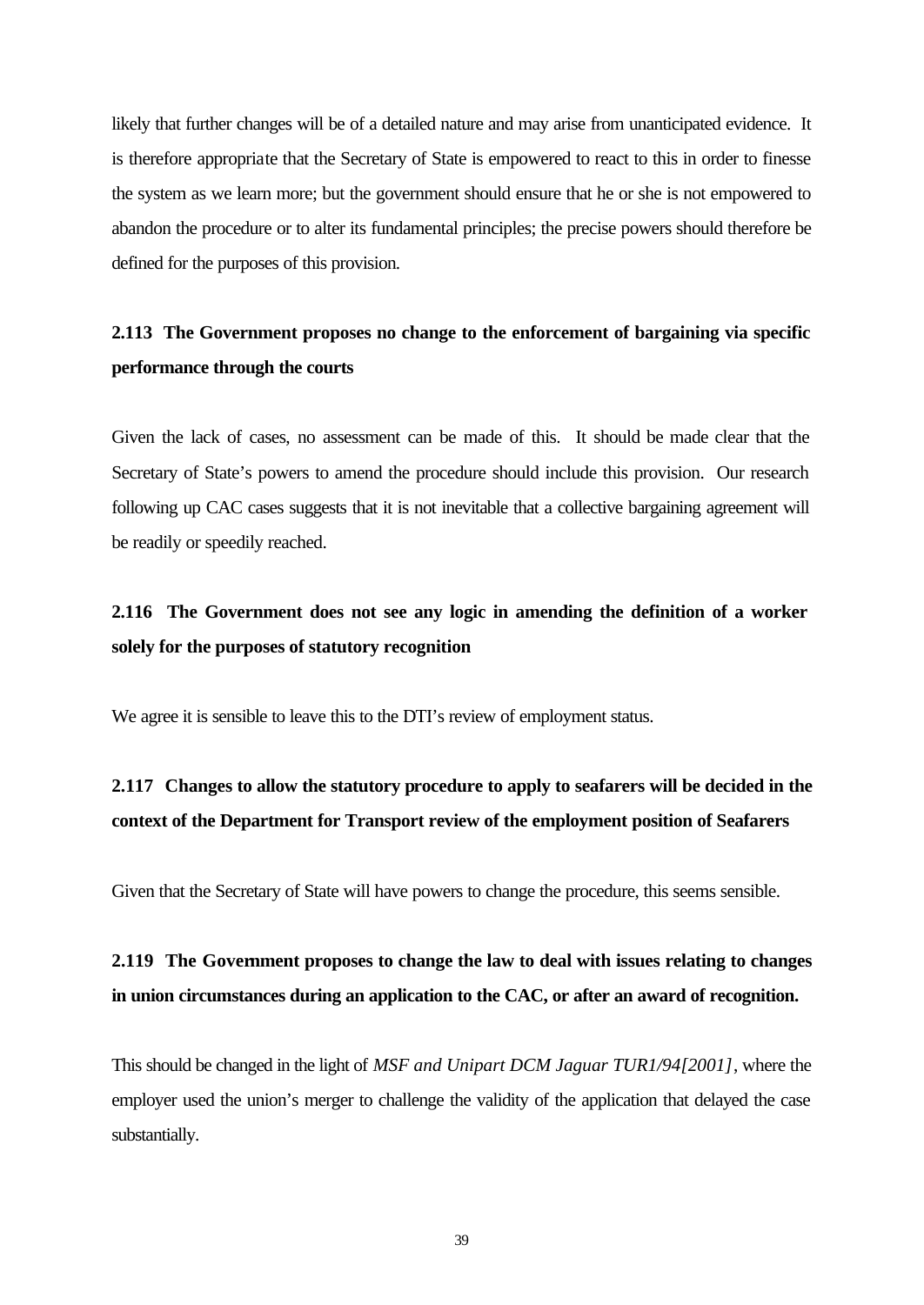#### **References**

- Advisory Conciliation and Arbitration Service (2001), *Annual Report 2000-2001*, Advisory Conciliation and Arbitration Service: London.
- Bronfenbrenner, K. and Juravich, T. (1998), 'It Takes More Than House Calls: Organizing to Win with a Comprehensive Union-building Strategy', in K. Bronfenbrenner, S. Friedman, R. Hurd, R. Oswald and R. Seeber (eds), *Organizing to Win: New Research on Union Strategies,* ILR Press: Ithaca, pp. 19-36.
- Bryson, A. and Gomez, R. (2003), 'Buying Into Union Membership', in H. Gospel and S. Wood (eds), *Representing Workers: Trade Union Recognition and Membership in Britain*, Routledge: London, pp. 119-143.
- CBI-TUC (1997), *Joint Statement on Union Recognition*, CBI and TUC: London.
- Central Arbitration Committee (2002), *Annual Report 2001/2*, Central Arbitration Committee: London.
- Certification Office for Trade Unions and Employers' Associations (2002), *Annual Report of the Certification Officer, 2001-2002*, Certification Office for Trade Unions and Employers' Associations: London.
- Department of Trade and Industry (1998), *Fairness at Work,* Cm. 3968, Stationery Office: London.
- Department of Trade and Industry (2003), *Review of the Employment Relations Act 1999*, Department of Trade and Industry: London.
- Employment Protection Act (1975) Stationery Office: London.
- Employment Relations Act (1999), Stationery Office: London.
- Labour Party (1997), *New Labour for Britain*, Labour Party: London.
- Race Relations (Amendment) Act (2000), Stationery Office: London.
- Trade Union and Labour Relations (Consolidation) Act (1992), Stationery Office: London.
- Trade Union Congress (1995)*, Your Voice at Work: TUC Proposals for Rights to Representation at Work*, TUC: London.
- Trade Union Congress (1998a), *Assessing the Fairness at Work White Paper General Council Statement for the TUC Conference, 24th June*, TUC: London.
- Trade Union Congress (1998b), *Response to the Fairness at Work White Paper*, TUC: London.

Trade Union Congress (1999), *Trade Union Trends: Focus on Recognition*, TUC: London.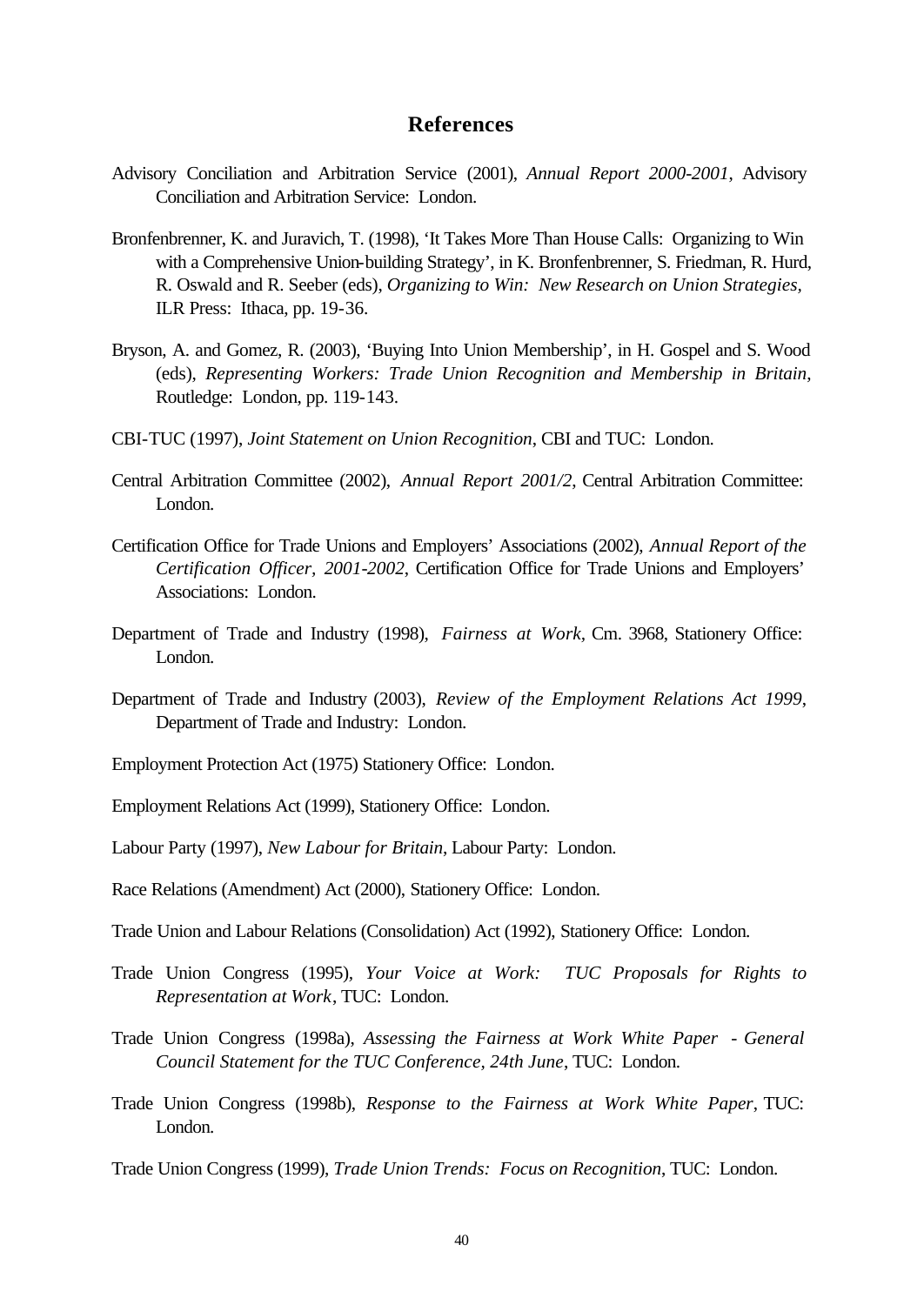Trade Union Congress (2001), *Trade Union Trends: Focus on Recognition*, TUC: London.

Trade Union Congress (2002), *Trade Union Trends: Focus on Recognition*, TUC: London.

- Wood, S. (2000), 'Learning Through ACAS: the Case of Union Recognition', in B. Towers and W. Brown (eds), *Employment Relations in the UK: Britain's Advisory Conciliation and Arbitration Service 1974-2000*, Basil Blackwell: Oxford, pp. 123-152.
- Wood, S., Moore, S. and Willman, P. (2002), 'Third Time Lucky for Statutory Union Recognition in the UK', *Industrial Relations Journal*, (Special edition), 33, (3): pp. 215-233.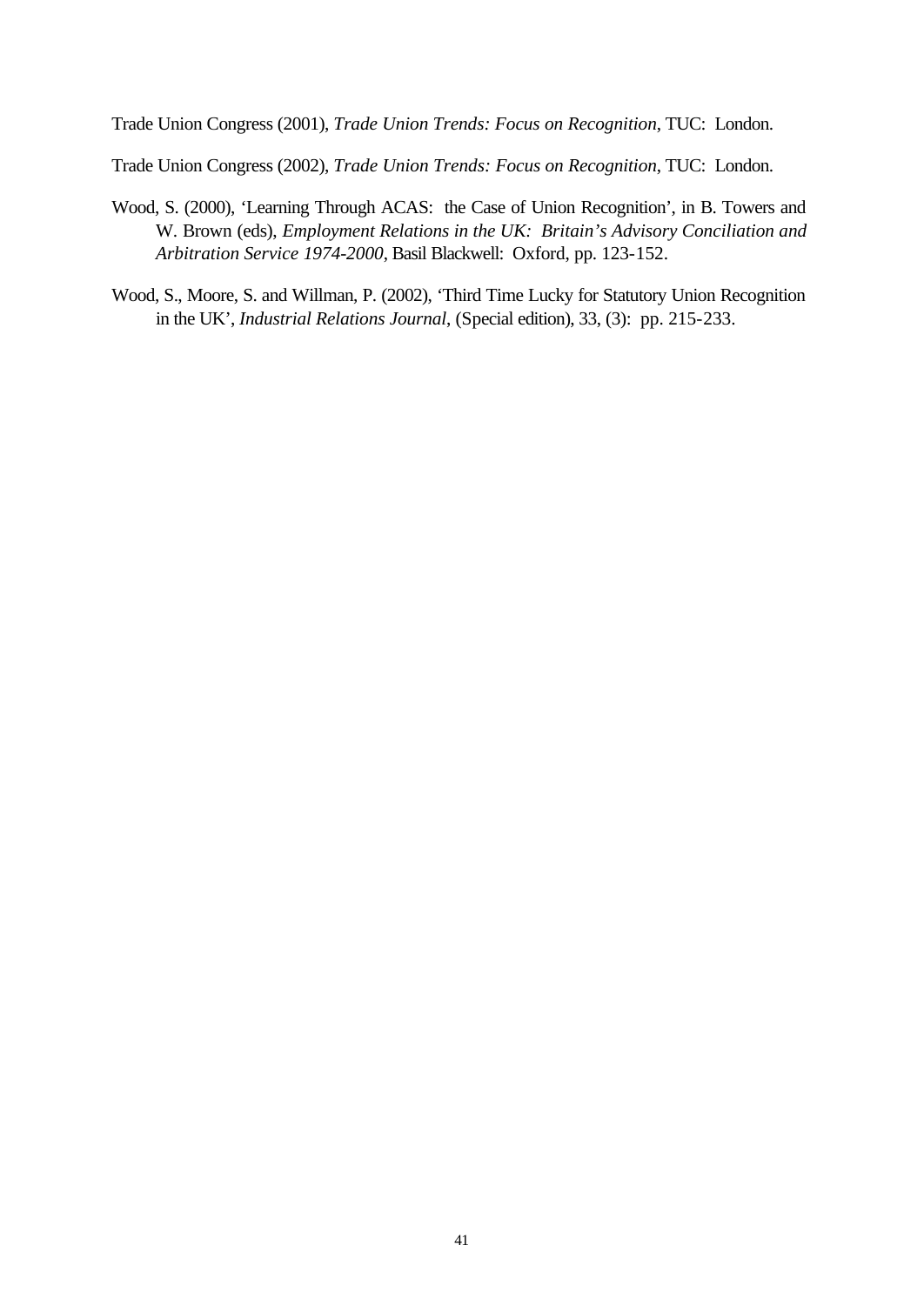### **CENTRE FOR ECONOMIC PERFORMANCE Recent Discussion Papers**

| 582 | T. Kirchmaier                           | Corporate Restructuring and Firm Performance of<br><b>British and German Non-Financial Firms</b> |
|-----|-----------------------------------------|--------------------------------------------------------------------------------------------------|
| 581 | C. Dougherty                            | Why Is the Rate of Return to Schooling Higher for<br>Women than for Men?                         |
| 580 | S. Burgess<br>D. Mawson                 | Aggregate Growth and the Efficiency of Labour<br>Reallocation                                    |
| 579 | S. Nickell                              | Poverty and Worklessness in Britain                                                              |
| 578 | D. Marsden                              | Renegotiating Performance: the Role of Performance<br>Pay in Renegotiating the Effort Bargain    |
| 577 | S. Nickell                              | A Picture of European Unemployment: Success and<br>Failure                                       |
| 576 | A. de Coulon<br>M. Piracha              | Self-Selection and the Performance of Return<br>Migrants: the Source Country Perspective         |
| 575 | H. Steedman<br>K. Wagner<br>J. Foreman  | The Impact on Firms of ICT Skill-Supply Strategies:<br>An Anglo-German Comparison                |
| 574 | S. Gibbons                              | The Costs of Urban Property Crime                                                                |
| 573 | R. Griffith<br>S. Redding<br>H. Simpson | Productivity Convergence and Foreign Ownership at<br>the Establishment Level                     |
| 572 | S. Redding<br>P. K. Schott              | Distance, Skill Deepening and Development: Will<br>Peripheral Countries Ever Get Rich?           |
| 571 | B. Petrongolo<br>C. A. Pissarides       | Scale Effects in Markets with Search                                                             |
| 570 | M. Coles<br><b>B.</b> Petrongolo        | A Test Between Unemployment Theories Using<br><b>Matching Data</b>                               |